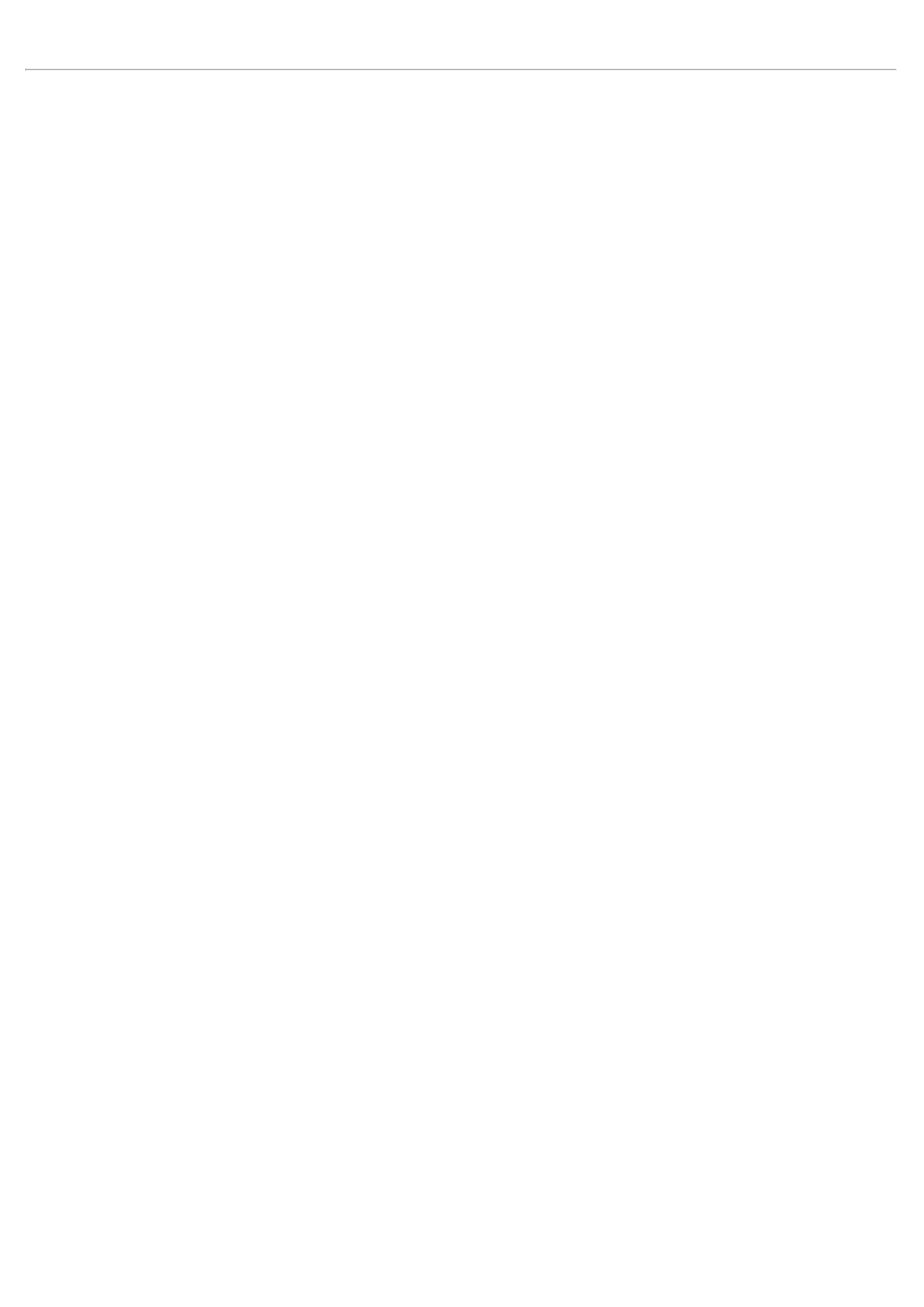## **INDEX**

## **PART I—FINANCIAL INFORMATION**

<span id="page-2-0"></span>

| Item 1.  | Financial Statements (Unaudited)                                                             |                |
|----------|----------------------------------------------------------------------------------------------|----------------|
|          | <b>Condensed Consolidated Balance Sheets</b>                                                 |                |
|          | <b>Condensed Consolidated Statements of Operations</b>                                       |                |
|          | <b>Condensed Consolidated Statements of Equity</b>                                           |                |
|          | <b>Condensed Consolidated Statements of Cash Flows</b>                                       |                |
|          | <b>Notes to Condensed Consolidated Financial Statements</b>                                  |                |
| Item 2.  | <u>Management's Discussion and Analysis of Financial Condition and Results of Operations</u> | 17             |
| Item 3.  | <b>Quantitative and Qualitative Disclosures About Market Risk</b>                            | $\frac{26}{5}$ |
| Item 4.  | <b>Controls and Procedures</b>                                                               | 27             |
|          | <b>PART II-OTHER INFORMATION</b>                                                             |                |
| Item 1.  | <b>Legal Proceedings</b>                                                                     | 28             |
| Item 1A. | <b>Risk Factors</b>                                                                          | 28             |
| Item 2.  | Unregistered Sales of Equity Securities and Use of Proceeds                                  | 29             |
| Item 6.  | <b>Exhibits</b>                                                                              | 30             |
|          | <b>Signatures</b>                                                                            | <u>31</u>      |
|          |                                                                                              |                |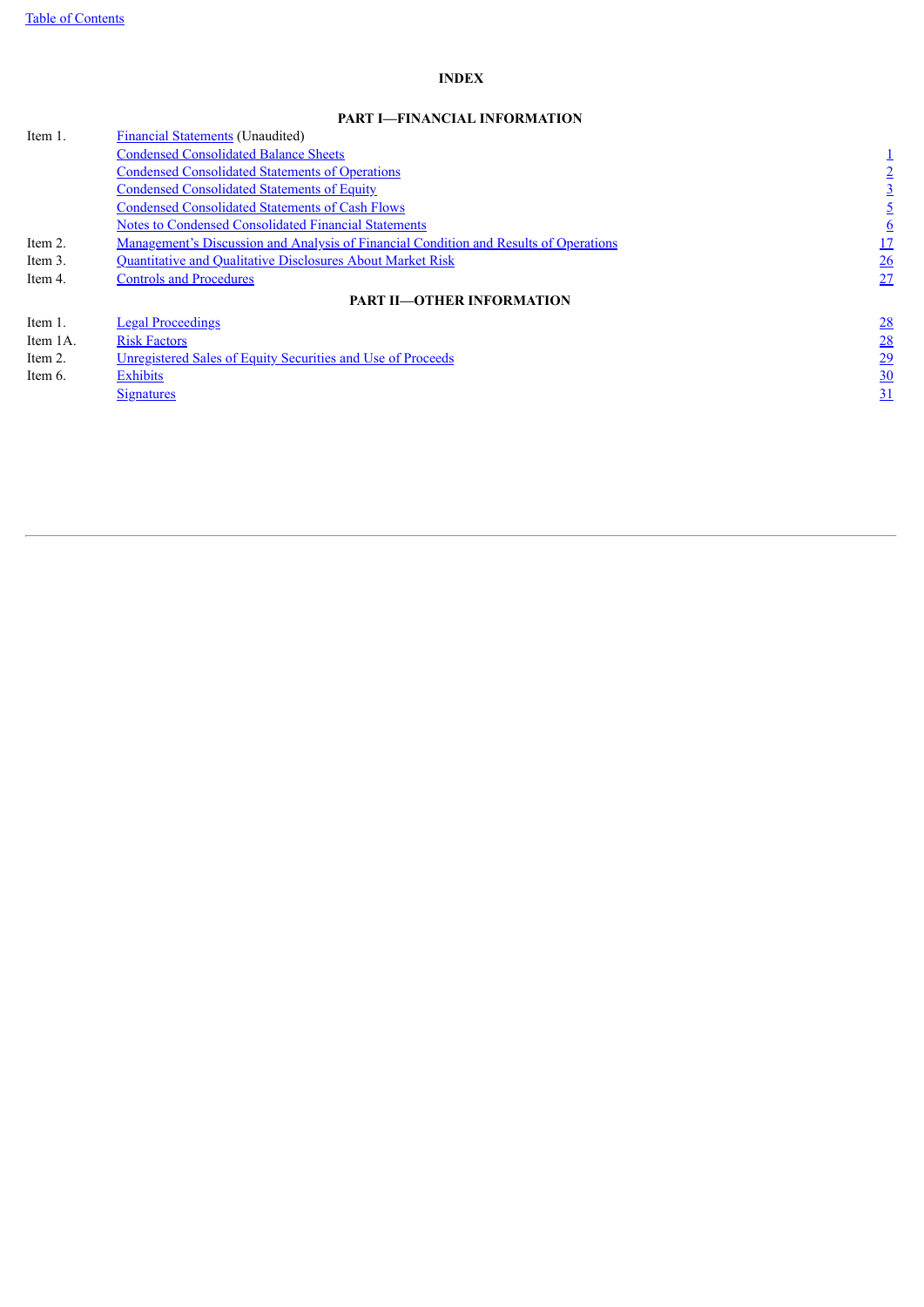## **PART I—FINANCIAL INFORMATION**

## <span id="page-3-0"></span>**Item 1. Financial Statements.**

## **CARETRUST REIT, INC. CONDENSED CONSOLIDATED BALANCE SHEETS (in thousands, except share and per share amounts) (Unaudited)**

|                                                                                                                                                                                    |              | <b>March 31, 2022</b> |     | December 31, 2021 |  |  |
|------------------------------------------------------------------------------------------------------------------------------------------------------------------------------------|--------------|-----------------------|-----|-------------------|--|--|
| <b>Assets:</b>                                                                                                                                                                     |              |                       |     |                   |  |  |
| Real estate investments, net                                                                                                                                                       | \$           | 1,402,889             | -\$ | 1,589,971         |  |  |
| Other real estate investments                                                                                                                                                      |              | 15,155                |     | 15,155            |  |  |
| Assets held for sale, net                                                                                                                                                          |              | 141,716               |     | 4,835             |  |  |
| Cash and cash equivalents                                                                                                                                                          |              | 26,586                |     | 19,895            |  |  |
| Accounts and other receivables                                                                                                                                                     |              | 1,110                 |     | 2,418             |  |  |
| Prepaid expenses and other assets, net                                                                                                                                             |              | 5,668                 |     | 7,512             |  |  |
| Deferred financing costs, net                                                                                                                                                      |              | 817                   |     | 1,062             |  |  |
| <b>Total assets</b>                                                                                                                                                                | $\mathbb{S}$ | 1,593,941             | \$  | 1,640,848         |  |  |
| <b>Liabilities and Equity:</b>                                                                                                                                                     |              |                       |     |                   |  |  |
| Senior unsecured notes payable, net                                                                                                                                                | $\mathbf S$  | 394,484 \$            |     | 394,262           |  |  |
| Senior unsecured term loan, net                                                                                                                                                    |              | 199,189               |     | 199,136           |  |  |
| Unsecured revolving credit facility                                                                                                                                                |              | 105,000               |     | 80,000            |  |  |
| Accounts payable, accrued liabilities and deferred rent liabilities                                                                                                                |              | 23,785                |     | 25,408            |  |  |
| Dividends payable                                                                                                                                                                  |              | 26,900                |     | 26,285            |  |  |
| <b>Total liabilities</b>                                                                                                                                                           |              | 749,358               |     | 725,091           |  |  |
| Commitments and contingencies (Note 11)                                                                                                                                            |              |                       |     |                   |  |  |
| Equity:                                                                                                                                                                            |              |                       |     |                   |  |  |
| Preferred stock, \$0.01 par value; 100,000,000 shares authorized, no shares issued and<br>outstanding as of March 31, 2022 and December 31, 2021                                   |              |                       |     |                   |  |  |
| Common stock, \$0.01 par value; 500,000,000 shares authorized, 96,487,066 and 96,296,673<br>shares issued and outstanding as of March 31, 2022 and December 31, 2021, respectively |              | 965                   |     | 963               |  |  |
| Additional paid-in capital                                                                                                                                                         |              | 1,195,586             |     | 1,196,839         |  |  |
| Cumulative distributions in excess of earnings                                                                                                                                     |              | (351,968)             |     | (282, 045)        |  |  |
| Total equity                                                                                                                                                                       |              | 844,583               |     | 915,757           |  |  |
| Total liabilities and equity                                                                                                                                                       |              | 1,593,941             | \$  | 1,640,848         |  |  |

<span id="page-3-1"></span>See accompanying notes to condensed consolidated financial statements.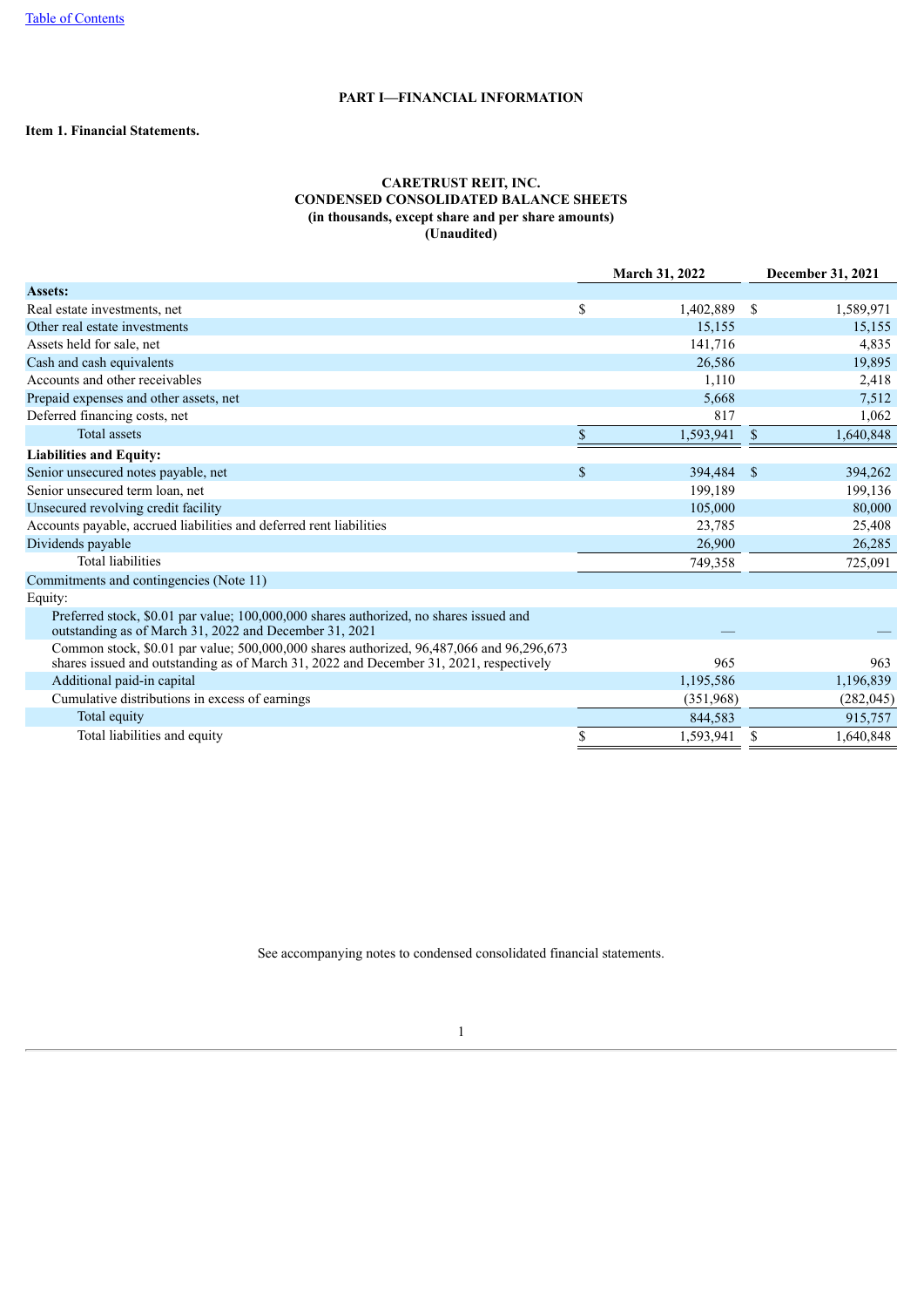## **CARETRUST REIT, INC. CONDENSED CONSOLIDATED STATEMENTS OF OPERATIONS (in thousands, except per share amounts) (Unaudited)**

|                                           |    | For the Three Months Ended March 31, |               |        |  |
|-------------------------------------------|----|--------------------------------------|---------------|--------|--|
|                                           |    | 2022                                 | 2021          |        |  |
| <b>Revenues:</b>                          |    |                                      |               |        |  |
| Rental income                             | \$ | 46,007                               | <sup>\$</sup> | 45,246 |  |
| Interest and other income                 |    | 469                                  |               | 505    |  |
| Total revenues                            |    | 46,476                               |               | 45,751 |  |
| <b>Expenses:</b>                          |    |                                      |               |        |  |
| Depreciation and amortization             |    | 13,575                               |               | 13,473 |  |
| Interest expense                          |    | 5,742                                |               | 5,762  |  |
| Property taxes                            |    | 1,420                                |               | 696    |  |
| Impairment of real estate investments     |    | 59,683                               |               |        |  |
| Provision for loan losses, net            |    | 3,844                                |               |        |  |
| Property operating expenses               |    | 447                                  |               |        |  |
| General and administrative                |    | 5,215                                |               | 5,142  |  |
| Total expenses                            |    | 89,926                               |               | 25,073 |  |
| Other income (loss):                      |    |                                      |               |        |  |
| Gain (loss) on sale of real estate        |    | 186                                  |               | (192)  |  |
| Net (loss) income                         | S  | (43,264)                             | <sup>S</sup>  | 20,486 |  |
| (Loss) earnings per common share:         |    |                                      |               |        |  |
| <b>Basic</b>                              | S  | (0.45)                               | <sup>\$</sup> | 0.21   |  |
| Diluted                                   |    | (0.45)                               | -85           | 0.21   |  |
| Weighted-average number of common shares: |    |                                      |               |        |  |
| <b>Basic</b>                              |    | 96,410                               |               | 95,378 |  |
| Diluted                                   |    | 96,410                               |               | 95,385 |  |
|                                           |    |                                      |               |        |  |

<span id="page-4-0"></span>See accompanying notes to condensed consolidated financial statements.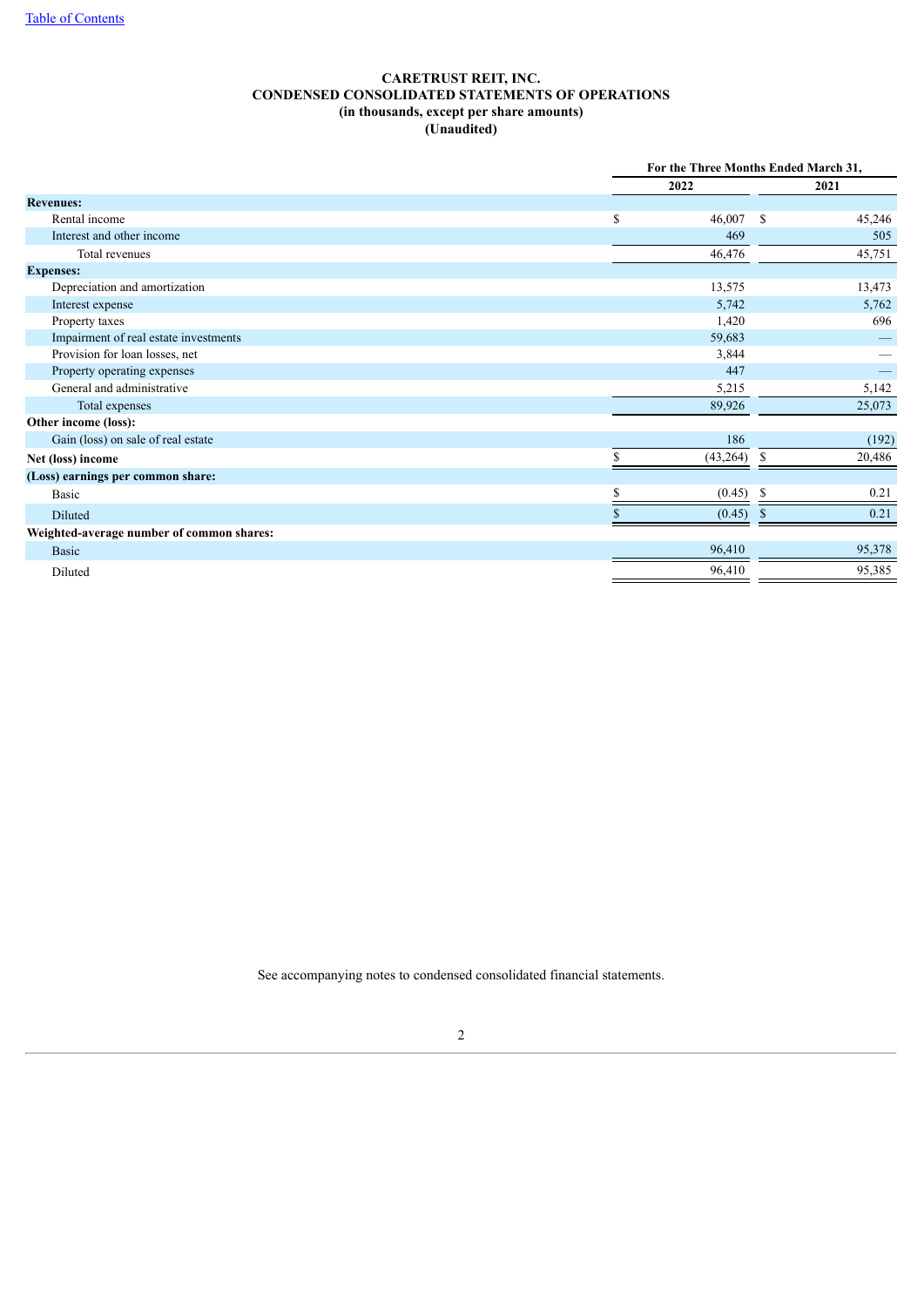## **CARETRUST REIT, INC. CONDENSED CONSOLIDATED STATEMENTS OF EQUITY (in thousands, except share and per share amounts) (Unaudited)**

|                                                                                  | <b>Shares</b>                                           | Amount |              | <b>Additional</b><br>Paid-in<br>Capital |  | Cumulative<br>of Earnings |                                | <b>Total</b><br><b>Equity</b> |
|----------------------------------------------------------------------------------|---------------------------------------------------------|--------|--------------|-----------------------------------------|--|---------------------------|--------------------------------|-------------------------------|
|                                                                                  | 96,296,673                                              | 963    |              | 1,196,839                               |  |                           |                                | 915,757                       |
| Vesting of restricted common stock, net of shares<br>withheld for employee taxes | 190,393                                                 |        |              | (2,774)                                 |  |                           |                                | (2,772)                       |
| Amortization of stock-based compensation                                         |                                                         |        |              | 1,521                                   |  |                           |                                | 1,521                         |
| Common dividends (\$0.275 per share)                                             |                                                         |        |              |                                         |  | (26, 659)                 |                                | (26, 659)                     |
| Net loss                                                                         |                                                         |        |              |                                         |  | (43,264)                  |                                | (43,264)                      |
|                                                                                  | 96,487,066                                              | 965    |              | 1,195,586                               |  | (351,968)                 |                                | 844,583                       |
|                                                                                  | Balance at January 1, 2022<br>Balance at March 31, 2022 |        | Common Stock |                                         |  |                           | <b>Distributions in Excess</b> | $(282,045)$ \$                |

See accompanying notes to condensed consolidated financial statements.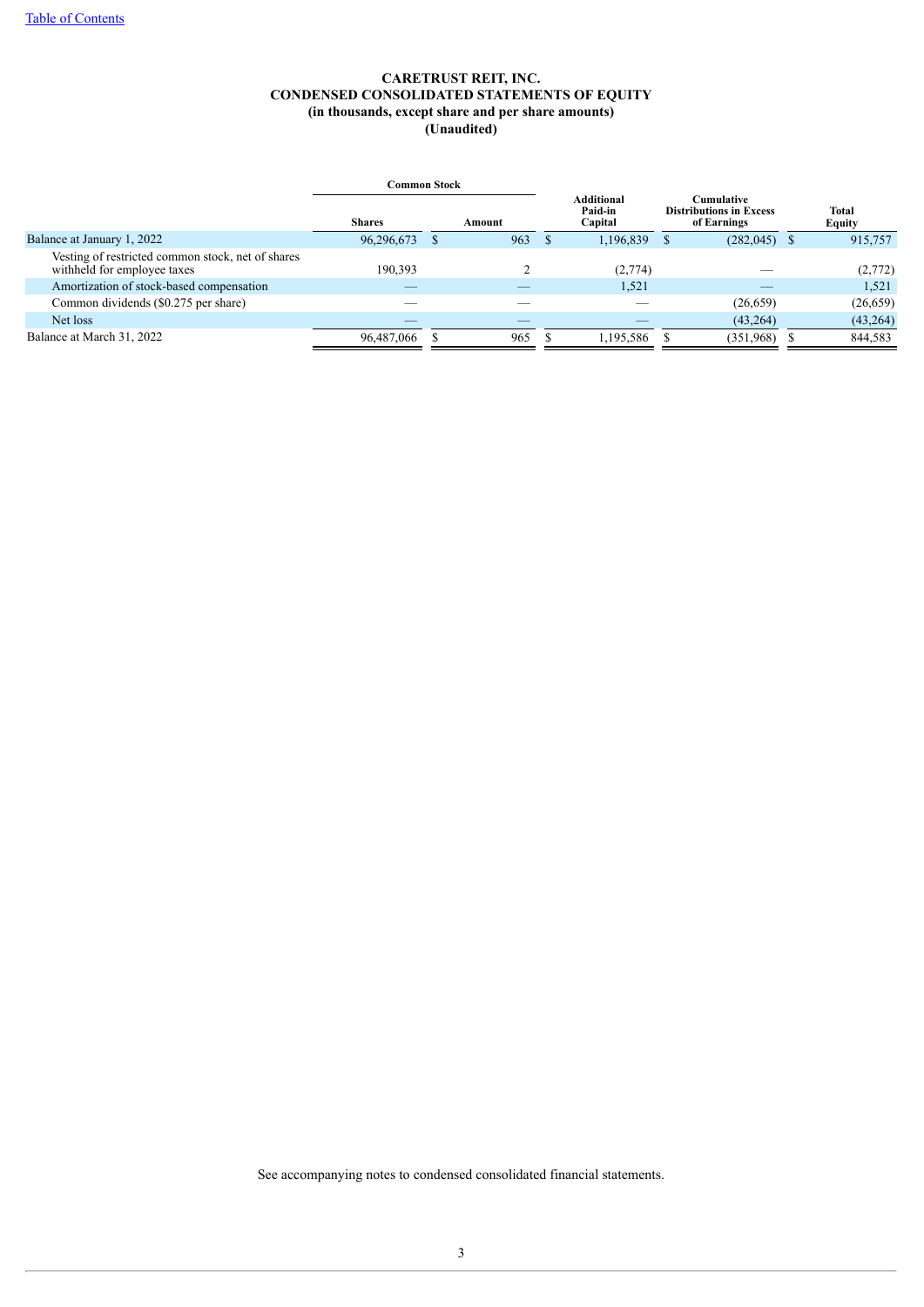## **CARETRUST REIT, INC. CONDENSED CONSOLIDATED STATEMENTS OF EQUITY (in thousands, except share and per share amounts) (Unaudited)**

**Common Stock**

|                                                                                  | сошной экоск  |  |        |  |                    |  |                   |  |                                                             |  |                        |
|----------------------------------------------------------------------------------|---------------|--|--------|--|--------------------|--|-------------------|--|-------------------------------------------------------------|--|------------------------|
|                                                                                  | <b>Shares</b> |  | Amount |  | Paid-in<br>Capital |  | <b>Additional</b> |  | Cumulative<br><b>Distributions in Excess</b><br>of Earnings |  | Total<br><b>Equity</b> |
| Balance at January 1, 2021                                                       | 95,215,797    |  | 952    |  | 1,164,402          |  | $(251,212)$ \$    |  | 914,142                                                     |  |                        |
| Issuance of common stock, net                                                    | 702,000       |  |        |  | 16,184             |  |                   |  | 16,191                                                      |  |                        |
| Vesting of restricted common stock, net of shares<br>withheld for employee taxes | 63.265        |  |        |  | (1, 331)           |  |                   |  | (1,330)                                                     |  |                        |
| Amortization of stock-based compensation                                         |               |  |        |  | 1,585              |  |                   |  | 1,585                                                       |  |                        |
| Common dividends (\$0.265 per share)                                             |               |  |        |  |                    |  | (25, 633)         |  | (25, 633)                                                   |  |                        |
| Net income                                                                       |               |  |        |  |                    |  | 20,486            |  | 20,486                                                      |  |                        |
| Balance at March 31, 2021                                                        | 95,981,062    |  | 960    |  | .180,840           |  | (256, 359)        |  | 925,441                                                     |  |                        |
|                                                                                  |               |  |        |  |                    |  |                   |  |                                                             |  |                        |

<span id="page-6-0"></span>See accompanying notes to condensed consolidated financial statements.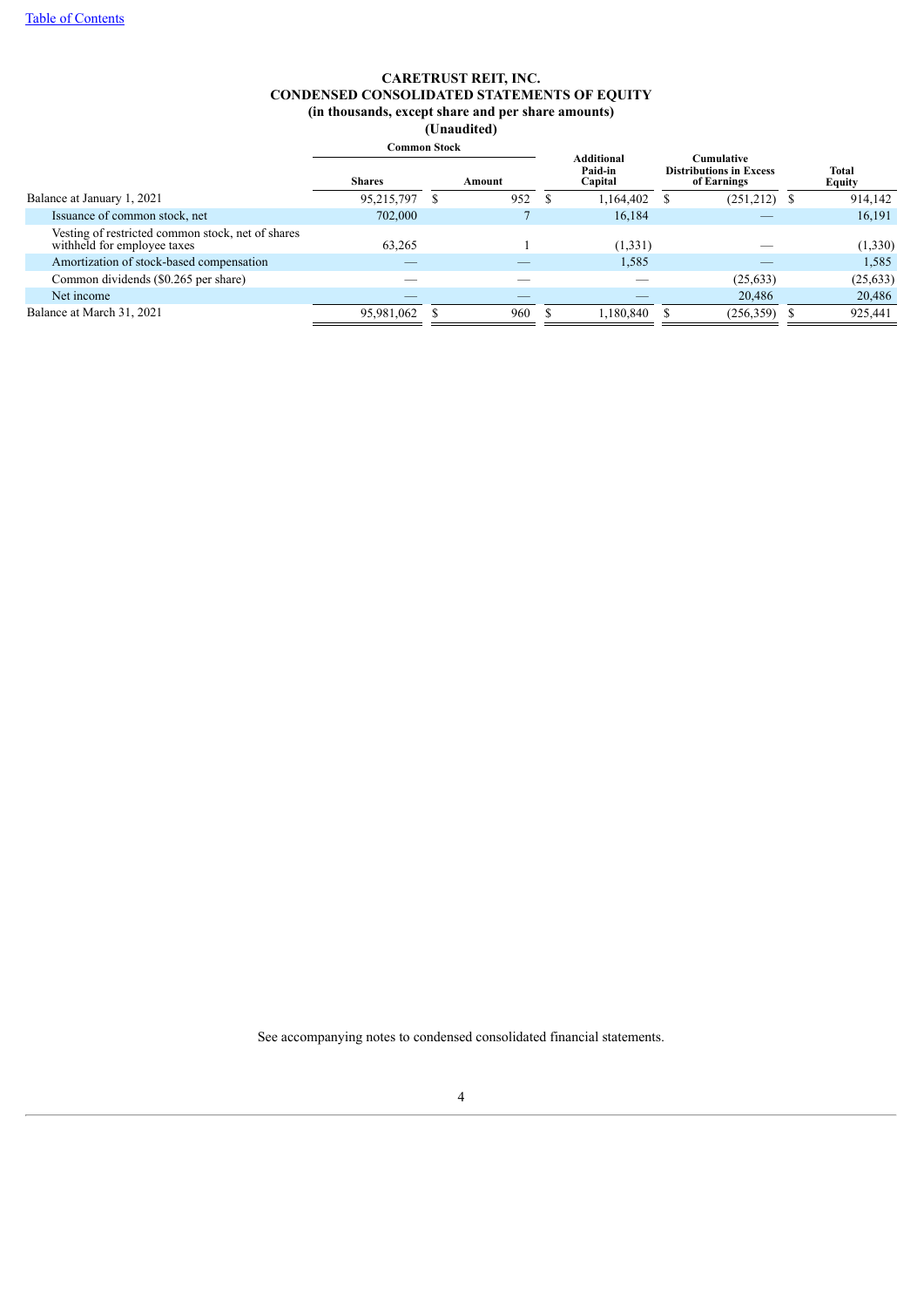#### **CARETRUST REIT, INC. CONDENSED CONSOLIDATED STATEMENTS OF CASH FLOWS (in thousands) (Unaudited)**

|                                                                                          | For the Three Months Ended March 31, |               |    |            |
|------------------------------------------------------------------------------------------|--------------------------------------|---------------|----|------------|
|                                                                                          |                                      | 2022          |    | 2021       |
| Cash flows from operating activities:                                                    |                                      |               |    |            |
| Net (loss) income                                                                        | \$                                   | $(43,264)$ \$ |    | 20,486     |
| Adjustments to reconcile net (loss) income to net cash provided by operating activities: |                                      |               |    |            |
| Depreciation and amortization (including below-market ground leases)                     |                                      | 13,594        |    | 13,486     |
| Amortization of deferred financing costs                                                 |                                      | 520           |    | 487        |
| Amortization of stock-based compensation                                                 |                                      | 1,521         |    | 1,585      |
| Straight-line rental income                                                              |                                      | (6)           |    | (12)       |
| Adjustment for collectibility of rental income                                           |                                      | 977           |    |            |
| (Gain) loss on sale of real estate                                                       |                                      | (186)         |    | 192        |
| Impairment of real estate investments                                                    |                                      | 59,683        |    |            |
| Provision for loan losses, net                                                           |                                      | 3,844         |    |            |
| Change in operating assets and liabilities:                                              |                                      |               |    |            |
| Accounts and other receivables                                                           |                                      | 337           |    | (100)      |
| Prepaid expenses and other assets, net                                                   |                                      | (404)         |    | 278        |
| Accounts payable, accrued liabilities and deferred rent liabilities                      |                                      | (2,037)       |    | (2, 453)   |
| Net cash provided by operating activities                                                |                                      | 34,579        |    | 33,949     |
| Cash flows from investing activities:                                                    |                                      |               |    |            |
| Acquisitions of real estate, net of deposits applied                                     |                                      | (21, 915)     |    | (138, 151) |
| Purchases of equipment, furniture and fixtures and improvements to real estate           |                                      | (1,918)       |    | (1,319)    |
| Investment in other loans receivable                                                     |                                      | (2,086)       |    | (700)      |
| Principal payments received on real estate mortgage and other loans receivable           |                                      | 888           |    | 56         |
| Net proceeds from sales of real estate                                                   |                                      | 959           |    | 6,814      |
| Net cash used in investing activities                                                    |                                      | (24,072)      |    | (133,300)  |
| Cash flows from financing activities:                                                    |                                      |               |    |            |
| Proceeds from the issuance of common stock, net                                          |                                      |               |    | 16,191     |
| Borrowings under unsecured revolving credit facility                                     |                                      | 25,000        |    | 120,000    |
| Net-settle adjustment on restricted stock                                                |                                      | (2,772)       |    | (1, 330)   |
| Dividends paid on common stock                                                           |                                      | (26,044)      |    | (23,960)   |
| Net cash (used in) provided by financing activities                                      |                                      | (3,816)       |    | 110,901    |
| Net increase in cash and cash equivalents                                                |                                      | 6,691         |    | 11,550     |
| Cash and cash equivalents as of the beginning of period                                  |                                      | 19,895        |    | 18,919     |
| Cash and cash equivalents as of the end of period                                        | \$                                   | 26,586        | \$ | 30,469     |
| Supplemental disclosures of cash flow information:                                       |                                      |               |    |            |
| Interest paid                                                                            | \$.                                  | 1,355         | \$ | 1,325      |
| Supplemental schedule of noncash investing and financing activities:                     |                                      |               |    |            |
| Increase in dividends payable                                                            |                                      | 615           |    | 1,673      |
| Transfer of pre-acquisition costs to acquired assets                                     | $\mathbf{\hat{S}}$                   |               |    | 358        |
|                                                                                          |                                      |               |    |            |

<span id="page-7-0"></span>See accompanying notes to condensed consolidated financial statements.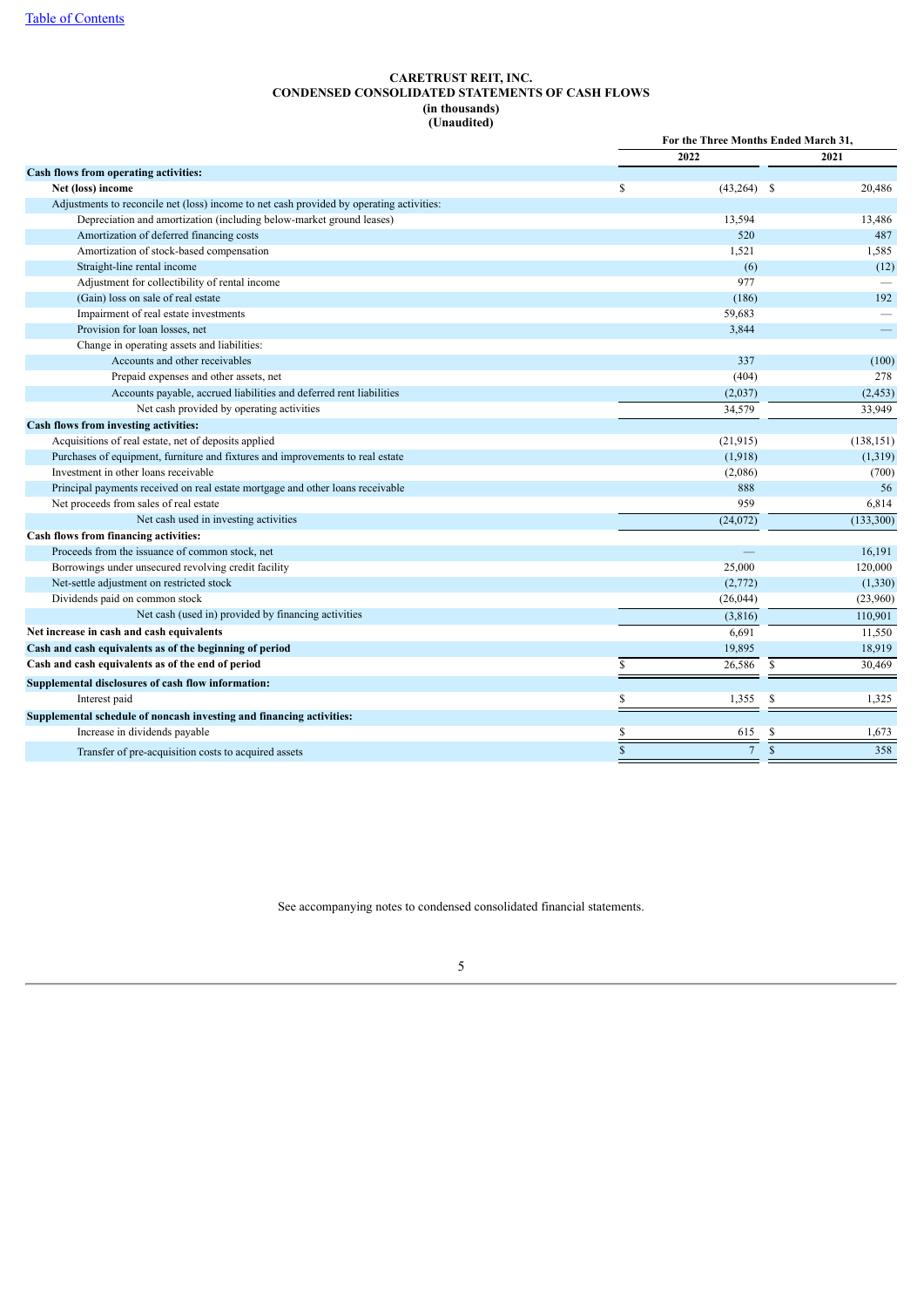#### **1. ORGANIZATION**

*Description of Business—*CareTrust REIT, Inc.'s ("CareTrust REIT" or the "Company") primary business consists of acquiring, financing, developing and owning real property to be leased to third-party tenants in the healthcare sector. As of March 31, 2022, the Company owned and leased to independent operators, 228 skilled nursing facilities ("SNFs"), multi-service campuses, assisted living facilities ("ALFs") and independent living facilities ("ILFs") consisting of 23,834 operational beds and units located in 29 states with the highest concentration of properties by rental income located in California, Texas, Louisiana, Idaho and Arizona. As of March 31, 2022, the Company also had other real estate investments consisting of one mezzanine loan receivable with a carrying value of \$15.2 million.

*COVID-19—*The COVID-19 pandemic has had and may continue to have an adverse impact on the economy generally and the Company's business, results of operations and financial condition. The duration and extent of the COVID-19 pandemic's effect on the Company's operational and financial performance, and the operational and financial performance of the Company's tenants, will depend on future developments, which are highly uncertain and cannot be predicted at this time, including the rate of public acceptance and usage of vaccines and the effectiveness of vaccines in limiting the spread of COVID-19 and its variants, resurgences of COVID-19 and, in particular, new and more contagious and/or vaccine resistant variants, actions taken to contain the spread of COVID-19 and how quickly and to what extent normal economic and operating conditions can resume. The adverse impact of the COVID-19 pandemic on the Company's business, results of operations and financial condition could be material.

## **2. SUMMARY OF SIGNIFICANT ACCOUNTING POLICIES**

*Basis of Presentation*—The accompanying condensed consolidated financial statements of the Company were prepared in accordance with accounting principles generally accepted in the United States ("GAAP") for interim financial information and Article 10 of Regulation S-X. Accordingly, the condensed consolidated financial statements do not include all of the disclosures required by GAAP for a complete set of annual audited financial statements. The condensed consolidated financial statements should be read in conjunction with the audited consolidated financial statements and notes thereto included in the Company's Annual Report on Form 10-K for the fiscal year ended December 31, 2021. In the opinion of management, all adjustments which are of a normal and recurring nature and considered necessary for a fair presentation of the results of the interim periods presented have been included. The results of operations for the interim periods are not necessarily indicative of results for the full year. All intercompany transactions and account balances within the Company have been eliminated.

*Recent Accounting Pronouncements*—In March 2020, the Financial Accounting Standards Board issued Accounting Standards Update ("ASU") No. 2020-04, Reference Rate Reform (Topic 848) - Facilitation of the Effects of Reference Rate Reform on Financial Reporting ("ASU 2020-04"), that provides optional relief to applying reference rate reform to contracts, hedging relationships, and other transactions that reference the London Interbank Offered Rate ("LIBOR"). For U.S. Dollar LIBOR, the overnight, one-month, three-month, six-month and one-year LIBOR rates will be discontinued in June 2023, while other U.S. Dollar LIBOR rates were discontinued at the end of 2021. The amendments in this update are effective immediately and may be applied through December 31, 2022. Adoption of this ASU did not have a material impact on the Company's consolidated financial statements.

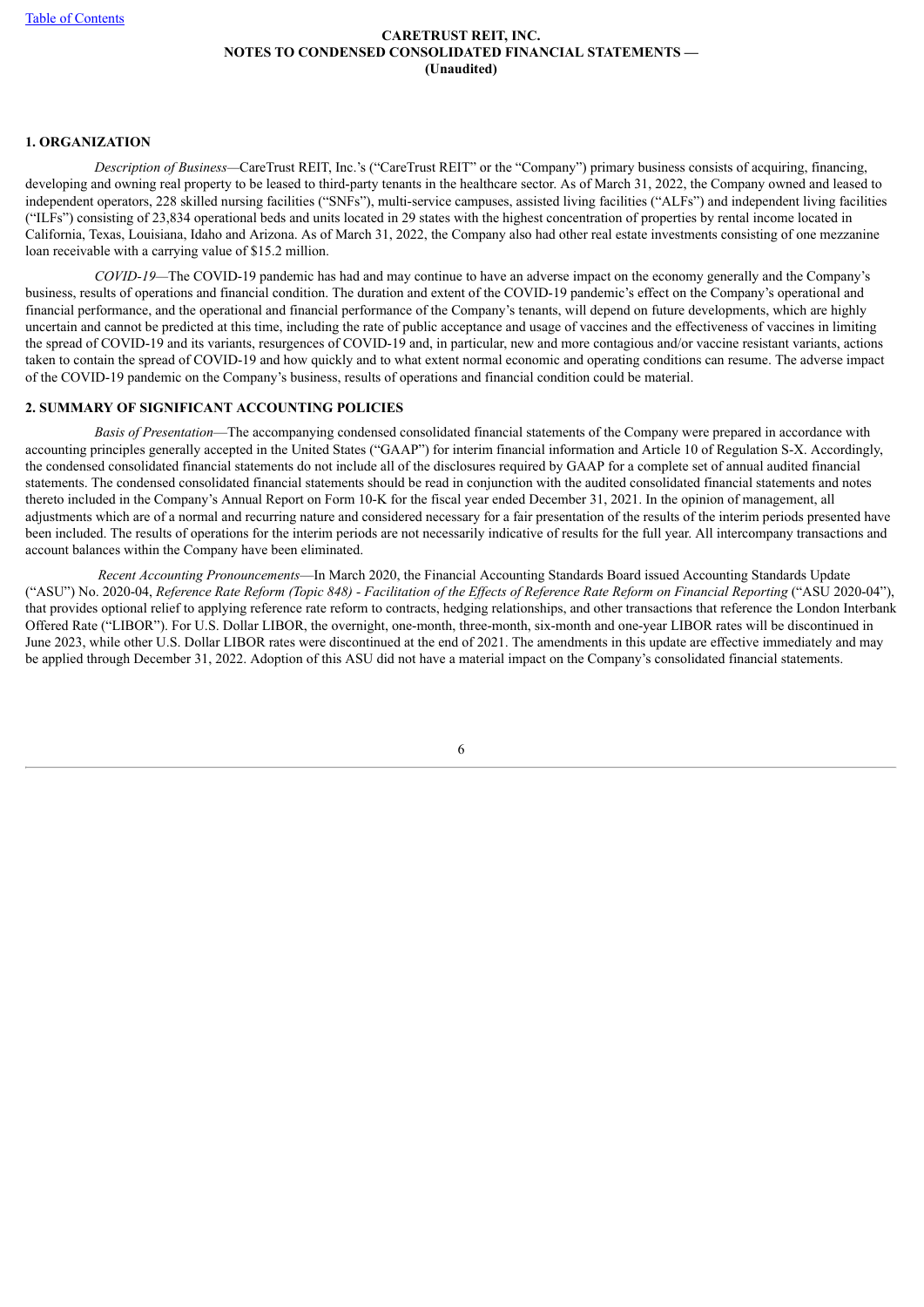## **3. REAL ESTATE INVESTMENTS, NET**

The following table summarizes the Company's real estate properties held for investment at March 31, 2022 and December 31, 2021 (dollars in thousands):

|                                            | <b>March 31, 2022</b> | December 31, 2021 |
|--------------------------------------------|-----------------------|-------------------|
| Land                                       | 236,986               | 251,787           |
| Buildings and improvements                 | 1,431,631             | 1,622,019         |
| Integral equipment, furniture and fixtures | 95,997                | 104,722           |
| Identified intangible assets               | 2,658                 | 1,257             |
| Real estate investments                    | 1,767,272             | 1,979,785         |
| Accumulated depreciation and amortization  | (364, 383)            | (389, 814)        |
| Real estate investments, net               | 1,402,889             | 1,589,971         |
|                                            |                       |                   |

As of March 31, 2022, 226 of the Company's 228 facilities were leased to various operators under triple-net leases. All of these leases contain annual escalators based on the percentage change in the Consumer Price Index ("CPI") (but not less than zero), some of which are subject to a cap, or fixed rent escalators. Two of the Company's 228 facilities are non-operational and are leased under a short term lease with an expected term of less than one year as of March 31, 2022. As of March 31, 2022, 27 facilities were held for sale.

As of March 31, 2022, the Company's total future contractual minimum rental income for all of its tenants, excluding operating expense reimbursements, was (dollars in thousands):

| Year               | Amount    |
|--------------------|-----------|
| 2022 (nine months) | 146,848   |
| 2023               | 195,547   |
| 2024               | 194,202   |
| 2025               | 194,173   |
| 2026               | 194,278   |
| 2027               | 191,589   |
| Thereafter         | 998,873   |
| Total              | 2,115,510 |

#### **Tenant Purchase Options**

Certain of the Company's operators hold purchase options allowing them to acquire properties they currently lease from the Company. A summary of these purchase options is presented below (dollars in thousands):

| <b>Asset Type</b> | <b>Properties</b> | <b>Lease Expiration</b> | <b>Next Option Open Date</b> |     | <b>Option Type</b> $^{(1)}$ | Current Cash Rent <sup>(2)</sup> |
|-------------------|-------------------|-------------------------|------------------------------|-----|-----------------------------|----------------------------------|
| ALF               |                   | October 2034            | 1/1/2022                     | (3) | A                           | 3,383                            |
| <b>SNF</b>        |                   | November 2030           | 1/1/2022                     | (3) |                             | 4.944                            |
| <b>SNF</b>        |                   | March 2029              | 4/1/2022                     | (4) | $R / C^{(5)}$               | 779                              |
| SNF / Campus      |                   | October 2032            | 1/1/2023                     | (3) |                             | 1,065                            |
| <b>SNF</b>        | 4                 | November 2034           | 12/1/2024                    | (4) | B                           | 3,796                            |
| ALF               |                   | October 2034            | 1/1/2026                     | (3) |                             | 1,598                            |

(1) Option type includes:

A - Fixed base price plus a specified share on any appreciation.

B - Fixed base price.

C - Fixed capitalization rate on lease revenue.

(2) Based on annualized cash revenue for contracts in place as of March 31, 2022.

(3) Option window is open for six months. (4) Option window is open until the expiration of the lease term.

(5) Purchase option reflects two option types.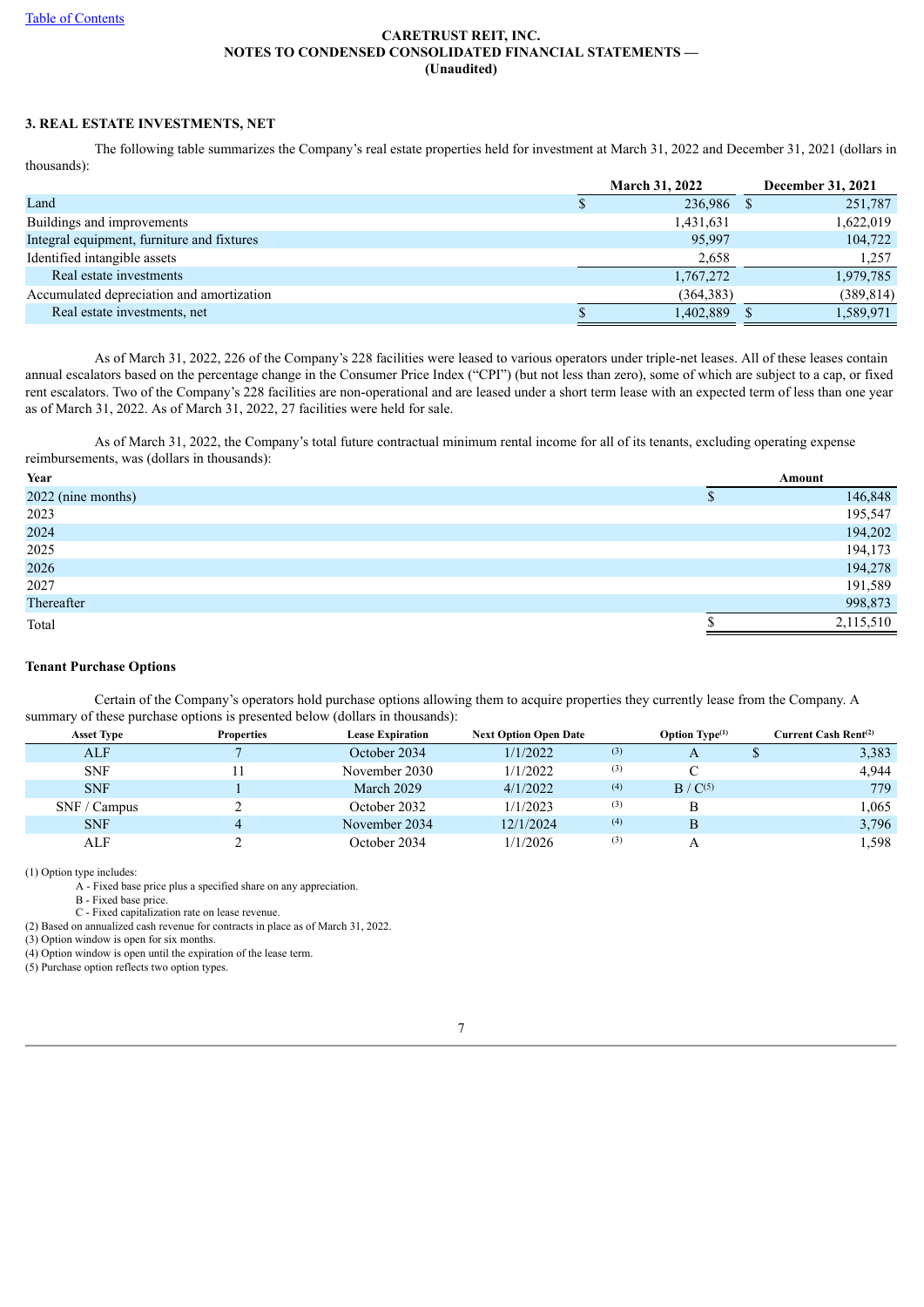#### **Rental Income**

The following table summarizes components of the Company's rental income (dollars in thousands):

|                                          | For the Three Months Ended March 31, |           |  |        |  |  |  |
|------------------------------------------|--------------------------------------|-----------|--|--------|--|--|--|
| <b>Rental Income</b>                     |                                      | 2022      |  | 2021   |  |  |  |
| Contractual rent due $^{(1)}$            |                                      | 46,978 \$ |  | 45,171 |  |  |  |
| Straight-line rent                       |                                      |           |  | 12     |  |  |  |
| Adjustment for collectibility $(2)$      |                                      | (977)     |  |        |  |  |  |
| Lease termination revenue <sup>(3)</sup> |                                      |           |  | 63     |  |  |  |
| Total                                    |                                      | 46,007    |  | 45,246 |  |  |  |

(1) Includes initial cash rent and tenant operating expense reimbursements, as adjusted for applicable rental escalators and rent increases due to capital expenditures funded by the Company. For tenants on a cash basis, this represents the lesser of the amount that would be recognized on a straight-line basis or cash that has been received.

(2) During the three months ended March 31, 2022, and in accordance with Accounting Standards Codification 842, the Company evaluated the collectibility of lease payments through maturity and determined that it was not probable that the Company would collect substantially all of the contractual obligations from four existing and former operators. As such, the Company reversed \$0.7 million of operating expense reimbursements, \$0.2 million of contractual rent and \$0.1 million of straight-line rent during the three months ended March 31, 2022. If lease payments are subsequently deemed probable of collection, the Company will increase rental income for such recoveries.

(3) During the three months ended March 31, 2021, in connection with the agreement to terminate its lease agreements with Metron Integrated Health Systems ("Metron") and to sell the facilities to a third party, the Company received approximately \$0.1 million in lease termination revenue from Metron affiliates.

#### **Recent Real Estate Acquisitions**

The following table summarizes the Company's acquisitions for the three months ended March 31, 2022 (dollars in thousands):

| <b>Type of Property</b> | Purchase Price <sup>(1)</sup> | <b>Initial Annual Cash Rent</b> | <b>Number of Properties</b> | Number of Beds/Units <sup>(2)</sup> |
|-------------------------|-------------------------------|---------------------------------|-----------------------------|-------------------------------------|
| Skilled nursing         | 8.918                         | 81 <sup>4</sup>                 |                             |                                     |
| Multi-service campuses  | 3.003                         | .235                            |                             | $30^{\circ}$                        |
| Total                   | 21.921                        | 2.050                           |                             | 265                                 |

(1) Purchase price includes capitalized acquisition costs.

(2) The number of beds/units includes operating beds at the acquisition date.

#### **Lease Amendments**

*Pennant Partial Lease Termination and Amended Ensign Master Lease.* On March 1, 2022, operations at one ALF in Arizona operated by affiliates of The Pennant Group, Inc. ("Pennant") were transferred to affiliates of The Ensign Group, Inc. ("Ensign"). In connection with the transfer, the Company amended the Pennant master lease to reflect the removal of the ALF and amended an existing triple-net master lease with Ensign to include the one ALF. The applicable Ensign master lease has a remaining term of approximately 11 years, with two five-year renewal options and CPI-based rent escalators. Annual cash rent under the applicable Ensign master lease, as amended, increased by approximately \$0.3 million and annual cash rent under the Pennant master lease, as amended, decreased by the same amount.

*Amended Eduro Master Lease.* On February 1, 2022, the Company acquired one SNF. In conjunction with the acquisition, the Company amended its existing triple-net master lease with affiliates of Eduro Healthcare, LLC ("Eduro") to include the one SNF and extended the initial lease term. The Eduro master lease, as amended, has a remaining term of approximately 12 years, with two five-year renewal options and CPI-based rent escalators. Annual cash rent under the Eduro master lease, as amended, increased by approximately \$0.8 million.

*Amended WLC Master Lease.* On March 1, 2022, the Company acquired one multi-service campus. In conjunction with the acquisition, the Company amended its existing triple-net master lease with affiliates of WLC Management Firm, LLC ("WLC") to include the one multi-service campus. The WLC master lease, as amended, has a remaining term of approximately 12 years, with two five-year renewal options and CPI-based rent escalators. Annual cash rent under the WLC master lease, as amended, increased by approximately \$1.2 million.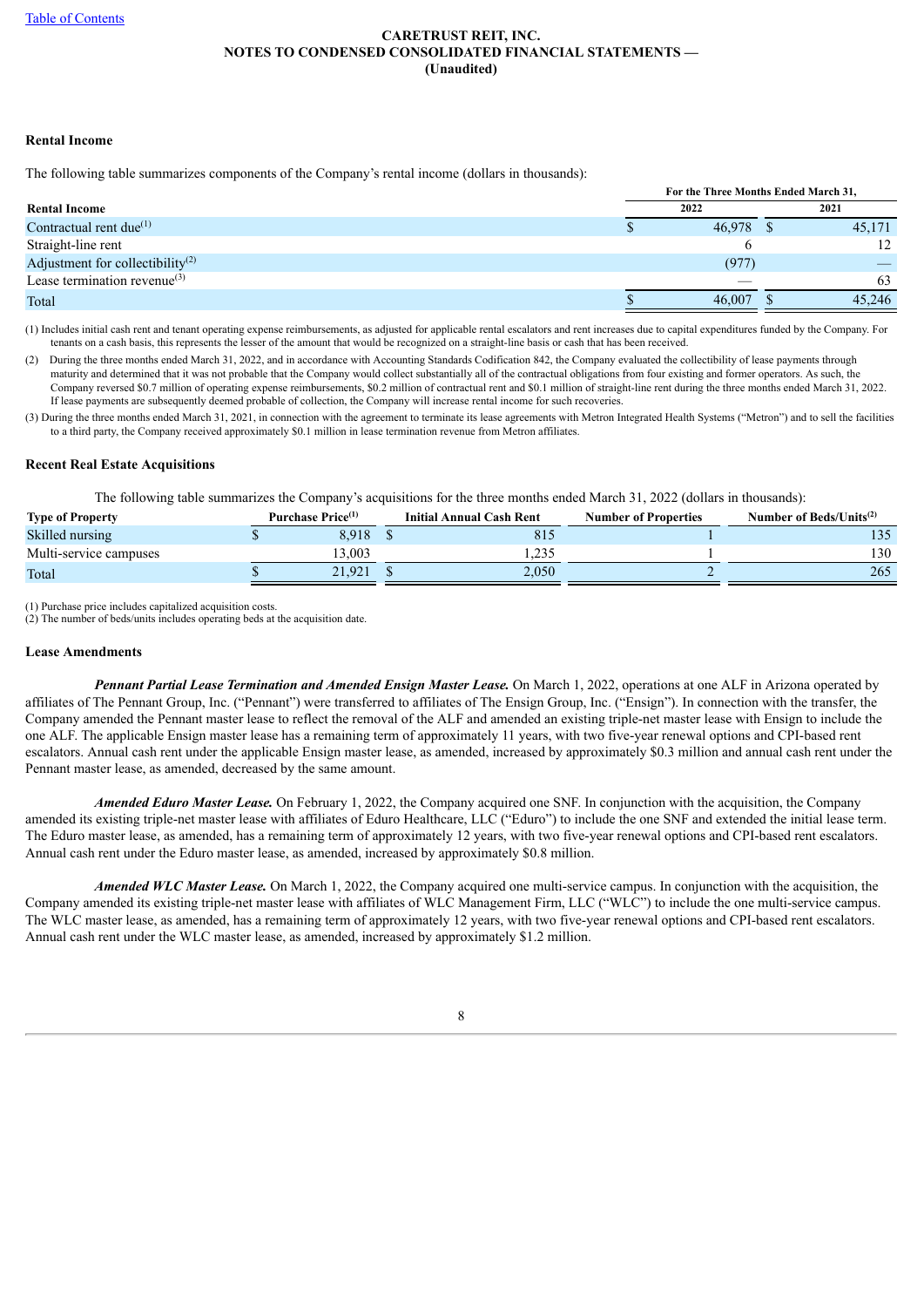#### **4. IMPAIRMENT OF REAL ESTATE INVESTMENTS, ASSETS HELD FOR SALE, NET AND ASSET SALES**

In connection with the Company's ongoing review and monitoring of its investment portfolio and the performance of its tenants, the Company determined to pursue the sale of 27 properties and repurposing three properties representing an aggregate of approximately 10% of contractual cash rent as of March 31, 2022. As of March 31, 2022, the Company determined that these 27 properties met the criteria to be classified as assets held for sale and, in connection with this determination, the Company recognized an aggregate impairment charge of \$59.7 million related to 20 of the 27 held for sale properties, which is reported in impairment of real estate investments in the condensed consolidated statements of operations for the three months ended March 31, 2022. The impairment charge was recognized to write down the properties' aggregate carrying value to their aggregate fair value, less estimated costs to sell. As of March 31, 2022, the net book value of these 27 properties was \$141.7 million, which is comprised of the real estate assets.

The fair value of the assets held for sale was based on estimated sales prices, which are considered to be Level 3 measurements within the fair value hierarchy. Estimated sales prices were determined using a market approach (comparable sales model), which relies on certain assumptions by management, including: (i) comparable market transactions, (ii) estimated prices per unit, and (iii) negotiations with prospective buyers. There are inherent uncertainties in making these assumptions. For the Company's impairment calculations, the Company's fair value estimates primarily relied on a market approach and utilized prices per unit ranging from \$40,000 to \$175,000, with a weighted average price per unit of \$91,000.

During the first quarter of 2022, the Company determined that one ALF that was classified as held for sale at December 31, 2021 no longer met the held for sale criteria. The Company reclassified this ALF's carrying value of \$4.8 million out of assets held for sale and recorded catch-up depreciation of approximately \$0.1 million during the three months ended March 31, 2022.

On February 22, 2022, the Company closed on the sale of one SNF, operated by affiliates of Cascadia Healthcare, LLC ("Cascadia"), consisting of 83 beds located in Washington with a carrying value of \$0.8 million, for net sales proceeds of \$1.0 million. During the three months ended March 31, 2022, the Company recorded a gain of \$0.2 million in connection with the sale. There was no rent reduction under the Cascadia master lease in connection with the sale.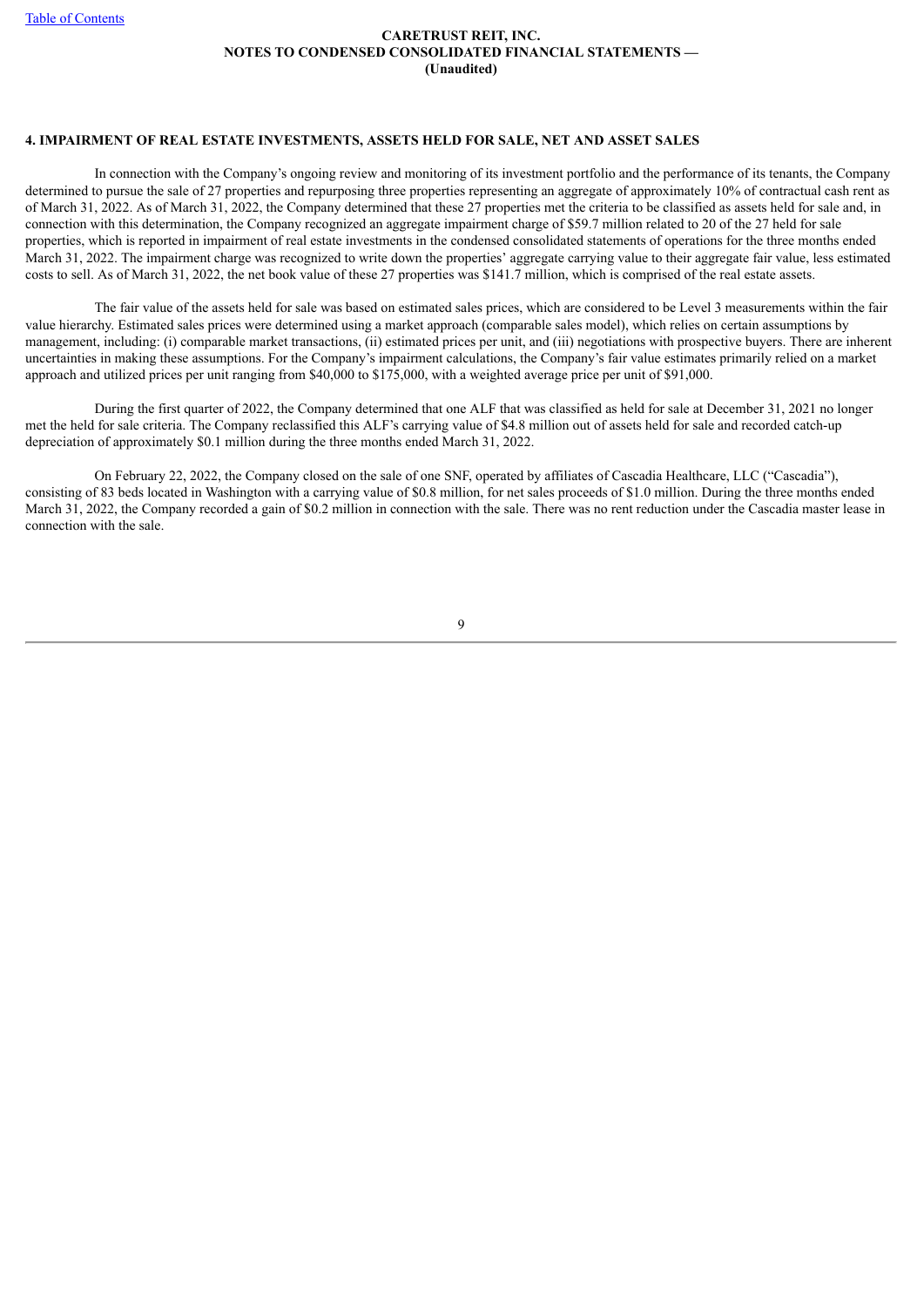## **5. OTHER REAL ESTATE INVESTMENTS**

As of March 31, 2022 and December 31, 2021, the Company's loans receivable and other investments consisted of the following (dollars in thousands):

|                              |                                           |                                                  |         |     |                                                  |                                                     | As of March 31, 2022                                           |                            |  |
|------------------------------|-------------------------------------------|--------------------------------------------------|---------|-----|--------------------------------------------------|-----------------------------------------------------|----------------------------------------------------------------|----------------------------|--|
| Investment                   | <b>Financial Statement</b><br>Line Item   | <b>Principal Balance as</b><br>of March 31, 2022 |         |     | <b>Book Value as of</b><br><b>March 31, 2022</b> | <b>Book Value as of</b><br><b>December 31, 2021</b> | <b>Weighted Average</b><br><b>Contractual Interest</b><br>Rate | <b>Maturity Date</b>       |  |
| Mezzanine loan<br>receivable | Other real estate<br>myestments           |                                                  | 15,000  | - S | 15,155                                           | 15,155                                              | $12.0 \%$                                                      | 11/30/2025                 |  |
| Other loans receivable       | Prepaid expenses and<br>other assets, net |                                                  | 5.516   |     | 5,523                                            | 3,161                                               | $8.0\%$                                                        | $9/1/2023 -$<br>12/31/2023 |  |
| Expected credit loss         | Prepaid expenses and<br>other assets, net |                                                  | (4,594) |     | (4, 594)                                         |                                                     |                                                                |                            |  |
| Total                        |                                           |                                                  | 15,922  |     | 16,084                                           | 18,316                                              |                                                                |                            |  |

Expected credit losses and recoveries are recorded in provision for loan losses, net in the condensed consolidated statements of operations. During the three months ended March 31, 2022, the Company recorded a \$4.6 million expected credit loss related to two other loans receivable that were placed on non-accrual status, including an unfunded loan commitment of \$0.4 million, net of a loan loss recovery of \$0.8 million related to a loan previously written-off. As of December 31, 2021, the Company had no expected credit loss and did not consider any loan receivable investments to be impaired.

The following table summarizes the interest and other income recognized from the Company's loans receivable and other investments during the quarter ended March 31, 2022 and 2021 (dollars in thousands):

|                           | For the Three Months Ended March 31, |     |  |      |  |  |  |
|---------------------------|--------------------------------------|-----|--|------|--|--|--|
| Investment                | 2022                                 |     |  | 2021 |  |  |  |
| Mezzanine loan receivable |                                      | 450 |  | 450  |  |  |  |
| Other                     |                                      | ιu  |  | - -  |  |  |  |
| Total                     |                                      | 469 |  | 505  |  |  |  |

#### **6. FAIR VALUE MEASUREMENTS**

The Company determines fair value based on quoted prices when available or through the use of alternative approaches, such as discounting the expected cash flows using market interest rates commensurate with the credit quality and duration of the investment. GAAP guidance defines three levels of inputs that may be used to measure fair value:

Level 1 – Quoted prices in active markets for identical assets and liabilities that the reporting entity has the ability to access at the measurement date.

Level 2 – Inputs other than quoted prices included within Level 1 that are observable for the asset or liability or can be corroborated with observable market data for substantially the entire contractual term of the asset or liability.

Level 3 – Unobservable inputs reflect the entity's own assumptions about the assumptions that market participants would use in the pricing of the asset or liability and are consequently not based on market activity, but rather through particular valuation techniques.

The determination of where an asset or liability falls in the hierarchy requires significant judgment and considers factors specific to the asset or liability. In instances where the determination of the fair value measurement is based on inputs from different levels of the fair value hierarchy, the level in the fair value hierarchy within which the entire fair value measurement falls is based on the lowest level input that is significant to the fair value measurement in its entirety. The Company evaluates its hierarchy disclosures each quarter and, depending on various factors, it is possible that an asset or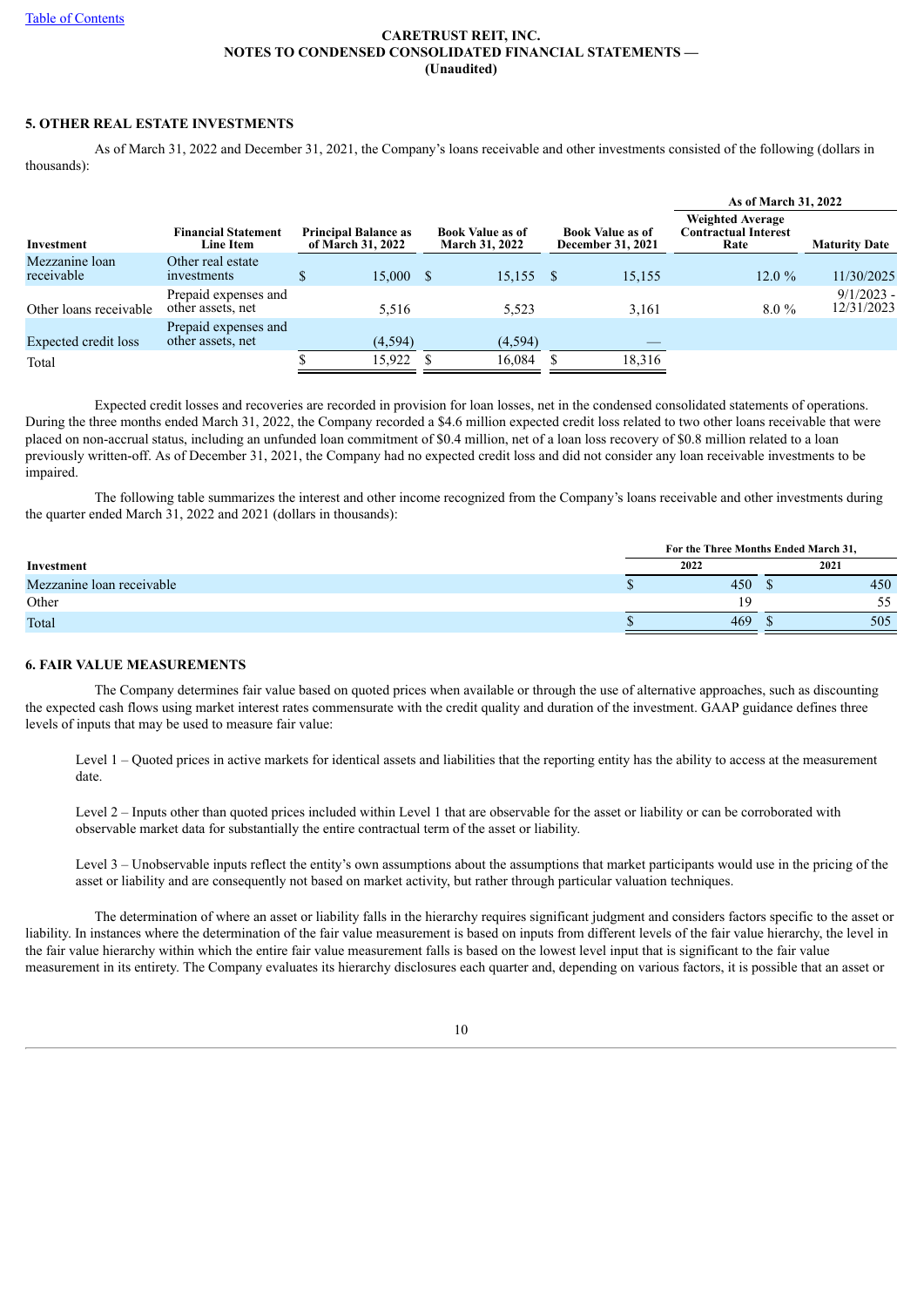liability may be classified differently from quarter to quarter. Changes in the type of inputs may result in a reclassification for certain assets. The Company does not expect that changes in classifications between levels will be frequent.

#### **Items Measured at Fair Value on a Recurring Basis**

The following table presents information about the Company's assets and liabilities measured at fair value on a recurring basis as of March 31, 2022 and December 31, 2021, aggregated by the level in the fair value hierarchy within which those instruments fall (dollars in thousands):

|                           | <b>Level 1</b> | Level 2          | <b>Level</b> 3 | <b>Balance as of March 31, 2022</b>    |
|---------------------------|----------------|------------------|----------------|----------------------------------------|
| <b>Assets:</b>            |                |                  |                |                                        |
| Mezzanine loan receivable | $-$ S          | $-$ \$ 15,155 \$ |                | 15,155                                 |
|                           |                |                  |                |                                        |
|                           | <b>Level 1</b> | Level 2          | Level 3        | <b>Balance as of December 31, 2021</b> |
| <b>Assets:</b>            |                |                  |                |                                        |

*Mezzanine loan receivable:* The fair value of the mezzanine loan receivable was estimated using an internal valuation model that considered the expected future cash flows of the investment, the underlying collateral value, market interest rates and other credit enhancements. As such, the Company classifies the instrument as Level 3 due to the significant unobservable inputs used in determining market interest rates for investments with similar terms. Future changes in market interest rates could materially impact the estimated discounted cash flows. As of March 31, 2022 and December 31, 2021, the Company did not have any loans measured at fair value that were 90 days or more past due.

For the three months ended March 31, 2022, there were no classification changes in assets and liabilities with Level 3 inputs in the fair value hierarchy.

#### **Items Disclosed at Fair Value**

Considerable judgment is necessary to estimate the fair value disclosure of financial instruments. The estimates of fair value presented herein are not necessarily indicative of the amounts that could be realized upon disposition of the financial instruments. A summary of the face value, carrying amount and fair value of the Notes (as defined in Note 7, *Debt,* below) as of March 31, 2022 and December 31, 2021 using Level 2 inputs is as follows (dollars in thousands):

|                                | <b>March 31, 2022</b> |  |               |  |                    |  | <b>December 31, 2021</b> |               |  |                    |  |                      |
|--------------------------------|-----------------------|--|---------------|--|--------------------|--|--------------------------|---------------|--|--------------------|--|----------------------|
|                                | Level                 |  | Face<br>Value |  | Carrving<br>Amount |  | Fair<br><b>Value</b>     | Face<br>Value |  | Carrving<br>Amount |  | Fair<br><b>Value</b> |
| <b>Financial liabilities:</b>  |                       |  |               |  |                    |  |                          |               |  |                    |  |                      |
| Senior unsecured notes payable |                       |  | 400,000       |  | 394.484            |  | 377,000                  | 400,000       |  | 394.262            |  | 410,500              |

Cash and cash equivalents, accounts and other receivables, accounts payable, and accrued liabilities: The carrying value for these instruments approximate their fair values due to the short-term nature of these instruments.

*Senior unsecured notes payable:* The fair value of the Notes was determined using third-party quotes derived from orderly trades.

*Unsecured revolving credit facility and senior unsecured term loan:* The fair values approximate their carrying values as the interest rates are variable and approximate prevailing market interest rates for similar debt arrangements.

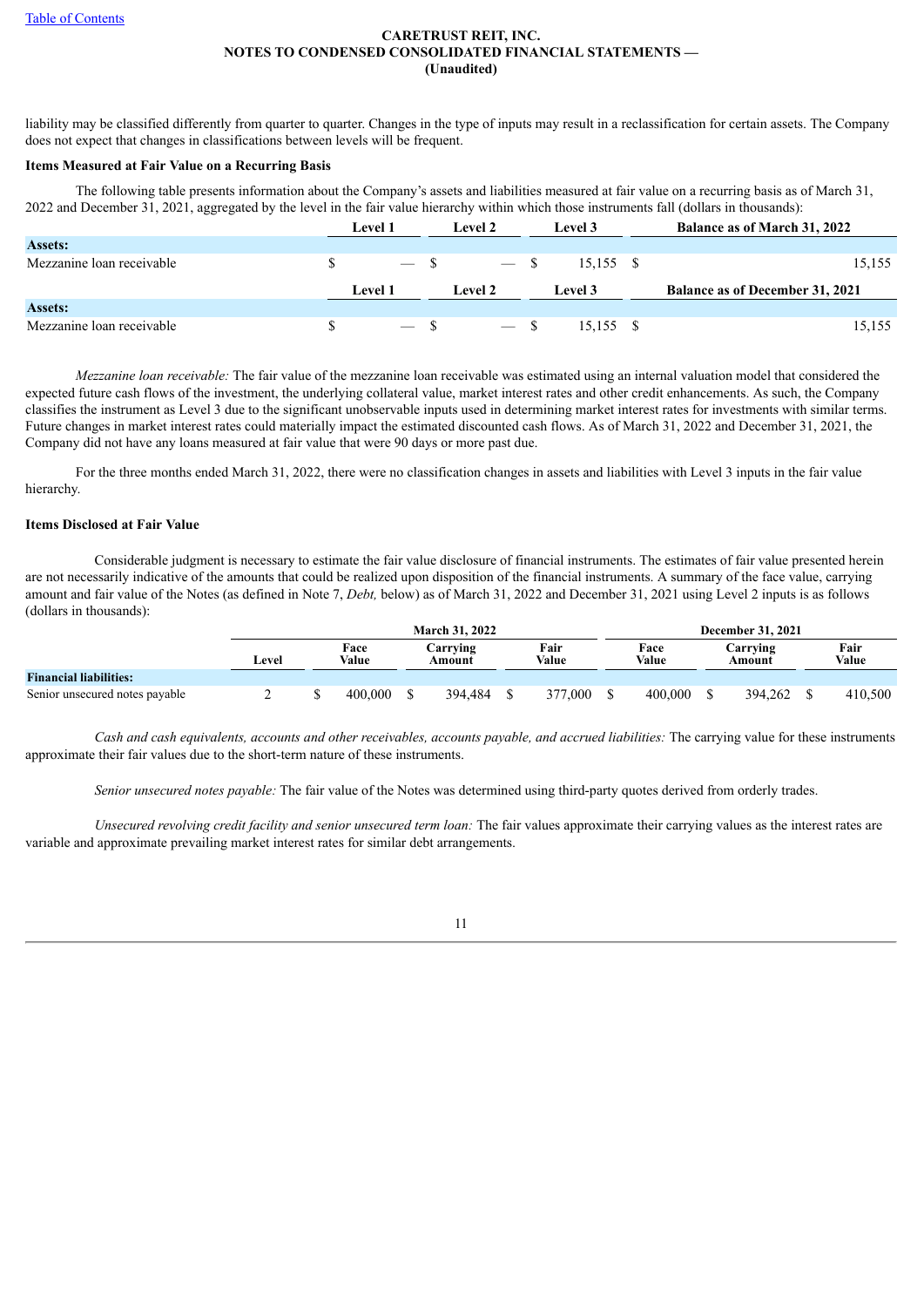### **7. DEBT**

The following table summarizes the balance of the Company's indebtedness as of March 31, 2022 and December 31, 2021 (dollars in thousands):

|                                     | <b>March 31, 2022</b> |  |                              |  |                |                       | December 31, 2021            |                |
|-------------------------------------|-----------------------|--|------------------------------|--|----------------|-----------------------|------------------------------|----------------|
|                                     | Principal<br>Amount   |  | <b>Deferred Loan</b><br>Fees |  | Carrving Value | Principal<br>Amount   | <b>Deferred Loan</b><br>Fees | Carrving Value |
| Senior unsecured notes payable      | $400,000 \text{ }$ \$ |  | $(5,516)$ \$                 |  | 394.484        | $400,000 \text{ }$ \$ | $(5,738)$ \$                 | 394,262        |
| Senior unsecured term loan          | 200,000               |  | (811)                        |  | 199.189        | 200,000               | (864)                        | 199,136        |
| Unsecured revolving credit facility | 105,000               |  |                              |  | 105,000        | 80,000                |                              | 80,000         |
|                                     | 705,000 \$            |  | $(6,327)$ \$                 |  | 698.673        | 680,000 \$            | $(6,602)$ \$                 | 673,398        |

#### **Senior Unsecured Notes Payable**

*2028 Senior Notes.* On June 17, 2021, the Company's wholly owned subsidiary, CTR Partnership, L.P. (the "Operating Partnership"), and its wholly owned subsidiary, CareTrust Capital Corp. (together with the Operating Partnership, the "Issuers") completed a private offering of \$400.0 million aggregate principal amount of 3.875% Senior Notes due 2028 (the "Notes") to persons reasonably believed to be qualified institutional buyers pursuant to Rule 144A and to non-U.S. persons outside the United States in reliance on Regulation S under the Securities Act of 1933, as amended. The Notes were issued at par, resulting in gross proceeds of \$400.0 million and net proceeds of approximately \$393.8 million after deducting underwriting fees and other offering expenses. The Notes mature on June 30, 2028. The Notes accrue interest at a rate of 3.875% per annum payable semiannually in arrears on June 30 and December 30 of each year, commencing on December 30, 2021.

The Issuers may redeem some or all of the Notes at any time prior to March 30, 2028 at a price equal to 100% of the principal amount of the Notes redeemed plus accrued and unpaid interest on the Notes, if any, to, but not including, the redemption date, plus a "make-whole" premium. At any time on or after March 30, 2028, the Issuers may redeem some or all of the Notes at a redemption price equal to 100% of the principal amount of the Notes redeemed plus accrued interest on the Notes, if any, to, but not including, the redemption date. In addition, at any time on or prior to June 30, 2024, up to 40% of the aggregate principal amount of the Notes may be redeemed with the net proceeds of certain equity offerings at a redemption price of 103.875% of the aggregate principal amount of Notes to be redeemed plus accrued and unpaid interest on the Notes, if any, to, but not including, the redemption date. If certain changes of control of the Company occur, the Issuers will be required to make an offer to holders of the Notes to repurchase their Notes at a price of 101% of their principal amount plus accrued and unpaid interest, if any, to, but not including, the repurchase date.

The obligations under the Notes are fully and unconditionally guaranteed, jointly and severally, on an unsecured basis, by the Company and all of CareTrust's existing and future subsidiaries (other than the Issuers) that guarantee obligations under the Amended Credit Facility (as defined below); provided, however, that such guarantees are subject to automatic release under certain customary circumstances.

The indenture governing the Notes contains customary covenants such as limiting the ability of the Company and its restricted subsidiaries to: incur or guarantee additional indebtedness; incur or guarantee secured indebtedness; pay dividends or distributions on, or redeem or repurchase, capital stock; make certain investments or other restricted payments; sell assets; enter into transactions with affiliates; merge or consolidate or sell all or substantially all of their assets; and create restrictions on the ability of the Issuers and their restricted subsidiaries to pay dividends or other amounts to the Issuers. The indenture governing the Notes also requires the Company and its restricted subsidiaries to maintain a specified ratio of unencumbered assets to unsecured indebtedness. These covenants are subject to a number of important and significant limitations, qualifications and exceptions. The indenture governing the Notes also contains customary events of default.

As of March 31, 2022, the Company was in compliance with all applicable financial covenants under the indenture governing the Notes.

#### **Unsecured Revolving Credit Facility and Term Loan**

On February 8, 2019, the Operating Partnership, as the borrower, the Company, as guarantor, CareTrust GP, LLC, and certain of the Operating Partnership's wholly owned subsidiaries entered into an amended and restated credit and guaranty

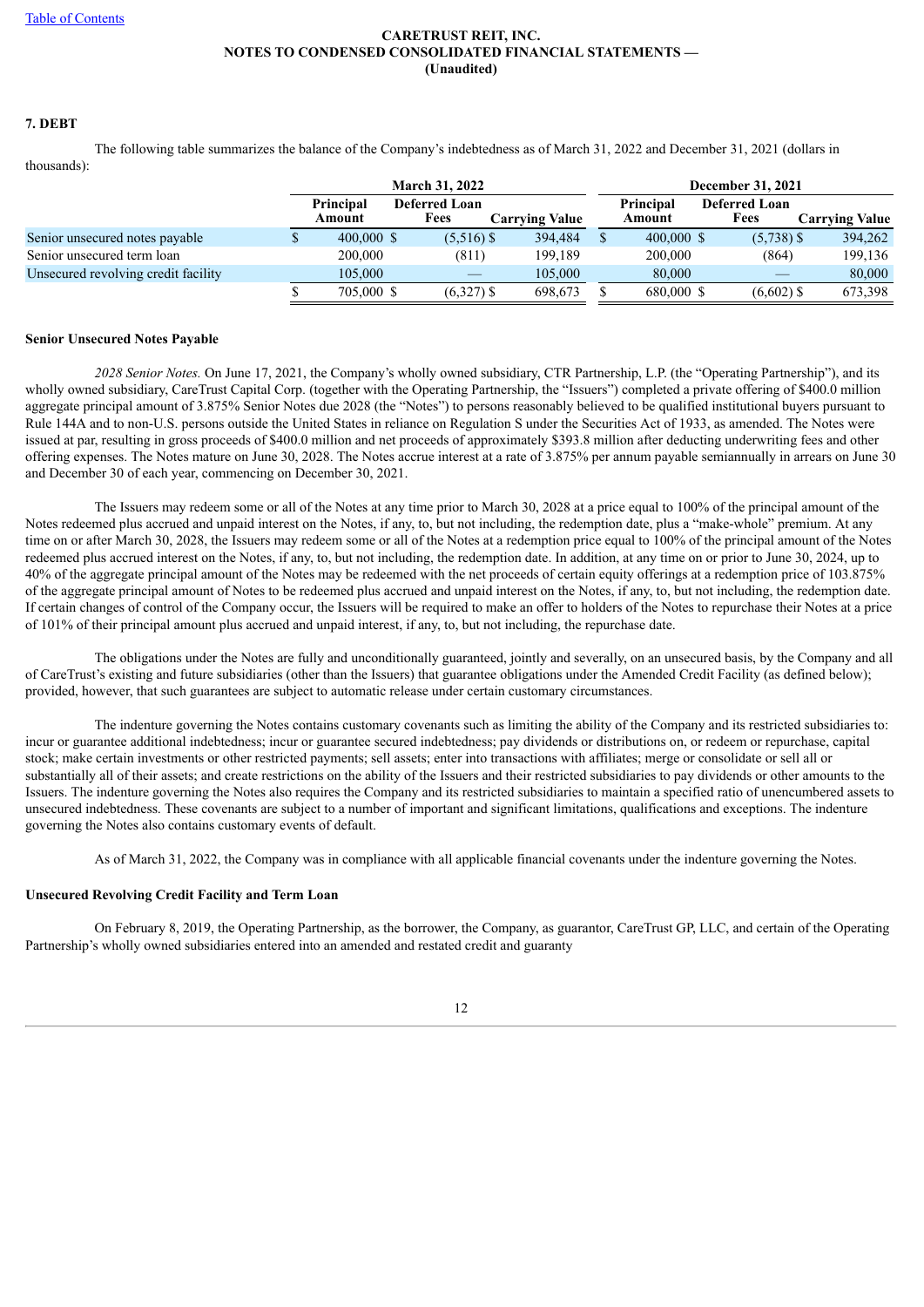agreement with KeyBank National Association, as administrative agent, an issuing bank and swingline lender, and the lenders party thereto (the "Amended Credit Agreement"). The Amended Credit Agreement, which amended and restated the Company's prior credit agreement, provides for: (i) an unsecured revolving credit facility (the "Revolving Facility") with revolving commitments in an aggregate principal amount of \$600.0 million, including a letter of credit subfacility for 10% of the then available revolving commitments and a swingline loan subfacility for 10% of the then available revolving commitments and (ii) an unsecured term loan credit facility (the "Term Loan" and, together with the Revolving Facility, the "Amended Credit Facility") in an aggregate principal amount of \$200.0 million. Borrowing availability under the Revolving Facility is subject to no default or event of default under the Amended Credit Agreement having occurred at the time of borrowing. Future borrowings under the Amended Credit Facility will be used for working capital purposes, for capital expenditures, to fund acquisitions and for general corporate purposes.

The interest rates applicable to loans under the Revolving Facility are, at the Operating Partnership's option, equal to either a base rate plus a margin ranging from 0.10% to 0.55% per annum or LIBOR plus a margin ranging from 1.10% to 1.55% per annum based on the debt to asset value ratio of the Company and its consolidated subsidiaries (subject to decrease at the Operating Partnership's election if the Company obtains certain specified investment grade ratings on its senior long-term unsecured debt). The interest rates applicable to loans under the Term Loan are, at the Operating Partnership's option, equal to either a base rate plus a margin ranging from 0.50% to 1.20% per annum or LIBOR plus a margin ranging from 1.50% to 2.20% per annum based on the debt to asset value ratio of the Company and its consolidated subsidiaries (subject to decrease at the Operating Partnership's election if the Company obtains certain specified investment grade ratings on its senior long-term unsecured debt). In addition, the Operating Partnership will pay a facility fee on the revolving commitments under the Revolving Facility ranging from 0.15% to 0.35% per annum, based on the debt to asset value ratio of the Company and its consolidated subsidiaries (unless the Company obtains certain specified investment grade ratings on its senior long-term unsecured debt and the Operating Partnership elects to decrease the applicable margin as described above, in which case the Operating Partnership will pay a facility fee on the revolving commitments ranging from 0.125% to 0.30% per annum based on the credit ratings of the Company's senior long-term unsecured debt). As of March 31, 2022, the Operating Partnership had \$200.0 million of borrowings outstanding under the Term Loan and \$105.0 million outstanding under the Revolving Facility.

The Revolving Facility has a maturity date of February 8, 2023, and includes, at the sole discretion of the Operating Partnership, two, sixmonth extension options. The Term Loan has a maturity date of February 8, 2026.

The Amended Credit Facility is guaranteed, jointly and severally, by the Company and its wholly owned subsidiaries that are party to the Amended Credit Agreement (other than the Operating Partnership). The Amended Credit Agreement contains customary covenants that, among other things, restrict, subject to certain exceptions, the ability of the Company and its subsidiaries to grant liens on their assets, incur indebtedness, sell assets, make investments, engage in acquisitions, mergers or consolidations, amend organizational documents and pay certain dividends and other restricted payments. The Amended Credit Agreement requires the Company to comply with financial maintenance covenants to be tested quarterly, consisting of a maximum debt to asset value ratio, a minimum fixed charge coverage ratio, a minimum tangible net worth, a maximum cash distributions to operating income ratio, a maximum secured debt to asset value ratio, a maximum secured recourse debt to asset value ratio, a maximum unsecured debt to unencumbered properties asset value ratio, a minimum unsecured interest coverage ratio and a minimum rent coverage ratio. The Amended Credit Agreement also contains certain customary events of default, including the failure to make timely payments under the Amended Credit Facility or other material indebtedness, the failure to satisfy certain covenants (including the financial maintenance covenants), the occurrence of change of control and specified events of bankruptcy and insolvency.

As of March 31, 2022, the Company was in compliance with all applicable financial covenants under the Amended Credit Agreement.

#### **8. EQUITY**

#### **Common Stock**

*At-The-Market Of ering*—On March 10, 2020, the Company entered into a new equity distribution agreement to issue and sell, from time to time, up to \$500.0 million in aggregate offering price of its common stock through an "at-the-market" equity offering program (the "ATM Program").

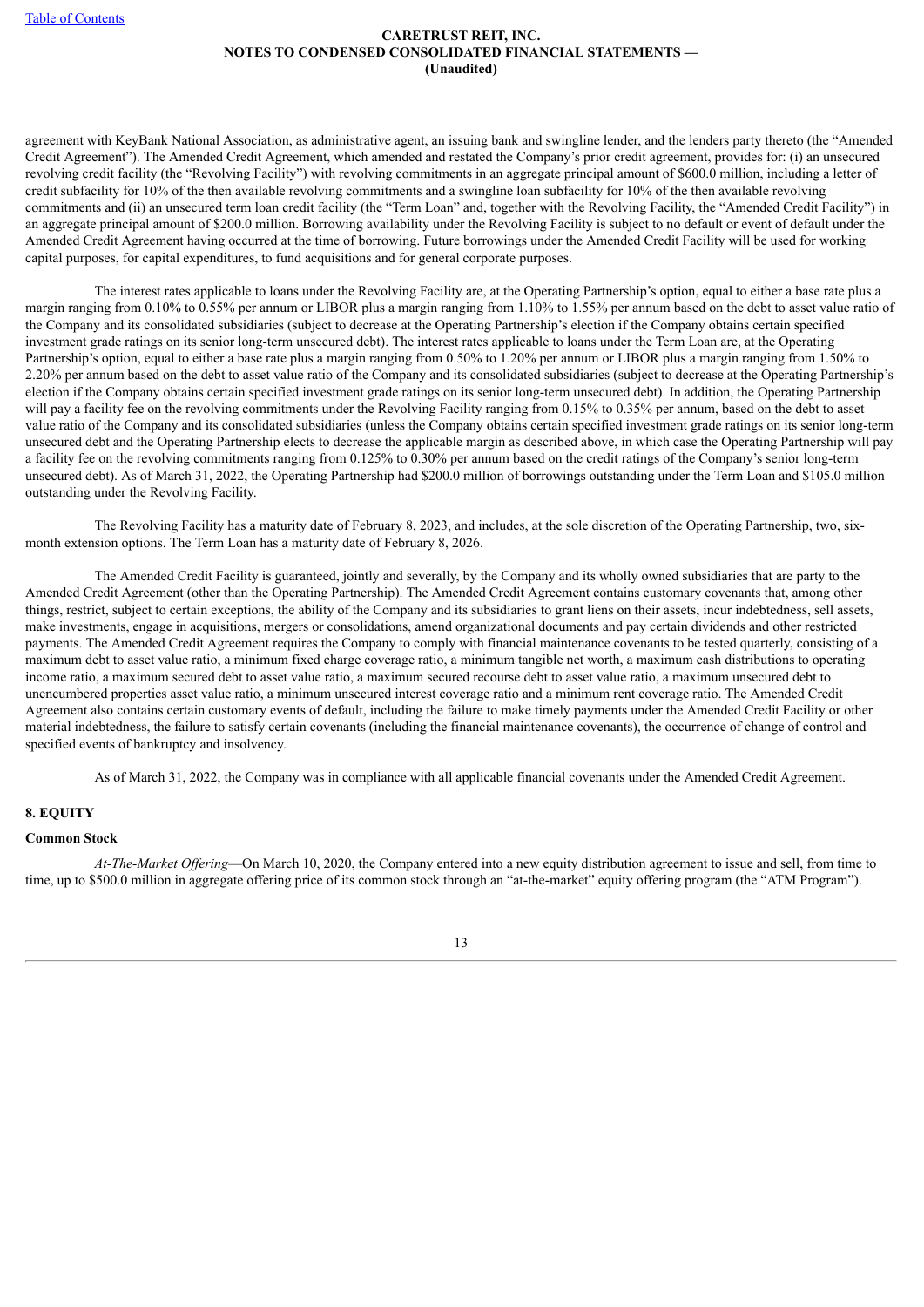#### Table of [Contents](#page-1-0)

#### **CARETRUST REIT, INC. NOTES TO CONDENSED CONSOLIDATED FINANCIAL STATEMENTS — (Unaudited)**

There was no ATM Program activity for the three months ended March 31, 2022. The following table summarizes the ATM Program activity for the three months ended March 31, 2021 (in thousands, except per share amounts).

|                               | <b>For the Three Months Ended</b> |
|-------------------------------|-----------------------------------|
|                               | <b>March 31, 2021</b>             |
| Number of shares              | 702                               |
| Average sales price per share | 23.62                             |
| Gross proceeds $(1)$          | 16.579                            |

(1) Total gross proceeds is before \$0.2 million of commissions paid to the sales agents during the three months ended March 31, 2021 under the ATM Program.

As of March 31, 2022, the Company had \$476.5 million available for future issuances under the ATM Program.

*Share Repurchase Program*—On March 20, 2020, the Company's Board of Directors authorized a share repurchase program for up to \$150.0 million of outstanding shares of the Company's common stock (the "Repurchase Program"). Repurchases under the Repurchase Program, which expires on March 31, 2023, may be made through open market purchases, privately negotiated transactions, structured or derivative transactions, including accelerated share repurchase transactions, or other methods of acquiring shares, in each case subject to market conditions and at such times as shall be permitted by applicable securities laws and determined by management. Repurchases under the Repurchase Program may also be made pursuant to a plan adopted under Rule 10b5-1 promulgated under the Securities Exchange Act of 1934, as amended. The Company expects to finance any share repurchases under the Repurchase Program using available cash and may also use short-term borrowings under the Revolving Facility. Through March 31, 2022, the Company has not repurchased any shares of common stock under the Repurchase Program. As of March 31, 2022, \$150.0 million remained available under the Repurchase Program. The Repurchase Program may be modified, discontinued or suspended at any time.

*Dividends on Common Stock*—The following table summarizes the cash dividends per share of common stock declared by the Company's Board of Directors for the first quarter of 2022 (dollars in thousands, except per share amounts):

|                                     | <b>For the Three Months Ended</b> |
|-------------------------------------|-----------------------------------|
|                                     | <b>March 31, 2022</b>             |
| Dividends declared per share        | 0.275                             |
| Dividends payment date              | April 15, 2022                    |
| Dividends payable as of record date | 26.691                            |
| Dividends record date               | March 31, 2022                    |

### **9. STOCK-BASED COMPENSATION**

All stock-based awards are subject to the terms of the CareTrust REIT, Inc. and CTR Partnership, L.P. Incentive Award Plan (the "Plan"). The Plan provides for the granting of stock-based compensation, including stock options, restricted stock, performance awards, restricted stock units, relative total stockholder return based stock awards ("TSR Awards") and other incentive awards to officers, employees and directors in connection with their employment with or services provided to the Company. Under the Plan, 5,000,000 shares have been authorized for awards.

Under the Plan, restricted stock awards ("RSAs") granted in fiscal 2022 vest in equal annual installments beginning on the first anniversary of the grant date over a three year period.

The following table summarizes the RSAs and performance award activity for the three months ended March 31, 2022:

|                                       | <b>Shares</b> | <b>Weighted Average Share</b><br>Price |
|---------------------------------------|---------------|----------------------------------------|
| Unvested balance at December 31, 2021 | 891,333       | 20.91                                  |
| Granted:                              |               |                                        |
| <b>RSAs</b>                           | 9,684         | 17.56                                  |
| Vested                                | (329,080)     | 20.10                                  |
| Forfeited                             | (1,900)       | 21.50                                  |
| Unvested balance at March 31, 2022    | 570,037       | 21.32                                  |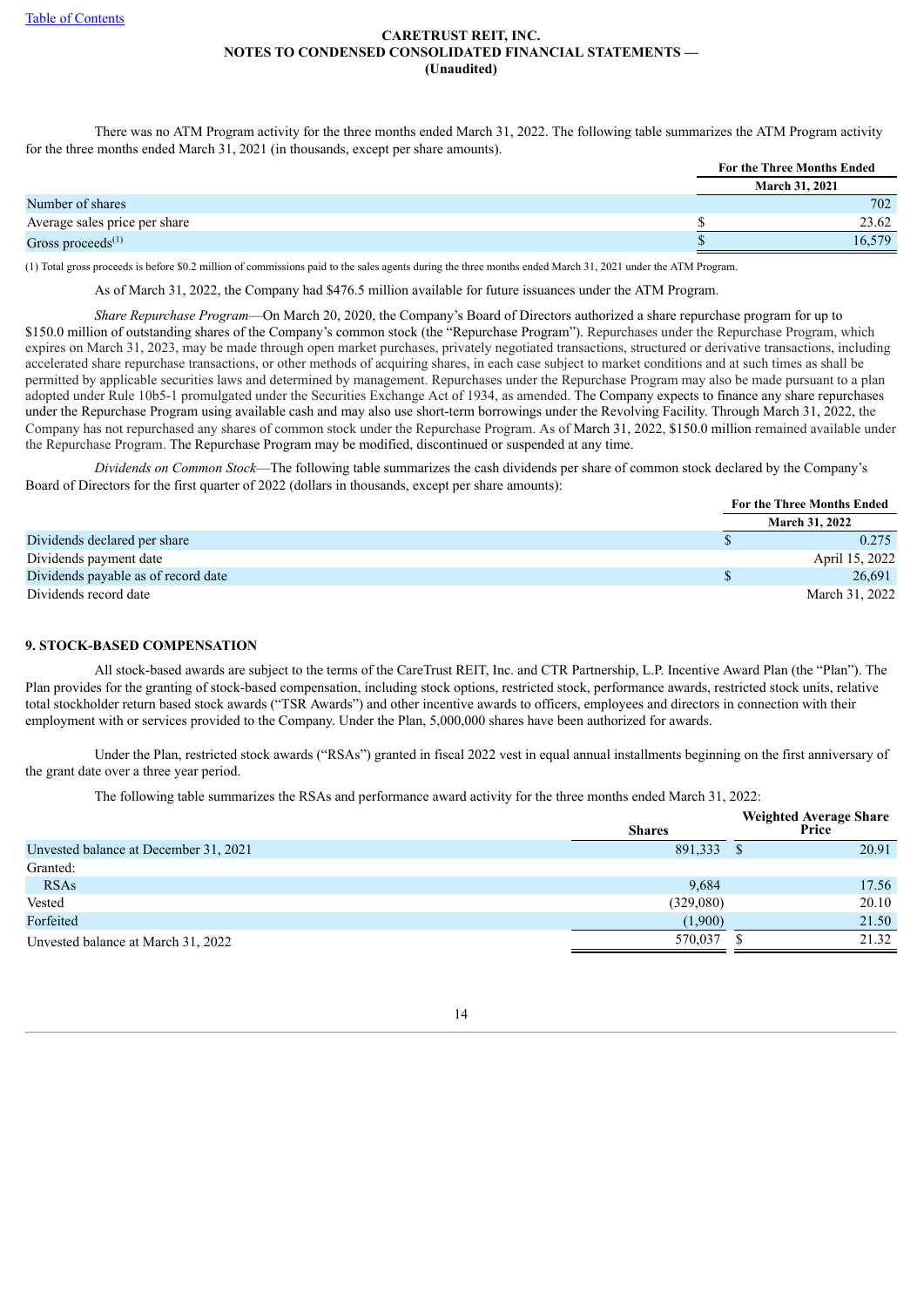As of March 31, 2022, the weighted-average remaining vesting period of such awards was 1.6 years.

The following table summarizes the stock-based compensation expense recognized (dollars in thousands):

|                                  | For the Three Months Ended March 31. |      |
|----------------------------------|--------------------------------------|------|
|                                  | 2022                                 | 2021 |
| Stock-based compensation expense | 501                                  | .585 |

As of March 31, 2022, there was \$10.0 million of unamortized stock-based compensation expense related to the unvested RSAs, performance stock awards and TSR Awards.

#### **10. (LOSS) EARNINGS PER COMMON SHARE**

The following table presents the calculation of basic and diluted (loss) earnings per common share ("EPS") for the Company's common stock for the three months ended March 31, 2022 and 2021, and reconciles the weighted-average common shares outstanding used in the calculation of basic EPS to the weighted-average common shares outstanding used in the calculation of diluted EPS (amounts in thousands, except per share amounts):

|                                                                                             | For the Three Months Ended March 31, |               |  |        |
|---------------------------------------------------------------------------------------------|--------------------------------------|---------------|--|--------|
|                                                                                             |                                      | 2022          |  | 2021   |
| Numerator:                                                                                  |                                      |               |  |        |
| Net (loss) income                                                                           | S                                    | $(43,264)$ \$ |  | 20,486 |
| Less: Net income allocated to participating securities                                      |                                      | (117)         |  | (119)  |
| Numerator for basic and diluted earnings available to common stockholders                   |                                      | (43,381)      |  | 20,367 |
| Denominator:                                                                                |                                      |               |  |        |
| Weighted-average basic common shares outstanding                                            |                                      | 96,410        |  | 95,378 |
| Dilutive performance stock awards                                                           |                                      |               |  |        |
| Weighted-average diluted common shares outstanding                                          |                                      | 96.410        |  | 95,385 |
|                                                                                             |                                      |               |  |        |
| (Loss) earnings per common share, basic                                                     |                                      | $(0.45)$ \$   |  | 0.21   |
| (Loss) earnings per common share, diluted                                                   |                                      | (0.45)        |  | 0.21   |
| Antidilutive unvested RSAs, performance awards and TSR Awards excluded from the computation |                                      | 534           |  | 446    |
|                                                                                             |                                      |               |  |        |

#### **11. COMMITMENTS AND CONTINGENCIES**

The Company and its subsidiaries are and may become from time to time a party to various claims and lawsuits arising in the ordinary course of business, which are not individually or in the aggregate anticipated to have a material adverse effect on the Company's results of operations, financial condition or cash flows. Claims and lawsuits may include matters involving general or professional liability asserted against the Company's tenants, which are the responsibility of the Company's tenants and for which the Company is entitled to be indemnified by its tenants under the insurance and indemnification provisions in the applicable leases.

Capital expenditures for each property leased under the Company's triple-net leases are generally the responsibility of the tenant, except that, for the facilities leased to subsidiaries of Ensign and Pennant, the tenant will have an option to require the Company to finance certain capital expenditures up to an aggregate of 20% of the Company's initial investment in such property, subject to a corresponding rent increase at the time of funding. For the Company's other triple-net master leases, the tenants also have the option to request capital expenditure funding that would generally be subject to a corresponding rent increase at the time of funding, which are subject to tenant compliance with the conditions to the Company's approval and funding of their requests. As of March 31, 2022, the Company had committed to fund expansions, construction and capital improvements at certain triple-net leased facilities totaling \$5.5 million, of which \$4.4 million is subject to rent increase at the time of funding.

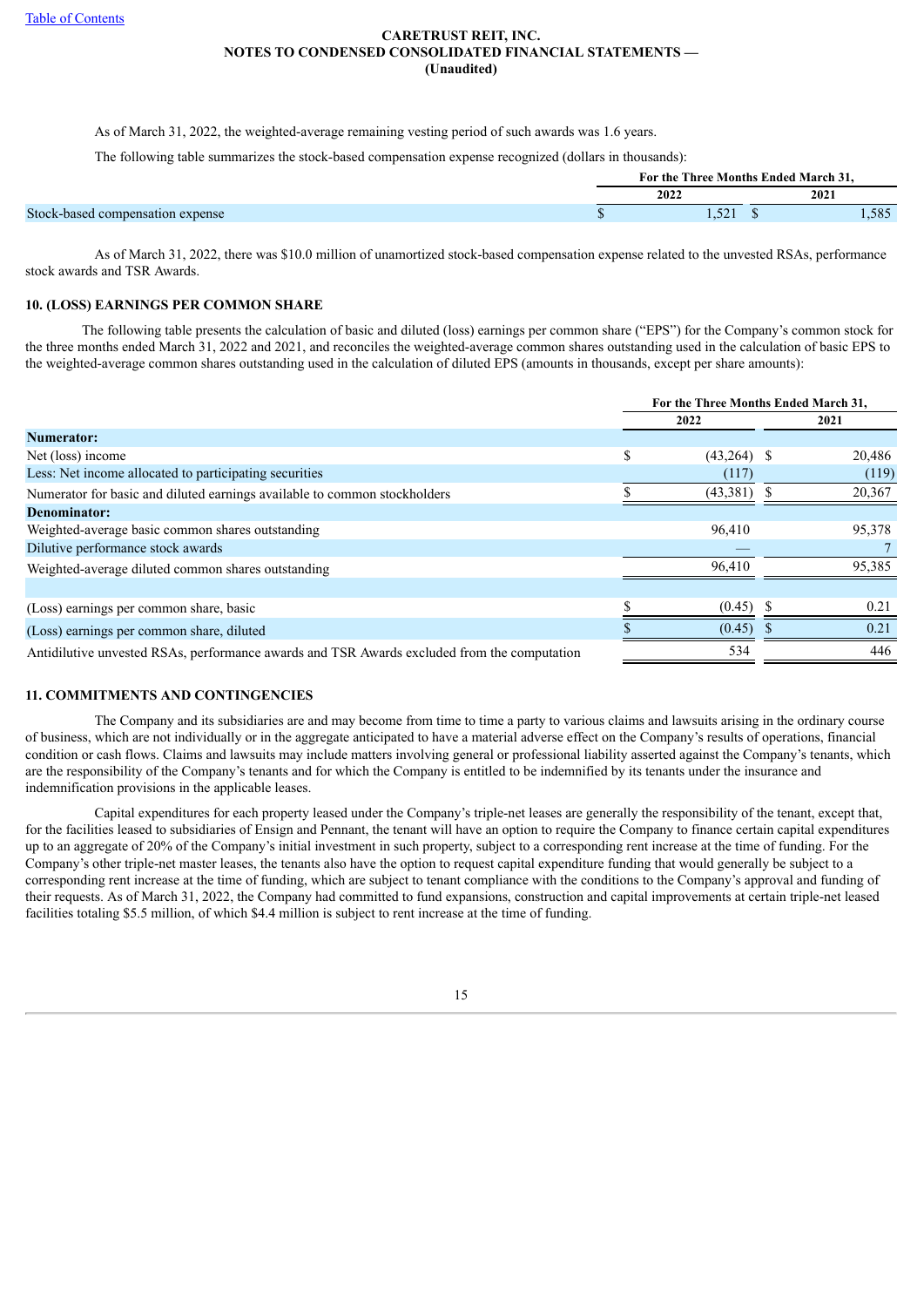## **12. CONCENTRATION OF RISK**

Concentrations of credit risk arise when one or more tenants, operators, or obligors related to the Company's investments are engaged in similar business activities or activities in the same geographic region, or have similar economic features that would cause their ability to meet contractual obligations, including those to the Company, to be similarly affected by changes in economic conditions.

*Major operator concentration -* The Company has operators from which it derived 10% or more of its rental revenue for the three months ended March 31, 2022 and 2021. The following table sets forth information regarding the Company's major operators as of March 31, 2022 and 2021:

|                                  |            | <b>Number of Facilities</b> |                |            | <b>Number of Beds/Units</b> |                |                                                      |
|----------------------------------|------------|-----------------------------|----------------|------------|-----------------------------|----------------|------------------------------------------------------|
| Operator $(2)$                   | <b>SNF</b> | <b>Campus</b>               | <b>ALF/ILF</b> | <b>SNF</b> | Campus                      | <b>ALF/ILF</b> | <b>Percentage of Total</b><br>Revenue <sup>(1)</sup> |
| March 31, 2022                   |            |                             |                |            |                             |                |                                                      |
| Ensign                           | 83         | 8                           |                | 8.756      | 997                         | 495            | 34%                                                  |
| <b>Priority Management Group</b> | 13         |                             |                | 1,742      | 402                         |                | 16 %                                                 |
|                                  |            |                             |                |            |                             |                |                                                      |
| March 31, 2021                   |            |                             |                |            |                             |                |                                                      |
| Ensign                           | 77         | 8                           | 4              | 8.129      | 1.027                       | 395            | $32 \%$                                              |
| Priority Management Group        | 13         |                             | $-\,$          | 1,742      | 402                         |                | 16 %                                                 |
|                                  |            |                             |                |            |                             |                |                                                      |

(1) The Company's rental income, exclusive of operating expense reimbursements.

(2) Ensign is subject to the registration and reporting requirements of the SEC and is required to file with the SEC annual reports containing audited financial information and quarterly reports containing unaudited financial information. Ensign's financial statements, as filed with the SEC, can be found at http://www.sec.gov. The Company has not verified this information through an independent investigation or otherwise.

*Major geographic concentration* – The following table provides information regarding the Company's concentrations with respect to certain states, from which the Company derived 10% or more of its rental revenue for the three months ended March 31, 2022:

|              |                    | <b>Number of Facilities</b> |                |            | <b>Number of Beds/Units</b> |                |                                                      |  |
|--------------|--------------------|-----------------------------|----------------|------------|-----------------------------|----------------|------------------------------------------------------|--|
| <b>State</b> | SNF                | <b>Campus</b>               | <b>ALF/ILF</b> | <b>SNF</b> | <b>Campus</b>               | <b>ALF/ILF</b> | <b>Percentage of Total</b><br>Revenue <sup>(1)</sup> |  |
| CA           | າາ<br><u>، ، ،</u> |                             |                | 3,048      | .359                        | 449            | 26 %                                                 |  |
| <b>TX</b>    | 38                 |                             |                | 4.829      | 536                         | 242            | $22 \%$                                              |  |
|              |                    |                             |                |            |                             |                |                                                      |  |

<span id="page-18-0"></span>(1) The Company's rental income, exclusive of operating expense reimbursements.

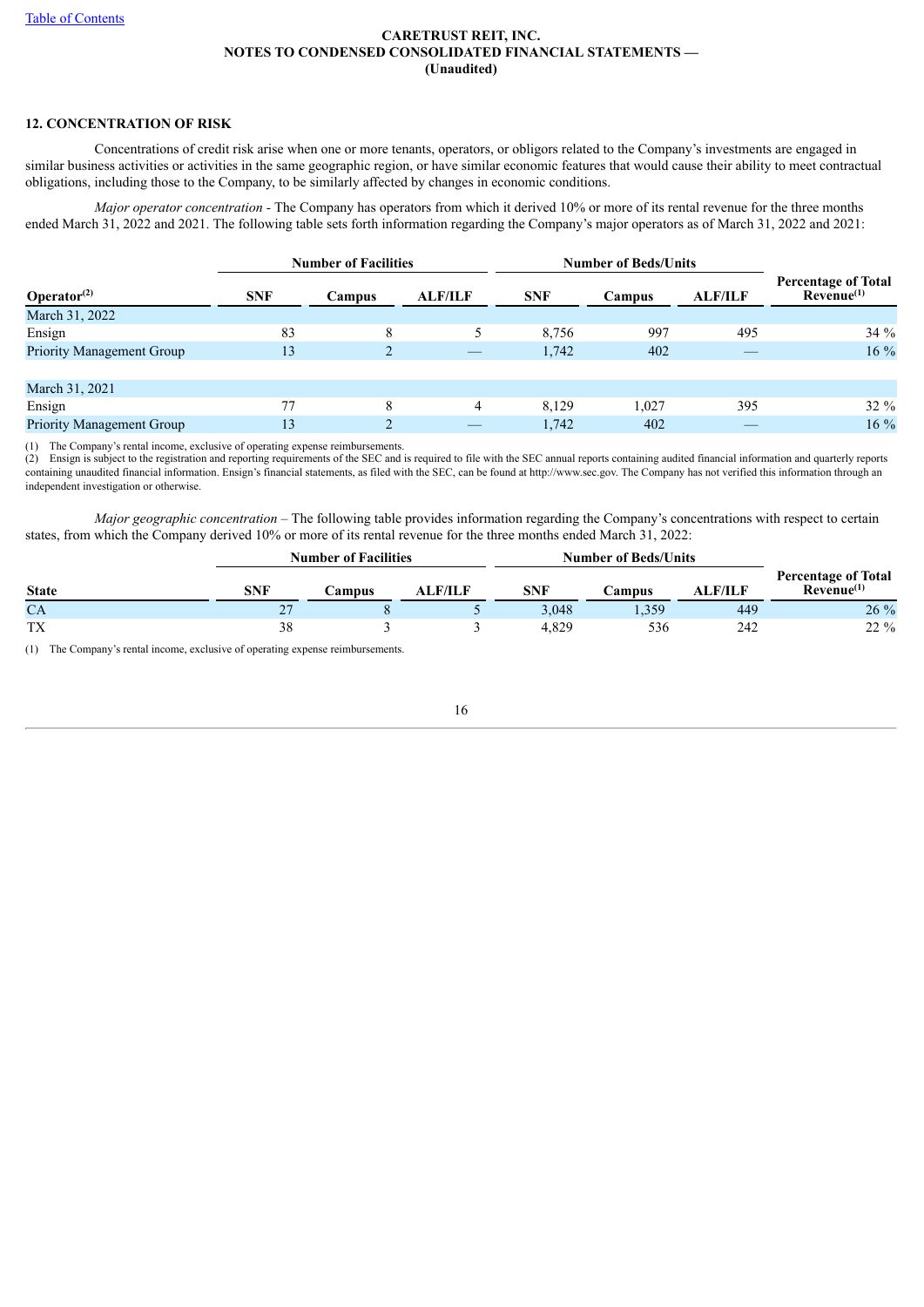### **Item 2. Management's Discussion and Analysis of Financial Condition and Results of Operations.**

#### **Forward-Looking Statements**

Certain statements in this report may constitute forward-looking statements within the meaning of the Private Securities Litigation Reform Act of 1995. Those forward-looking statements include all statements that are not historical statements of fact and those regarding our intent, belief or expectations, including, but not limited to, statements regarding: future financing plans, business strategies, growth prospects and operating and financial performance; expectations regarding the making of distributions and the payment of dividends; and compliance with and changes in governmental *regulations.*

Words such as "anticipate(s)," "expect(s)," "intend(s)," "plan(s)," "believe(s)," "may," "will," "would," "could," "should," "seek(s)" and similar expressions, or the negative of these terms, are intended to identify such forward-looking statements. These statements are based on management's current expectations and beliefs and are subject to a number of risks and uncertainties that could lead to actual results differing materially from those projected, forecasted or expected. Although we believe that the assumptions underlying the forward-looking statements are reasonable, we can give no assurance that our expectations will be attained. Factors which could have a material adverse effect on our operations and future prospects or which could cause actual results to differ materially from our expectations include, but are not limited to: (i) the COVID-19 pandemic, including the risk of additional surges of COVID-19 infections due to the rate of public acceptance and efficacy of COVID-19 vaccines or to new and more contagious and/or vaccine resistant variants, and the measures taken to prevent the spread of COVID-19 and the related impact on our business or the businesses of our tenants; (ii) the ability and willingness of our tenants to meet and/or perform their obligations under the triple-net leases we have entered into with them, including, without limitation, their respective obligations to indemnify, defend and hold us harmless from and against various claims, litigation and liabilities; (iii) the risk that we may have to incur additional impairment charges related to our assets held for sale if we are unable to sell such assets at the prices we expect; (iv) the ability of our tenants to comply with applicable laws, rules and regulations in the operation of the properties we lease to them;  $(v)$  the ability and willingness of our tenants to renew their leases with us upon their expiration, and the ability to reposition our properties on the same or better terms in the event of nonrenewal or in the event we replace an existing tenant, as well as any obligations, including indemnification obligations, we may incur in connection with the replacement of an existing tenant; (vi) the availability of and the ability to identify (a) tenants who meet our credit and operating standards, and (b) suitable acquisition opportunities, and the ability to acquire and lease the respective properties to such tenants on favorable terms; (vii) the ability to generate sufficient cash flows to service our outstanding indebtedness; (viii) access to debt and equity capital markets; (ix) fluctuating interest rates; (x) the ability to retain our key management personnel; (xi) the ability to maintain our status as a real estate investment trust ("REIT"); (xii) changes in the U.S. tax law and other state, federal or local laws, whether or not specific to REITs; (xiii) other risks inherent in the real estate business, including potential liability relating to environmental matters and illiquidity of real estate investments; and (xiv) any additional factors included under "Risk Factors" in our Annual Report on Form 10-K for the year ended December 31, 2021, including in the section entitled "Risk Factors" in Item 1A of Part I of such report, as such risk factors may be amended, supplemented or superseded from time to time by other reports we file with the Securities and *Exchange Commission (the "SEC").*

Forward-looking statements speak only as of the date of this report. Except in the normal course of our public disclosure obligations, we expressly disclaim any obligation to release publicly any updates or revisions to any forward-looking statements to reflect any change in our expectations *or any change in events, conditions or circumstances on which any statement is based.*

#### **Overview**

CareTrust REIT is a self-administered, publicly-traded REIT engaged in the ownership, acquisition, financing, development and leasing of skilled nursing, seniors housing and other healthcare-related properties. As of March 31, 2022, we owned and leased to independent operators, 228 skilled nursing facilities ("SNFs"), multi-service campuses, assisted living facilities ("ALFs") and independent living facilities ("ILFs") consisting of 23,834 operational beds and units located in 29 states with the highest concentration of properties by rental revenues located in California, Texas, Louisiana, Idaho and Arizona. As of March 31, 2022, we also had other real estate investments consisting of one mezzanine loan receivable with a carrying value of \$15.2 million.

We generate revenues primarily by leasing healthcare-related properties to healthcare operators in triple-net lease arrangements, under which the tenant is solely responsible for the costs related to the property (including property taxes, insurance, maintenance and repair costs and capital expenditures, subject to certain exceptions in the case of properties leased to Ensign and Pennant). From time to time, we also extend secured mortgage loans to healthcare operators, secured by healthcare-related properties, and secured mezzanine loans to healthcare operators, secured by membership interests in healthcare-related properties. We conduct and manage our business as one operating segment for internal reporting and internal decisionmaking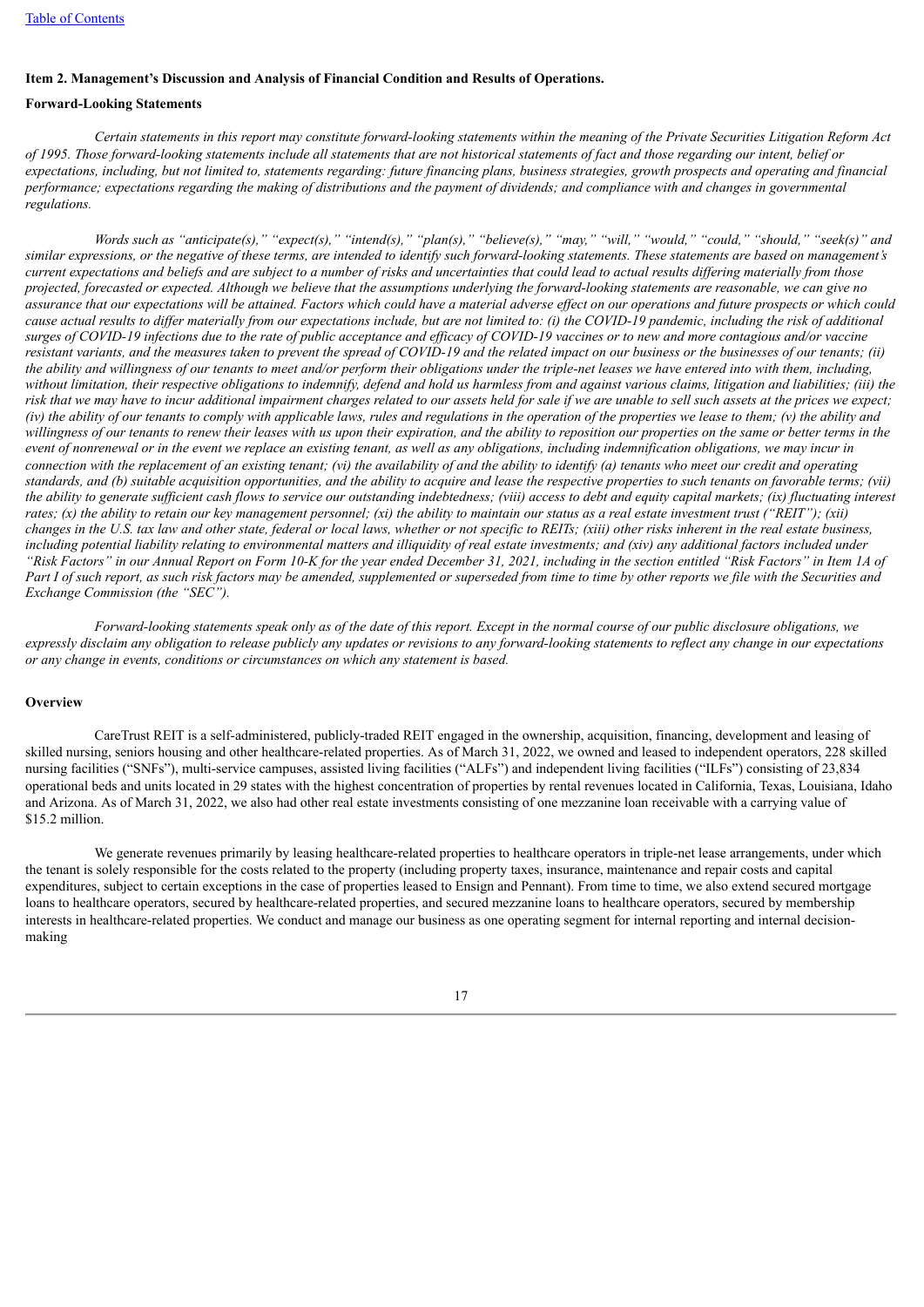purposes. We expect to grow our portfolio by pursuing opportunities to acquire additional properties that will be leased to a diverse group of local, regional and national healthcare providers, which may include new or existing skilled nursing operators, as well as seniors housing operators, behavioral health facilities and related businesses. We also anticipate diversifying our portfolio over time, including by acquiring properties in different geographic markets, and in different asset classes. In addition, we actively monitor the clinical, regulatory and financial operating results of our tenants, and work to identify opportunities within their operations and markets that could improve their operating results at our facilities. We communicate such observations to our tenants; however, we have no contractual obligation to do so. Moreover, our tenants have sole discretion with respect to the day-to-day operation of the facilities they lease from us, and how and whether to implement any observation we may share with them. We also actively monitor the overall occupancy, skilled mix, and other operating metrics of our tenants on at least a monthly basis including, beginning in the quarter ended June 30, 2020, any stimulus funds received by each tenant. We have replaced tenants in the past, and may elect to replace tenants in the future, if they fail to meet the terms and conditions of their leases with us. The replacement tenants may include tenants with whom we have had no prior landlord-tenant relationship as well as current tenants with whom we are comfortable expanding our relationships. We have also provided select tenants with strategic capital for facility upkeep and modernization, as well as short-term working capital loans when they are awaiting licensure and certification or conducting turnaround work in one or more of our properties, and we may continue to do so in the future. In addition, we periodically reassess the investments we have made and the tenant relationships we have entered into, and have selectively disposed of facilities or investments, or terminated such relationships, and we expect to continue making such reassessments and, where appropriate, taking such actions.

#### **Recent Developments**

#### *COVID-19 and Market Conditions Update*

Tenants of our properties operating pursuant to triple-net master leases have been adversely impacted, and we expect that they will continue to be adversely impacted, by the COVID-19 pandemic. Our tenants are experiencing increased operating costs as a result of actions they are taking to prevent or mitigate the outbreak or spread of COVID-19 at their facilities, including in connection with their implementation of safety protocols and procedures and other regulatory requirements. Our tenants are also experiencing labor shortages resulting in limited admissions, reduced occupancy and higher agency expense.

At a portfolio wide level, occupancy levels at our seniors housing facilities remained relatively stable from the onset of the COVID-19 pandemic until the beginning of the fourth quarter of 2020, at which time we began to see a decline. This decline in occupancy continued through the first quarter of 2021 then remained flat through the fourth quarter of 2021. Seniors housing occupancy modestly increased during the first quarter of 2022 compared to the fourth quarter of 2021. Occupancy levels at our SNFs, which declined at the onset of the COVID-19 pandemic and continued to decline through January 2021, had been on a slow incline from February through December 2021. SNF occupancy held stable during the first quarter of 2022 compared to the fourth quarter of 2021. Beginning in early 2020, the federal government temporarily suspended the three-day hospital stay requirement for a patient's Medicare benefits to refresh. Providers can now "skill in place," eliminating the risk of transferring the patient to the hospital. Because of the temporary waiver of the three-day hospital stay requirement, overall skilled mix remained slightly elevated in the three months ended March 31, 2022 compared to the pre-pandemic skilled mix during the three months ended March 31, 2020. An increase in skilled mix can, but may not necessarily, offset some or all of the adverse financial impact to the operator of the SNF from a decline in occupancy. However, the skilled mix in our SNFs during the three months ended March 31, 2022 was lower than the peak level seen in December 2020, and we anticipate that the skilled mix in our SNFs will continue to decline as cases of COVID-19 decline or if the suspension of the three-day hospital stay requirement is lifted.

The U.S. Department of Health and Human Services ("HHS") recently renewed the COVID-19 Public Health Emergency, which is currently set to be in force through July 2022, and that allows HHS to continue providing temporary regulatory waivers, including the waiver of the three-day hospital stay requirement for a patient's Medicare benefits to refresh. The Coronavirus Aid, Relief, and Economic Security Act (the "CARES Act") included a temporary suspension of a 2% Medicare sequestration cut through the end of March 2022. Beginning April 1, 2022, a 1% sequestration cut went into effect through June 30, 2022 with the full 2% cut resuming thereafter. A temporary increase in Federal Medical Assistance Percentages, which was approved retroactive to January 1, 2020, is effective through June 30, 2022.

The current limited availability or unavailability of grants and other funds being made available to our seniors housing facilities for healthcare related expenses or lost revenues attributable to COVID-19, as well as the tapering of grants and other funds for our SNFs, has also impacted some of our tenants' ability to continue to meet some of their financial obligations, as they continue to experience lower occupancy levels and higher operating costs.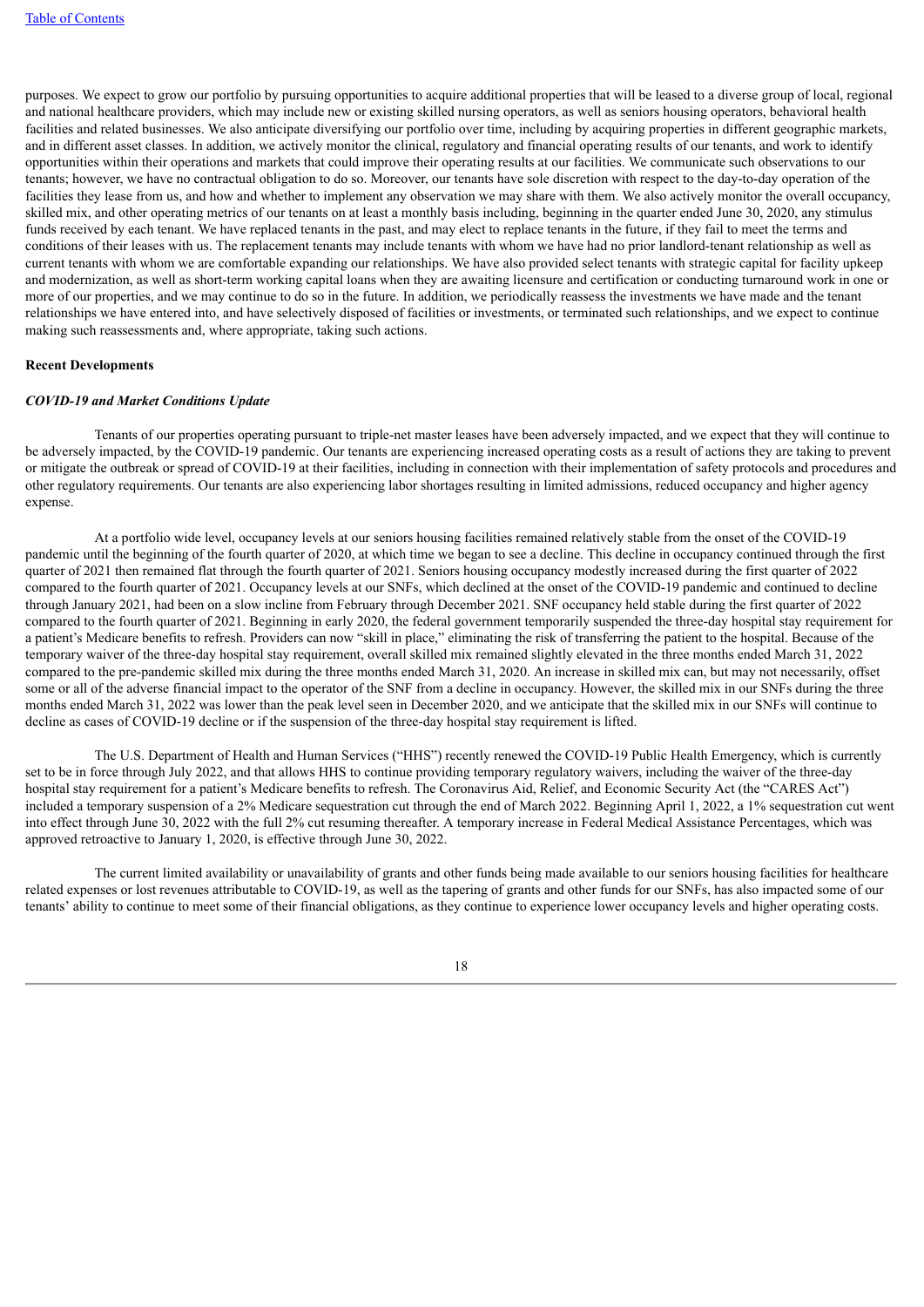As a result of the foregoing impacts of the COVID-19 pandemic, our tenants' ability to continue to meet some of their financial obligations to us has been negatively impacted. See "Impairment of Real Estate Assets, Assets Held for Sale and Asset Sales" below. During the three months ended March 31, 2022, we collected 94.9% of contractual rents due from our operators including cash deposits used to offset rent shortfalls, and 91.8% excluding cash deposits. During the three months ended March 31, 2022, we determined that it was not probable that we would collect substantially all of the contractual obligations from four existing and former operators and, accordingly, we reversed \$0.7 million of operating expense reimbursements, \$0.2 million of contractual rent and \$0.1 million of straight-line rent. In addition, we determined that the collectibility of contractual rents from two operators is not reasonably assured and we moved these two operators to a cash basis method of accounting during the three months ended March 31, 2022. Approximately 93.2% of our contractual rent obligations due for April 2022 have been collected and no cash deposits on hand were applied.

For more information regarding the potential impact of COVID-19 on our business, see "Risk Factors" in Item 1A of Part I of our Annual Report on Form 10-K for the year ended December 31, 2021.

On April 11, 2022, the Centers for Medicare and Medicaid Services ("CMS") issued a proposed rule that would decrease the aggregate net payment by 0.7% for fiscal year 2023. CMS estimates that the aggregate impact of the payment policies in the proposed rule would result in a decrease of approximately \$320 million in Medicare Part A payments to SNFs in fiscal year 2023 compared to fiscal year 2022.

#### *Impairment of Real Estate Assets, Assets Held for Sale and Asset Sales*

In connection with our ongoing review and monitoring of our investment portfolio and the performance of our tenants, we determined to pursue the sale of 27 properties and repurposing three properties, representing an aggregate of approximately 10% of contractual cash rent as of March 31, 2022. As of March 31, 2022, we determined that these 27 properties met the criteria to be classified as assets held for sale and, in connection with this determination, we recognized an aggregate impairment charge of \$59.7 million related to 20 of the 27 held for sale properties, which is reported in impairment of real estate investments in the condensed consolidated statements of operations for the three months ended March 31, 2022. The impairment charge was recognized to write down the properties' aggregate carrying value to their aggregate fair value, less estimated costs to sell. As of March 31, 2022, the net book value of these 27 properties was \$141.7 million.

During the first quarter of 2022, we determined that one ALF that was classified as held for sale at December 31, 2021 no longer met the held for sale criteria. We reclassified this ALF's carrying value of \$4.8 million out of assets held for sale and recorded catch-up depreciation of approximately \$0.1 million during the three months ended March 31, 2022.

During the first quarter of 2022, we closed on the sale of one SNF consisting of 83 beds located in Washington with a carrying value of \$0.8 million, for net sales proceeds of \$1.0 million. During the three months ended March 31, 2022, we recorded a gain of \$0.2 million in connection with the sale.

#### *Recent Investments*

From January 1, 2022 through May 5, 2022, we acquired 1 SNF and 1 multi-service campus for approximately \$21.9 million, which includes capitalized acquisition costs. These acquisitions are expected to generate initial annual cash revenues of approximately \$2.1 million and an initial blended yield of approximately 9.4%. See Note 3, *Real Estate Investments, Net* in the Notes to condensed consolidated financial statements for additional information.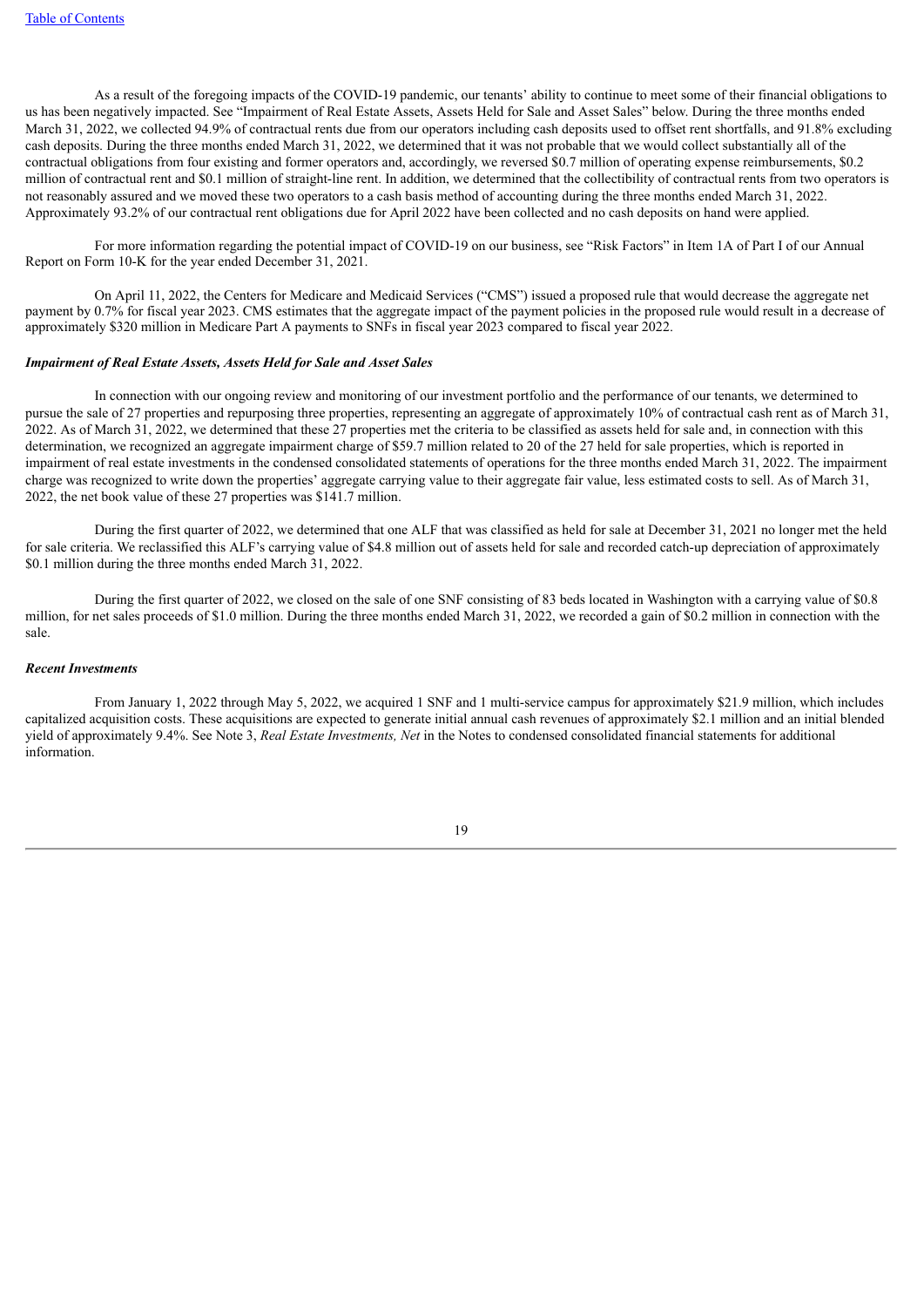#### **At-The-Market Offering of Common Stock**

On March 10, 2020, we entered into a new equity distribution agreement to issue and sell, from time to time, up to \$500.0 million in aggregate offering price of our common stock through an "at-the-market" equity offering program (the "ATM Program").

There was no ATM Program activity for the three months ended March 31, 2022. The following table summarizes the ATM Program activity for the three months ended March 31, 2021 (in thousands, except per share amounts).

|                               | For the Three Months Ended |  |
|-------------------------------|----------------------------|--|
|                               | <b>March 31, 2021</b>      |  |
| Number of shares              | 702                        |  |
| Average sales price per share | 23.62                      |  |
| Gross proceeds $(1)$          | 16.579                     |  |

(1) Total gross proceeds is before \$0.2 million of commissions paid to the sales agents during the three months ended March 31, 2021 under the ATM Program.

As of March 31, 2022, we had \$476.5 million available for future issuances under the ATM Program.

## **Results of Operations**

In the first quarter of 2022, we elected to discuss any material changes in our results of operations by comparing our most recently completed quarter to the immediately preceding sequential quarter, as permitted under the recently amended Item 303 of Regulation S-K. Because our business is not seasonal, we believe this comparison provides a more relevant and informative representation of the changes to our results of operations over time. For purposes of this Quarterly Report on Form 10-Q, we also continue to discuss any material changes in our results of operations for the most recently completed quarter compared to the corresponding prior year period pursuant to Item 303 of Regulation S-K.

## *Operating Results*

#### *Three Months Ended March 31, 2022 Compared to Three Months Ended December 31, 2021:*

|                                       | <b>Three Months Ended</b> |             |                   |        | <b>Increase</b> |          | Percentage        |          |
|---------------------------------------|---------------------------|-------------|-------------------|--------|-----------------|----------|-------------------|----------|
|                                       | <b>March 31, 2022</b>     |             | December 31, 2021 |        | (Decrease)      |          | <b>Difference</b> |          |
|                                       | (dollars in thousands)    |             |                   |        |                 |          |                   |          |
| <b>Revenues:</b>                      |                           |             |                   |        |                 |          |                   |          |
| Rental income                         | \$                        | $46,007$ \$ |                   | 49,118 | -S              | (3,111)  |                   | $(6)\%$  |
| Interest and other income             |                           | 469         |                   | 619    |                 | (150)    |                   | $(24)\%$ |
| <b>Expenses:</b>                      |                           |             |                   |        |                 |          |                   |          |
| Depreciation and amortization         |                           | 13,575      |                   | 14,056 |                 | (481)    |                   | $(3)\%$  |
| Interest expense                      |                           | 5,742       |                   | 5,689  |                 | 53       |                   | $1\%$    |
| Property taxes                        |                           | 1,420       |                   | 1,108  |                 | 312      |                   | 28 %     |
| Impairment of real estate investments |                           | 59,683      |                   |        |                 | 59,683   | $\ast$            |          |
| Provision for loan losses, net        |                           | 3,844       |                   |        |                 | 3,844    | $\ast$            |          |
| Property operating expenses           |                           | 447         |                   |        |                 | 447      | $\ast$            |          |
| General and administrative            |                           | 5,215       |                   | 10,738 |                 | (5, 523) |                   | (51)%    |
| Other income:                         |                           |             |                   |        |                 |          |                   |          |
| Gain on sale of real estate           |                           | 186         |                   | 115    |                 | 71       |                   | $62\%$   |
|                                       |                           |             |                   |        |                 |          |                   |          |

• Not meaningful

*Rental income*. The \$3.1 million, or 6%, decrease in rental income is primarily due to a \$2.6 million decrease in rental income and tenant reimbursements related to moving certain tenants to a cash basis method of accounting, a \$1.0 million write-off of uncollectible rent, and a \$0.1 million decrease in tenant reimbursements, partially offset by an increase of \$0.3 million due to contractual increases in rental rates for our existing tenants and \$0.2 million from real estate investments made after October 1, 2021.

*Interest and other income.* The \$0.2 million, or 24%, decrease in interest and other income was primarily due to a decrease of \$0.1 million related to a forfeited sales deposit recognized in the three months ended December 31, 2021 and a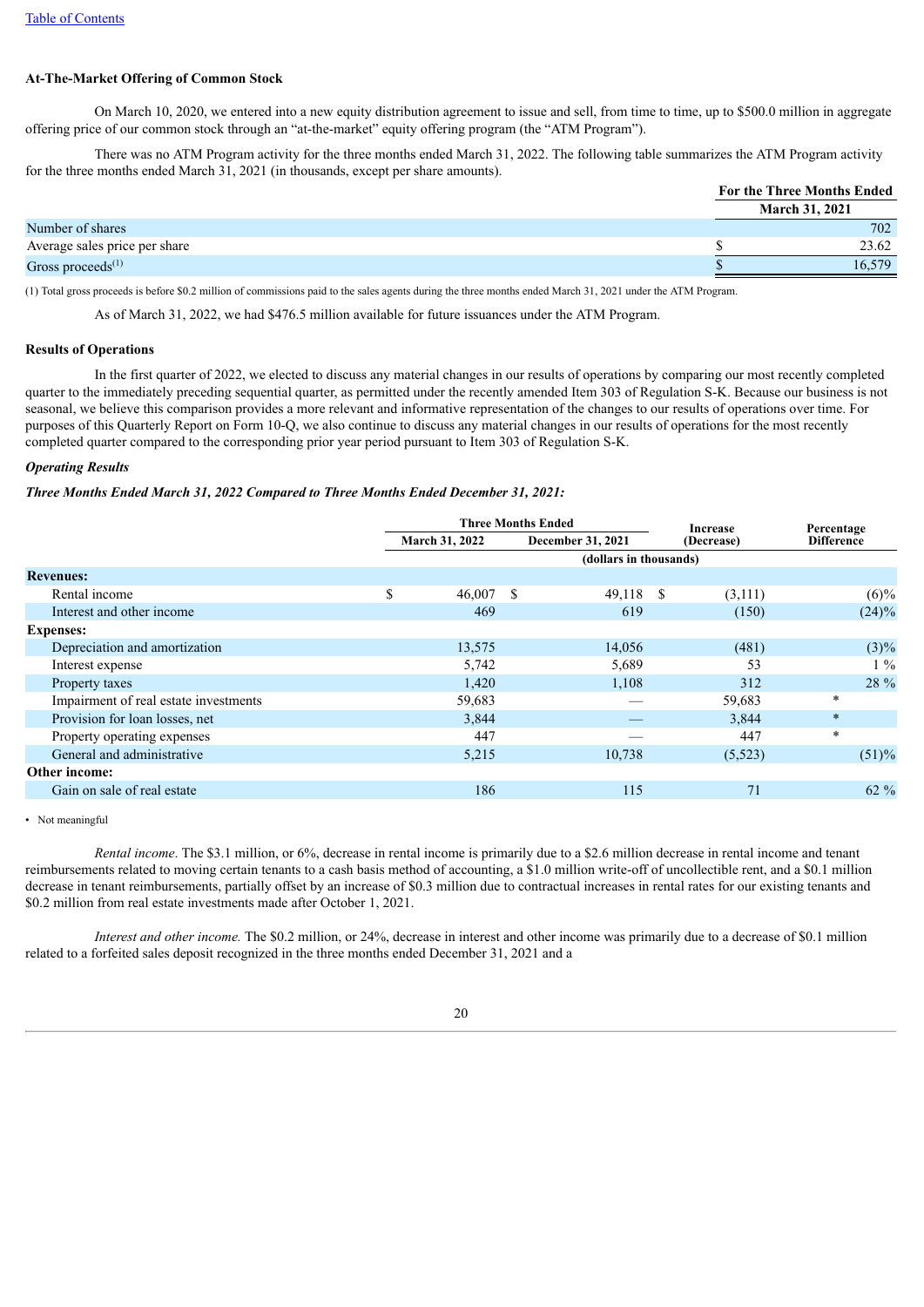decrease of \$0.1 million due to placing one other loan receivable on non-accrual status during the three months ended March 31, 2022.

*Depreciation and amortization.* The \$0.5 million, or 3%, decrease in depreciation and amortization was primarily due to a decrease of \$0.5 million due to assets reclassified as held for sale and a decrease of \$0.2 million due to assets becoming fully depreciated after October 1, 2021, partially offset by an increase of \$0.2 million related to new real estate investments and capital improvements made after October 1, 2021.

*Interest expense.* The \$0.1 million, or 1%, increase in interest expense was primarily due to a higher weighted average debt balance and a higher interest rate under the Revolving Facility during the three months ended March 31, 2022.

*Property taxes.* The \$0.3 million, or 28%, increase in property taxes was primarily due to changes in estimates of property taxes expected to be paid directly by us as a result of certain assets being designated as held for sale during the three months ended March 31, 2022.

*Impairment of real estate investments.* During the three months ended March 31, 2022, we recognized an aggregate impairment charge of \$59.7 million related to 20 properties that all met the held for sale criteria during the quarter. See above under "Recent Developments" for additional information. No impairment charges were recognized during the three months ended December 31, 2021.

*Provision for loan losses, net.* During the three months ended March 31, 2022, we recorded a \$4.6 million expected credit loss related to two other loans receivable that were placed on a non-accrual status, partially offset by a \$0.8 million recovery related to one other loan receivable that was previously written off.

*Property operating expenses.* During the three months ended March 31, 2022, we recognized \$0.5 million of property operating expenses related to assets we plan to sell or repurpose. No similar expenses were incurred during the three months ended December 31, 2021.

*General and administrative expense.* The \$5.5 million, or 51%, decrease in general and administrative expense was primarily related to a decrease in stock compensation expense of \$4.1 million and a decrease in non-routine transaction costs of \$1.4 million during the three months ended March 31, 2022 compared to the three months ended December 31, 2021.

*Gain on sale of real estate.* During the three months ended March 31, 2022, we recorded a \$0.2 million gain on sale of real estate related to the sale of one SNF. During the three months ended December 31, 2021, we recorded a \$0.1 million gain on sale of real estate related to the sale of one land parcel.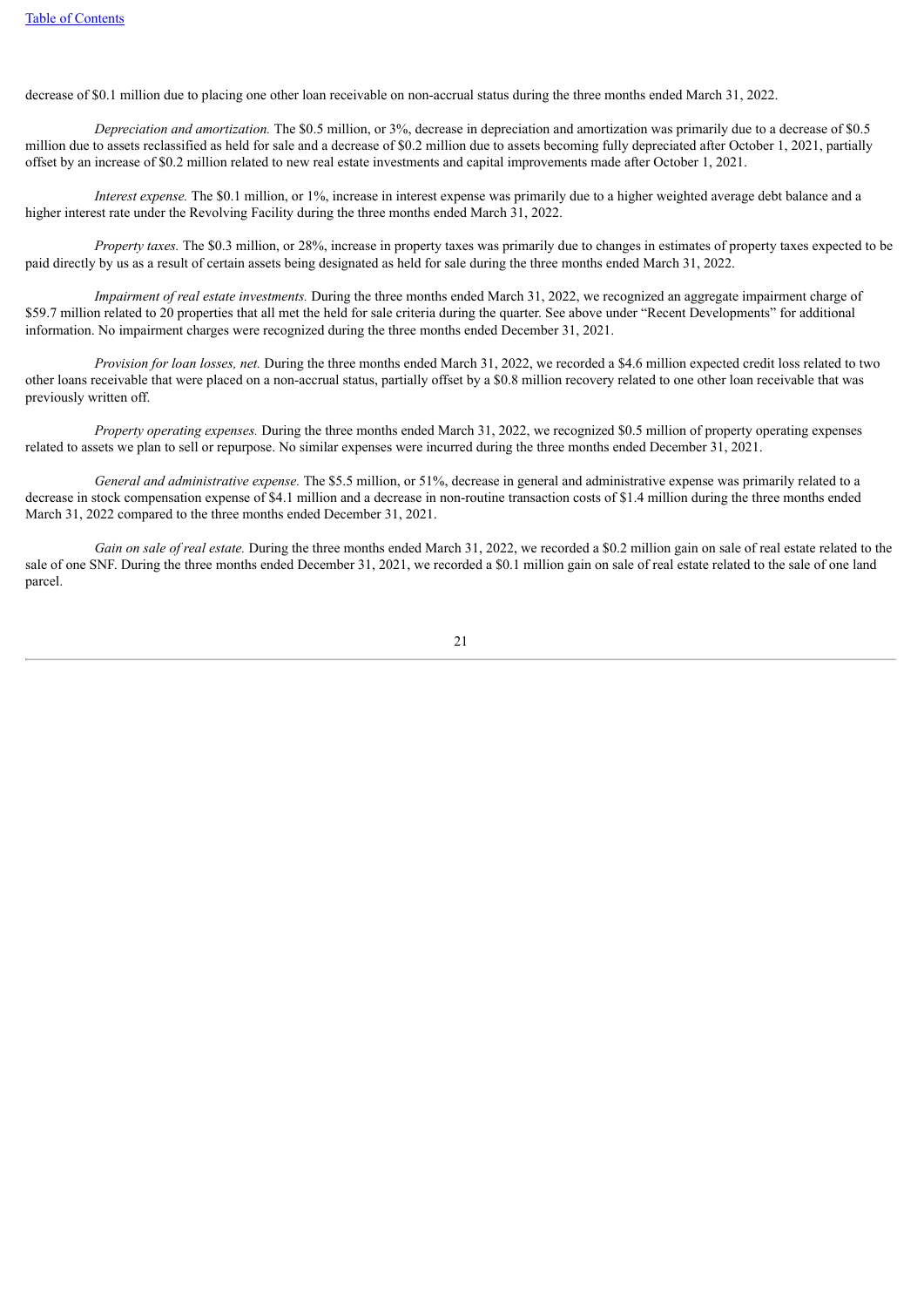## *Three Months Ended March 31, 2022 Compared to Three Months Ended March 31, 2021:*

|                                       |              | Three Months Ended March 31, | Increase               | Percentage        |
|---------------------------------------|--------------|------------------------------|------------------------|-------------------|
|                                       | 2022         | 2021                         | (Decrease)             | <b>Difference</b> |
|                                       |              |                              | (dollars in thousands) |                   |
| <b>Revenues:</b>                      |              |                              |                        |                   |
| Rental income                         | \$<br>46,007 | <sup>\$</sup><br>45,246 \$   | 761                    | $2\%$             |
| Interest and other income             | 469          | 505                          | (36)                   | (7)%              |
| <b>Expenses:</b>                      |              |                              |                        |                   |
| Depreciation and amortization         | 13,575       | 13,473                       | 102                    | $1\%$             |
| Interest expense                      | 5,742        | 5,762                        | (20)                   | $-$ %             |
| Property taxes                        | 1,420        | 696                          | 724                    | $104\%$           |
| Impairment of real estate investments | 59,683       |                              | 59,683                 | $\ast$            |
| Provision for loan losses, net        | 3,844        |                              | 3,844                  | $\ast$            |
| Property operating expenses           | 447          |                              | 447                    | $\ast$            |
| General and administrative            | 5,215        | 5,142                        | 73                     | $1\%$             |
| Other income (loss):                  |              |                              |                        |                   |
| Gain (loss) on sale of real estate    | 186          | (192)                        | 378                    | (197)%            |

#### • Not meaningful

*Rental income*. The \$0.8 million, or 2%, increase in rental income is primarily due to a \$2.9 million increase in rental income from real estate investments made after January 1, 2021, \$0.8 million due to contractual increases in rental rates for our existing tenants and a \$0.3 million increase in tenant reimbursements, partially offset by a \$2.2 million decrease in rental income and tenant reimbursements related to moving certain tenants to a cash basis method of accounting and a \$1.0 million write-off of uncollectible rent.

*Interest and other income.* The \$36,000, or 7%, decrease in interest and other income is primarily due to placing one other loan receivable on non-accrual status during the three months ended March 31, 2022.

*Depreciation and amortization.* The \$0.1 million, or 1%, increase in depreciation and amortization was primarily due to an increase in depreciation and amortization of \$1.2 million related to new real estate investments and capital improvements made after January 1, 2021, partially offset by a decrease in depreciation of \$0.6 million due to assets becoming fully depreciated after January 1, 2021 and a \$0.5 million decrease from assets reclassified as held for sale

*Interest expense.* Interest expense decreased by \$20,000 during the three months ended March 31, 2022 compared to the three months ended March 31, 2021 due to the redemption in full of our 5.25% Senior Notes due 2025 in July 2021, offset by the issuance in June 2021 of our Notes at a lower interest rate.

*Property taxes.* The \$0.7 million, or 104%, increase in property taxes was primarily due to a \$0.3 million increase due to changes in estimates of property taxes expected to be paid directly by us as a result of certain assets being designated as held for sale during the three months ended March 31, 2022, a \$0.3 million increase due to new real estate investments made after January 1, 2021 and a \$0.1 million increase related to the transfer of certain properties to new operators that do not make direct tax payments.

*Impairment of real estate investments.* During the three months ended March 31, 2022, we recognized an aggregate impairment charge of \$59.7 million related to 20 properties that all met the held for sale criteria during the quarter. See above under "Recent Developments" for additional information. No impairment charges were recognized during the three months ended March 31, 2021.

*Provision for loan losses, net.* During the three months ended March 31, 2022, we recorded a \$4.6 million expected credit loss related to two other loans receivable that were placed on non-accrual status, partially offset by a \$0.8 million recovery related to one other loan receivable that was previously written off.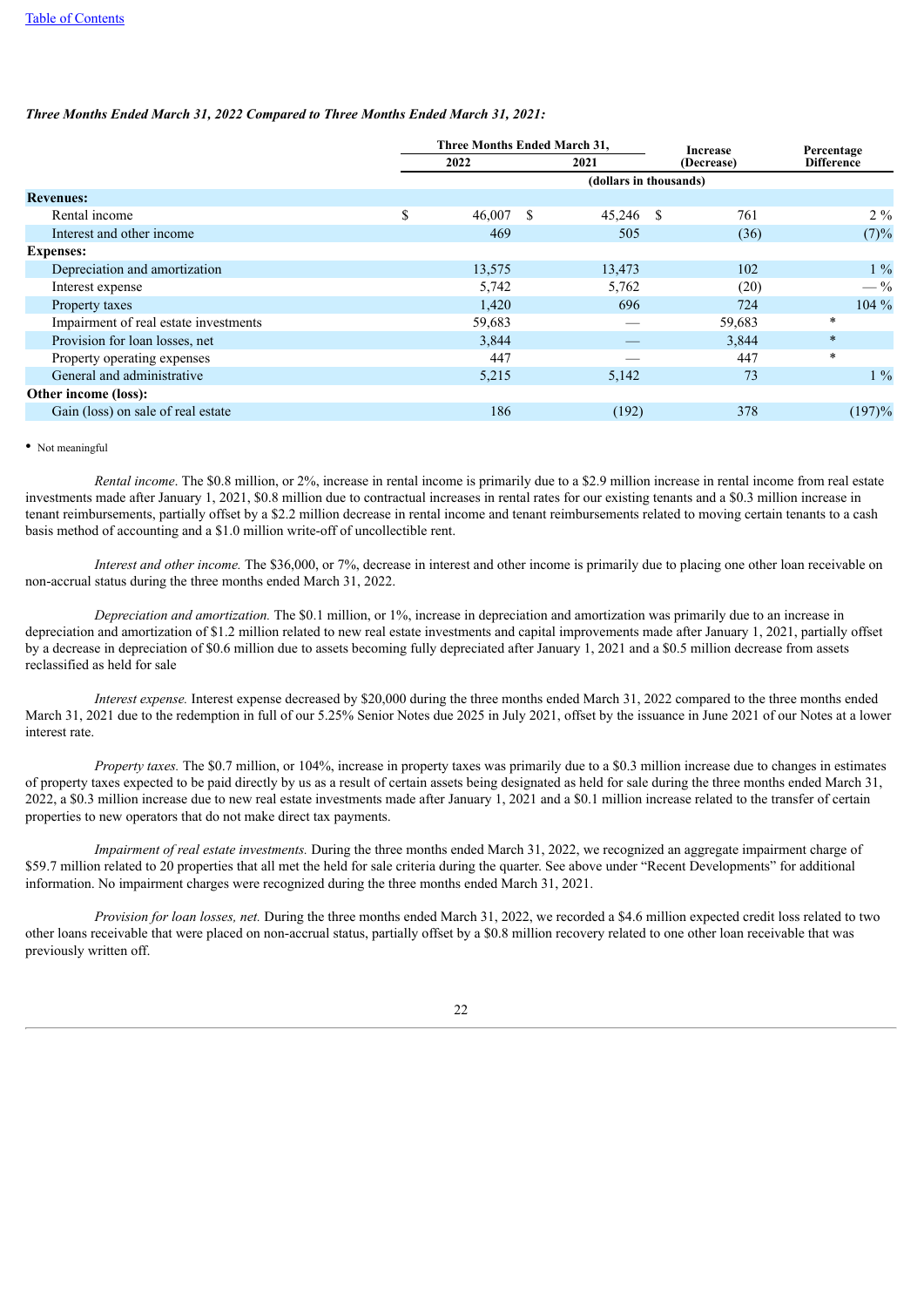*Property operating expenses.* During the three months ended March 31, 2022, we recognized \$0.5 million of property operating expenses related to assets we plan to sell or repurpose. No similar expenses were incurred during the three months ended March 31, 2021.

*General and administrative expense.* The \$0.1 million, or 1%, increase in general and administrative expense was primarily related to higher cash wages of \$0.3 million, partially offset by lower professional services expense of \$0.1 million and lower stock compensation expense of \$0.1 million during the three months ended March 31, 2022 compared to the three months ended March 31, 2021.

*Gain (loss) on sale of real estate.* During the three months ended March 31, 2022, we recorded a \$0.2 million gain on sale of real estate related to the sale of one SNF. During the three months ended March 31, 2021, we recorded a \$0.2 million loss on sale of real estate related to the sale of one SNF.

## **Liquidity and Capital Resources**

To qualify as a REIT for federal income tax purposes, we are required to distribute at least 90% of our REIT taxable income, determined without regard to the dividends paid deduction and excluding any net capital gains, to our stockholders on an annual basis. Accordingly, we intend to make, but are not contractually bound to make, regular quarterly dividends to common stockholders from cash flow from operating activities. All such dividends are at the discretion of our board of directors.

Our short-term liquidity requirements consist primarily of operating and interest expenses directly associated with our properties, including:

- interest expense and scheduled debt maturities on outstanding indebtedness;
- general and administrative expenses;
- dividend plans;
- operating lease obligations; and
- capital expenditures for improvements to our properties.

Our long-term liquidity needs consist primarily of funds necessary to pay for acquisitions, capital expenditures, and scheduled debt maturities. We intend to invest in and/or develop additional healthcare and seniors housing properties as suitable opportunities arise and so long as adequate sources of financing are available. We expect that future investments in and/or development of properties, including any improvements or renovations of current or newly-acquired properties, will depend on and will be financed by, in whole or in part, our existing cash, borrowings available to us under the Amended Credit Facility (as defined below), future borrowings or the proceeds from sales of shares of our common stock pursuant to our ATM Program or additional issuances of common stock or other securities. In addition, we may seek financing from U.S. government agencies, including through Fannie Mae and the U.S. Department of Housing and Urban Development, in appropriate circumstances in connection with acquisitions and refinancing of existing mortgage loans.

We believe that our expected operating cash flow from rent collections, interest payments on our other real estate investments, and borrowings under our Amended Credit Facility, together with our cash balance of \$26.6 million, available borrowing capacity of \$495.0 million under the Revolving Facility (as defined below) and availability under the ATM Program of \$476.5 million, each at March 31, 2022, will be sufficient to meet ongoing debt service requirements, dividend plans, operating lease obligations, capital expenditures, working capital requirements and other needs for at least the next 12 months. We expect to meet our long-term liquidity needs with cash flows from operations and financing arrangements. While we are currently pursuing the sale, re-tenanting or repurposing of certain of our assets in connection with our ongoing review and monitoring of our investment portfolio as described under "Recent Developments" above, we currently do not expect to sell any of our properties to meet liquidity needs, although we may do so in the future. Our quarterly cash dividend, any share repurchases under our Repurchase Program (as defined below) and any failure of our operators to pay rent may impact our available capital resources.

On March 20, 2020, our board of directors authorized a share repurchase program to repurchase up to \$150.0 million of outstanding shares of our common stock (the "Repurchase Program"). Repurchases under the Repurchase Program, which expires on March 31, 2023, may be made through open market purchases, privately negotiated transactions, structured or derivative transactions, including accelerated share repurchase transactions, or other methods of acquiring shares, in each case subject to market conditions and at such times as shall be permitted by applicable securities laws and determined by management. Repurchases under the Repurchase Program may also be made pursuant to a plan adopted under Rule 10b5-1 promulgated under the Securities Exchange Act of 1934, as amended (the "Exchange Act"). We expect to finance any share repurchases under the Repurchase Program using available cash and may also use short-term borrowings under the Revolving Facility. Through March 31, 2022, we have not repurchased any shares of common stock under the Repurchase Program and, as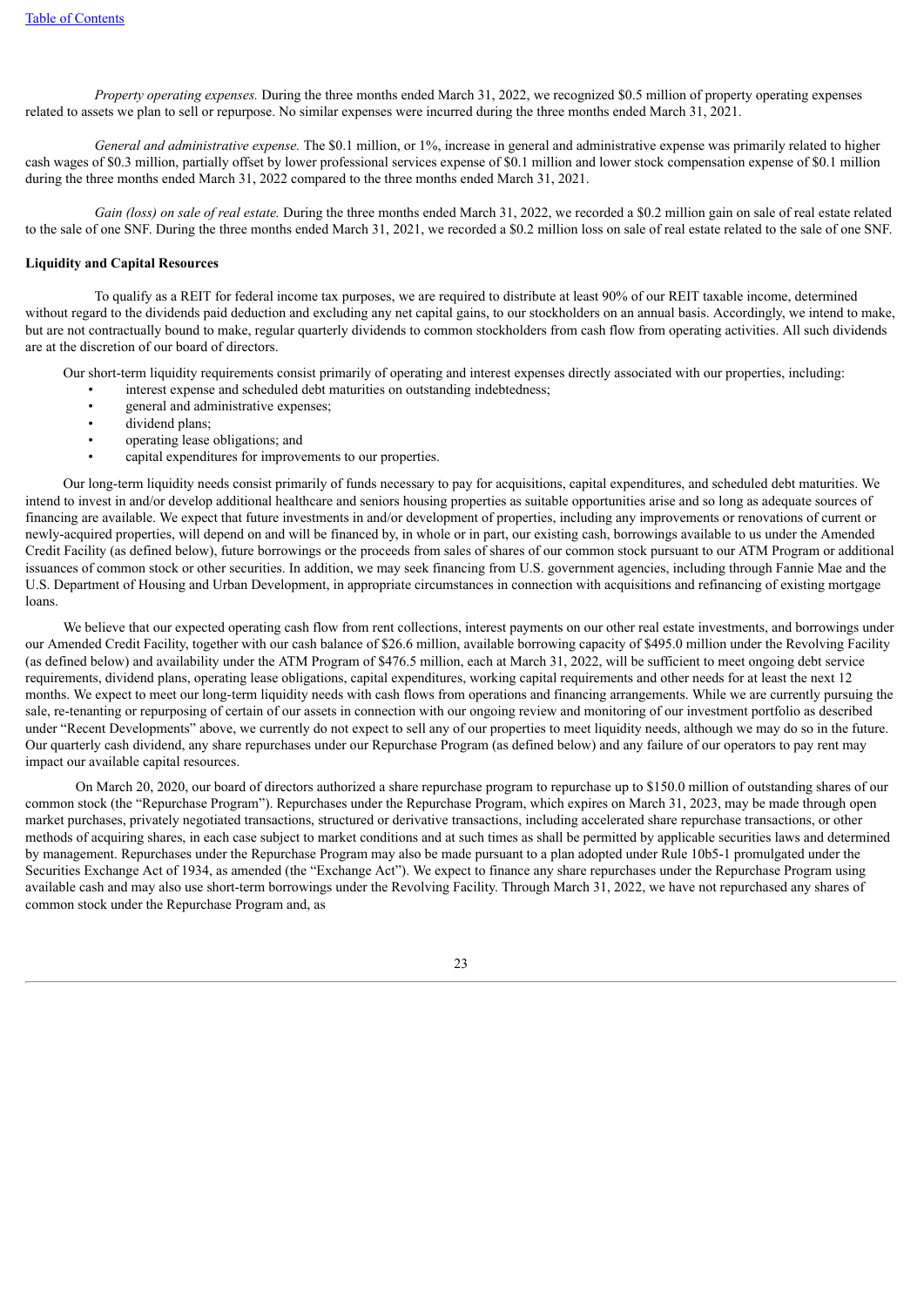of March 31, 2022, we had \$150.0 million of remaining authorization under the Repurchase Program. The Repurchase Program may be modified, discontinued or suspended at any time.

We have filed an automatic shelf registration statement with the U.S. Securities and Exchange Commission that expires in March 2023, which will allow us or certain of our subsidiaries, as applicable, to offer and sell shares of common stock, preferred stock, warrants, rights, units and debt securities through underwriters, dealers or agents or directly to purchasers, in one or more offerings on a continuous or delayed basis, in amounts, at prices and on terms we determine at the time of the offering.

Although we are subject to restrictions on our ability to incur indebtedness, we expect that we will be able to refinance existing indebtedness or incur additional indebtedness for acquisitions or other purposes, if needed. However, there can be no assurance that we will be able to refinance our indebtedness, incur additional indebtedness or access additional sources of capital, such as by issuing common stock or other debt or equity securities, on terms that are acceptable to us or at all.

We currently are in compliance with all debt covenants on our outstanding indebtedness.

#### *Cash Flows*

The following table presents selected data from our condensed consolidated statements of cash flows for the periods presented (dollars in thousands):

|                                                         | For the Three Months Ended March 31, |  |           |
|---------------------------------------------------------|--------------------------------------|--|-----------|
|                                                         | 2022                                 |  |           |
| Net cash provided by operating activities               | 34,579 \$                            |  | 33,949    |
| Net cash used in investing activities                   | (24,072)                             |  | (133,300) |
| Net cash (used in) provided by financing activities     | (3,816)                              |  | 110,901   |
| Net increase in cash and cash equivalents               | 6.691                                |  | 11,550    |
| Cash and cash equivalents as of the beginning of period | 19.895                               |  | 18.919    |
| Cash and cash equivalents as of the end of period       | 26,586                               |  | 30,469    |
|                                                         |                                      |  |           |

Net cash provided by operating activities increased \$0.6 million for the three months ended March 31, 2022 compared to the three months ended March 31, 2021. Operating cash inflows are derived primarily from the rental payments received under our lease agreements, including as a result of new investments, and interest payments on our other real estate investments. Operating cash outflows consist primarily of interest expense on our borrowings and general and administrative expenses. The net increase of \$0.6 million in cash provided by operating activities for the three months ended March 31, 2022 is primarily due to increased rental payments as a result of new investments, partially offset by moving certain tenants to a cash basis method of accounting and an increase in cash paid for general and administrative expenses.

Cash used in investing activities for the three months ended March 31, 2022 was primarily comprised of \$24.0 million in acquisitions of real estate and investments in other loans and \$1.9 million of purchases of equipment, furniture and fixtures and improvements to real estate, partially offset by \$1.0 million in net proceeds from real estate sales and \$0.9 million of payments received from other loans receivable. Cash used in investing activities for the three months ended March 31, 2021 was primarily comprised of \$138.9 million in acquisitions of real estate and investments in other loans and \$1.3 million of purchases of equipment, furniture and fixtures and improvements to real estate, partially offset by \$6.8 million in net proceeds from real estate sales and \$0.1 million of payments received from other loans receivable.

Our cash flows used in financing activities for the three months ended March 31, 2022 were primarily comprised of \$26.0 million in dividends paid and a \$2.8 million net settlement adjustment on restricted stock, partially offset by \$25.0 million in borrowings under our Amended Credit Facility (as defined below). Our cash flows provided by financing activities for the three months ended March 31, 2021 were primarily comprised of \$120.0 million in borrowings under our Amended Credit Facility and \$16.2 million of net proceeds from the issuance of common stock under our ATM Program, partially offset by \$24.0 million in dividends paid and a \$1.3 million net settlement adjustment on restricted stock.

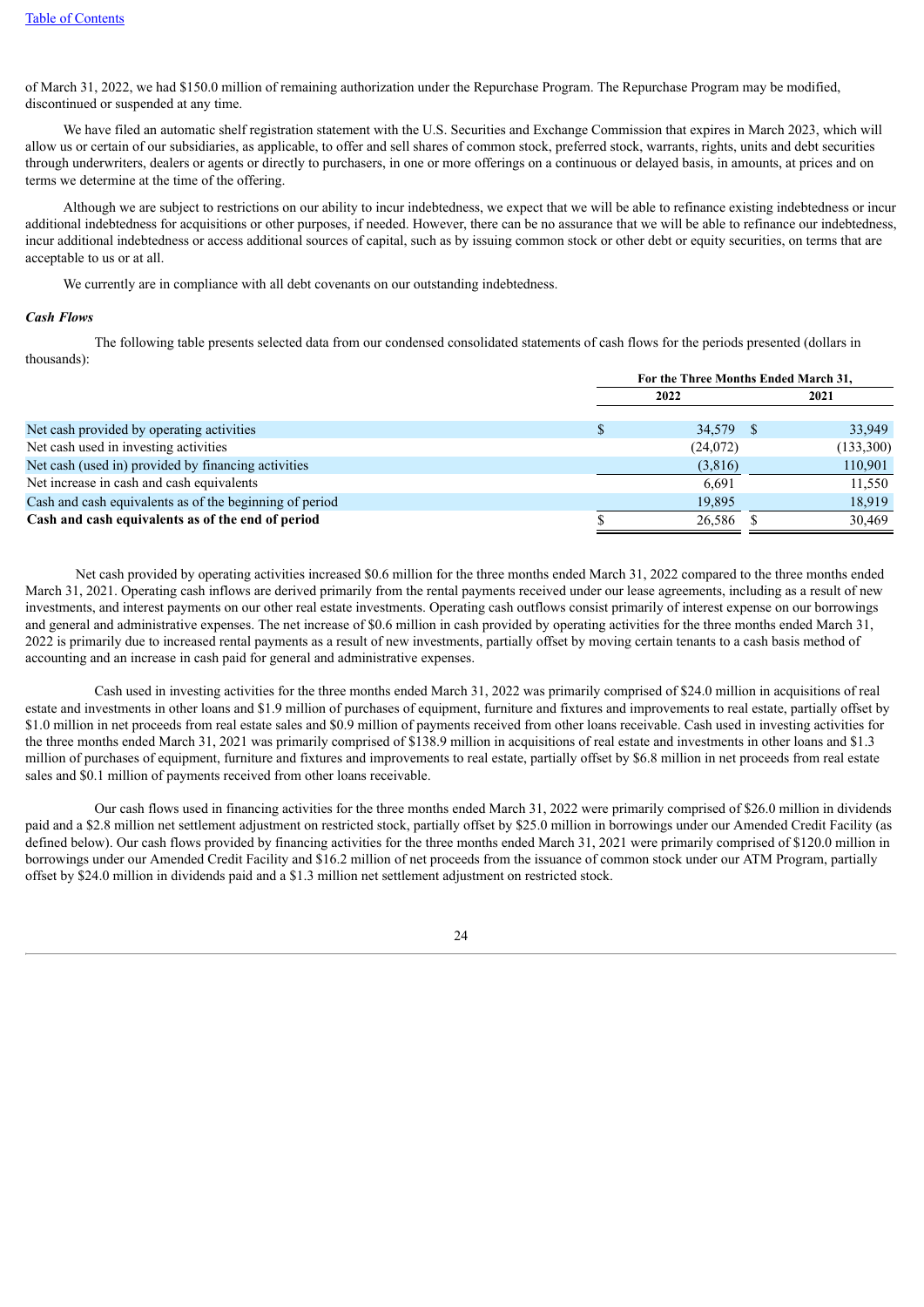#### *Material Cash Requirements*

Our material cash requirements from known contractual and other obligations, including commitments for capital expenditures, include:

#### *3.875% Senior Unsecured Notes due 2028*

On June 17, 2021, the Issuers completed a private offering of \$400.0 million aggregate principal amount of 3.875% Senior Notes due 2028. The Notes accrue interest at a rate of 3.875% per annum payable semiannually in arrears on June 30 and December 30 of each year, commencing on December 30, 2021. As of March 31, 2022, we were in compliance with all applicable financial covenants under the indenture governing the Notes. See Note 7, *Debt,* to our condensed consolidated financial statements included in this report for further information about the Notes.

## *Unsecured Revolving Credit Facility and Term Loan*

Our amended and restated credit and guaranty agreement with KeyBank National Association, as administrative agent, an issuing bank and swingline lender, and the lenders party thereto (the "Amended Credit Agreement") provides for: (i) an unsecured revolving credit facility (the "Revolving Facility") with revolving commitments in an aggregate principal amount of \$600.0 million, including a letter of credit subfacility for 10% of the then available revolving commitments and a swingline loan subfacility for 10% of the then available revolving commitments and (ii) an unsecured term loan credit facility (the "Term Loan" and, together with the Revolving Facility, the "Amended Credit Facility") in an aggregate principal amount of \$200.0 million. Future borrowings under the Amended Credit Facility will be used for working capital purposes, for capital expenditures, to fund acquisitions and for general corporate purposes.

As of March 31, 2022, we had \$200.0 million outstanding under the Term Loan and \$105.0 million outstanding under the Revolving Facility. The Revolving Facility has a maturity date of February 8, 2023, and includes, at our sole discretion, two, six-month extension options. The Term Loan has a maturity date of February 8, 2026.

The interest rates applicable to loans under the Revolving Facility are, at the Operating Partnership's option, equal to either a base rate plus a margin ranging from 0.10% to 0.55% per annum or LIBOR plus a margin ranging from 1.10% to 1.55% per annum based on the debt to asset value ratio of our consolidated subsidiaries (subject to decrease at the Operating Partnership's election if we obtain certain specified investment grade ratings on our senior long-term unsecured debt). The interest rates applicable to loans under the Term Loan are, at the Operating Partnership's option, equal to either a base rate plus a margin ranging from 0.50% to 1.20% per annum or LIBOR plus a margin ranging from 1.50% to 2.20% per annum based on the debt to asset value ratio of our consolidated subsidiaries (subject to decrease at the Operating Partnership's election if we obtain certain specified investment grade ratings on our senior long-term unsecured debt). In addition, the Operating Partnership will pay a facility fee on the revolving commitments under the Revolving Facility ranging from 0.15% to 0.35% per annum, based on the debt to asset value ratio of our consolidated subsidiaries (unless we obtain certain specified investment grade ratings on our senior long-term unsecured debt and the Operating Partnership elects to decrease the applicable margin as described above, in which case the Operating Partnership will pay a facility fee on the revolving commitments ranging from 0.125% to 0.30% per annum based off the credit ratings of our senior long-term unsecured debt). Interest payments on the Term Loan and Revolving Facility are due monthly and facility fee payments are due quarterly.

As of March 31, 2022, we were in compliance with all applicable financial covenants under the Amended Credit Agreement. See Note 7, *Debt,* to our condensed consolidated financial statements included in this report for further information about the Amended Credit Agreement.

#### *Capital Expenditures*

As of March 31, 2022, we had committed to fund expansions, construction and capital improvements at certain triple-net leased facilities totaling \$5.5 million, of which \$4.4 million is subject to rent increase at the time of funding. We expect to fund the capital expenditures in the next one to two years. See Note 11, *Commitments and Contingencies,* to our condensed consolidated financial statements included in this report for further information regarding our obligation to finance certain capital expenditures under our triple-net leases.

## *Dividend Plans*

We are required to pay dividends in order to maintain our REIT status and we expect to make quarterly dividend payments in cash with the annual dividend amount no less than 90% of our annual REIT taxable income, determined without regard to the dividends paid deduction and excluding any net capital gains. See Note 8, *Equity,* to our condensed consolidated

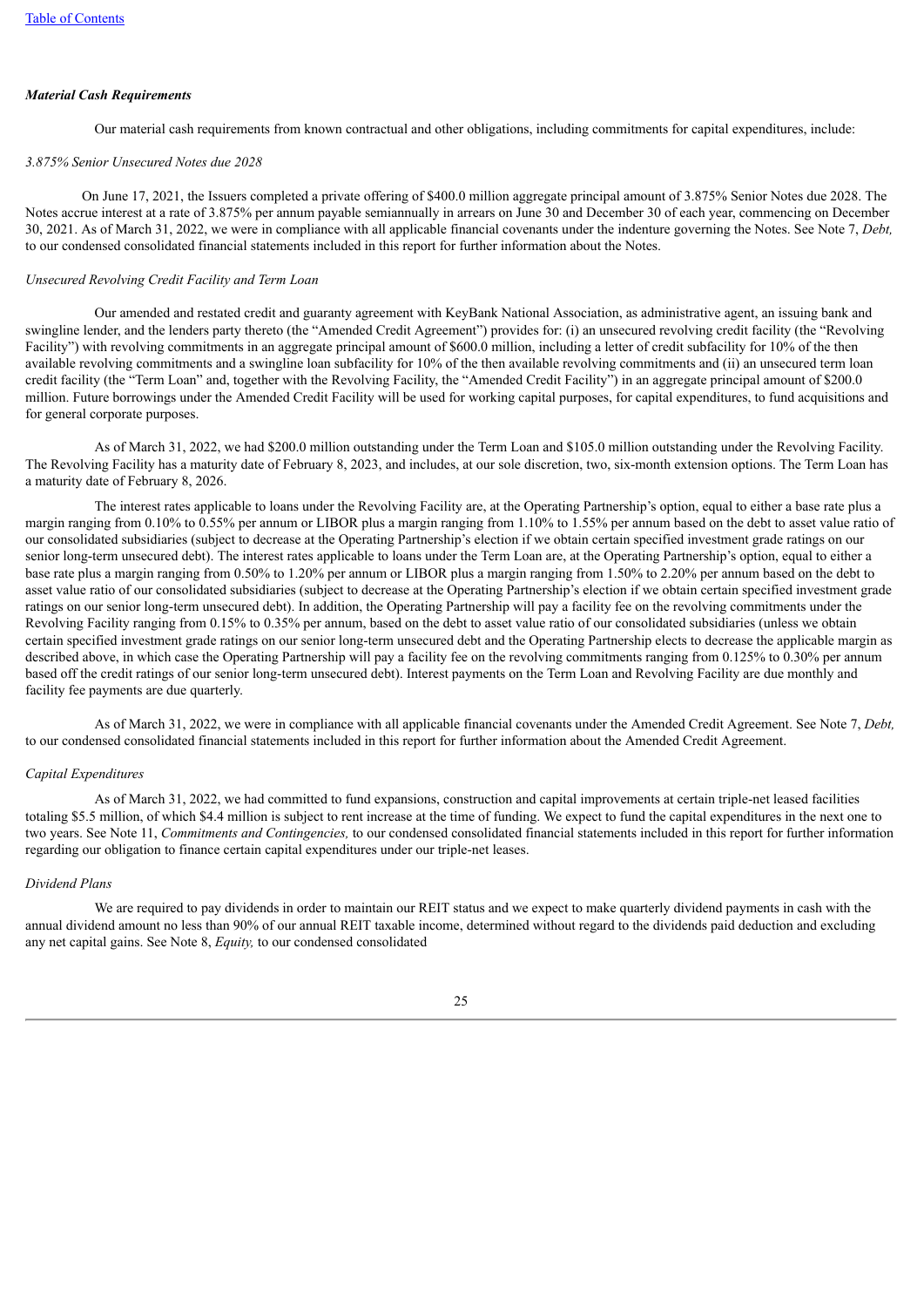financial statements included in this report for a summary of the cash dividends per share of our common stock declared by our Board of Directors for the three months ended March 31, 2022.

## **Critical Accounting Policies and Estimates**

Our condensed consolidated financial statements included in Item 1 of this Quarterly Report on Form 10-Q have been prepared in accordance with accounting principles generally accepted in the United States ("GAAP") for interim financial information set forth in the Accounting Standards Codification, as published by the Financial Accounting Standards Board. GAAP requires us to make estimates and assumptions regarding future events that affect the reported amounts of assets and liabilities, the disclosure of contingent assets and liabilities at the date of the financial statements and the reported amounts of revenues and expenses during the reporting periods. We base these estimates on our experience and assumptions we believe to be reasonable under the circumstances. However, if our judgment or interpretation of the facts and circumstances relating to various transactions or other matters had been different, we may have applied a different accounting treatment, resulting in a different presentation of our financial statements. We periodically reevaluate our estimates and assumptions, and in the event they prove to be different from actual results, we make adjustments in subsequent periods to reflect more current estimates and assumptions about matters that are inherently uncertain. Please refer to "Critical Accounting Policies and Estimates" in the "Management's Discussion and Analysis of Financial Condition and Results of Operations" section of our Annual Report on Form 10-K for the year ended December 31, 2021, filed with the SEC on February 16, 2022, for further information regarding the critical accounting policies that affect our more significant estimates and judgments used in the preparation of our condensed consolidated financial statements included in Part I, Item 1 of this Quarterly Report on Form 10-Q. There have been no material changes in such critical accounting policies during the three months ended March 31, 2022.

#### <span id="page-28-0"></span>**Item 3. Quantitative and Qualitative Disclosures About Market Risk.**

Our primary market risk exposure is interest rate risk with respect to our variable rate indebtedness.

Our Amended Credit Agreement provides for revolving commitments in an aggregate principal amount of \$600.0 million and an unsecured term loan facility in an aggregate principal amount of \$200.0 million from a syndicate of banks and other financial institutions.

The interest rates applicable to loans under the Revolving Facility are, at the Company's option, equal to either a base rate plus a margin ranging from 0.10% to 0.55% per annum or LIBOR plus a margin ranging from 1.10% to 1.55% per annum based on the debt to asset value ratio of the Company and its consolidated subsidiaries (subject to decrease at the Operating Partnership's election if the Company obtains certain specified investment grade ratings on its senior long-term unsecured debt). The interest rates applicable to loans under the Term Loan are, at the Operating Partnership's option, equal to either a base rate plus a margin ranging from 0.50% to 1.20% per annum or LIBOR plus a margin ranging from 1.50% to 2.20% per annum based on the debt to asset value ratio of the Company and its consolidated subsidiaries (subject to decrease at the Operating Partnership's election if the Company obtains certain specified investment grade ratings on its senior long-term unsecured debt). As of March 31, 2022, we had a \$200.0 million Term Loan outstanding and had \$105.0 million outstanding under the Revolving Facility.

An increase in interest rates could make the financing of any acquisition by us more costly as well as increase the costs of our variable rate debt obligations. Rising interest rates could also limit our ability to refinance our debt when it matures or cause us to pay higher interest rates upon refinancing and increase interest expense on refinanced indebtedness. Increased inflation may also have a pronounced negative impact on the interest expense we pay in connection with our outstanding indebtedness, as these costs could increase at a rate higher than our rents.

In addition, the Chief Executive of the U.K. Financial Conduct Authority (the "FCA"), which regulates LIBOR, has announced that the FCA will no longer persuade or compel banks to submit rates for the calculation of LIBOR after 2021. However, for U.S. dollar LIBOR, the relevant date was deferred to June 30, 2023 for certain tenors (including overnight and one, three, six and 12 months), at which time the LIBOR administrator will cease publication of U.S. dollar LIBOR. Despite this deferral, the LIBOR administrator has advised that no new contracts using U.S. dollar LIBOR should be entered into after December 31, 2021. These actions indicate that the continuation of U.S. LIBOR on the current basis cannot and will not be guaranteed after June 30, 2023. Moreover, it is possible that U.S. LIBOR will be discontinued or modified prior to June 30, 2023. When LIBOR ceases to exist, we will need to enter into an amendment to the Amended Credit Agreement and we cannot predict what alternative index would be negotiated with our lenders. If our lenders have increased costs due to changes in LIBOR, we may experience potential increases in interest rates on our variable rate debt, which could adversely impact our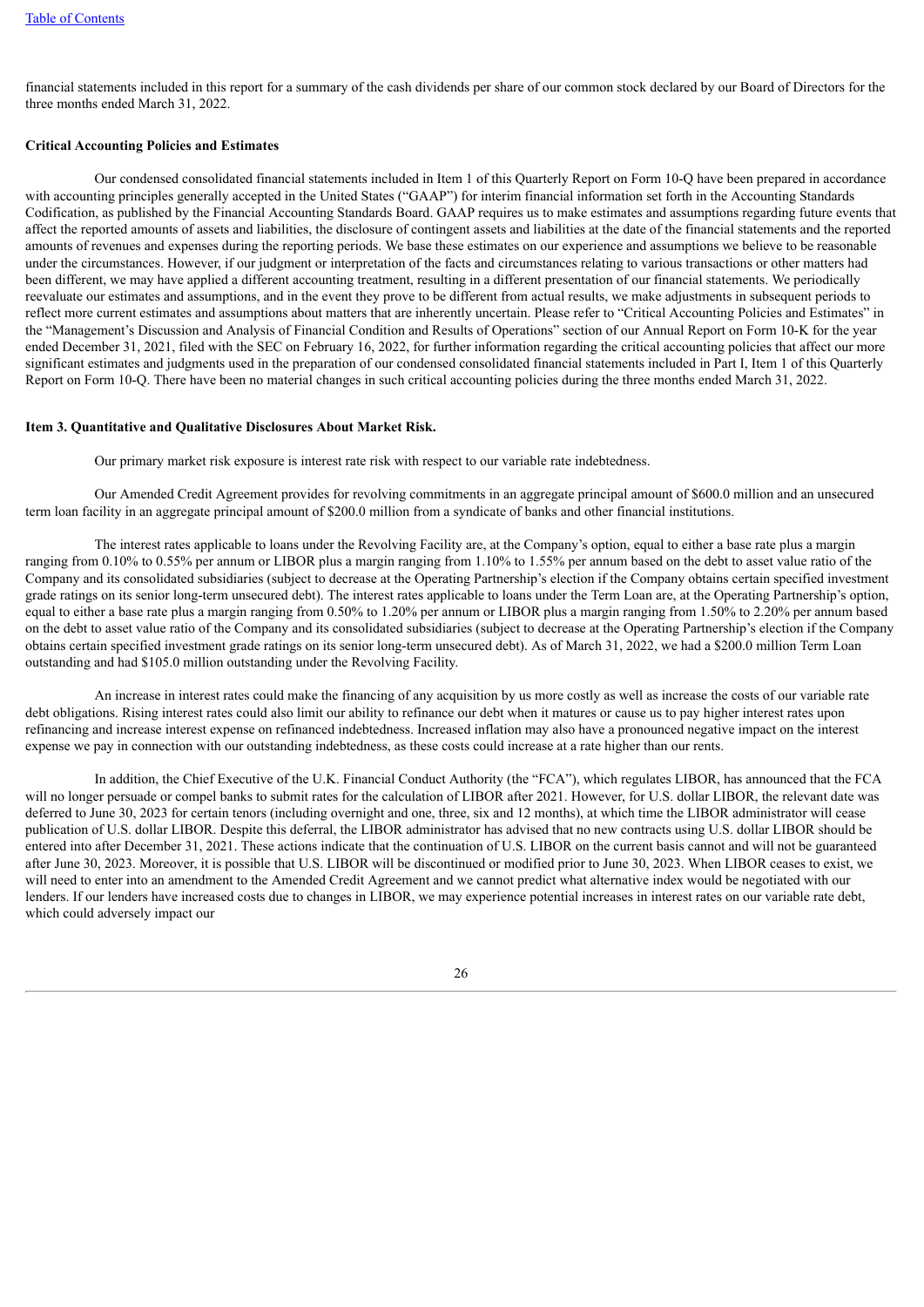interest expense, results of operations and cash flows. Based on our outstanding debt balance as of March 31, 2022 described above and the interest rates applicable to our outstanding debt at March 31, 2022, assuming a 100 basis point increase in the interest rates related to our variable rate debt, interest expense would have increased approximately \$0.8 million for the three months ended March 31, 2022.

We may, in the future, manage, or hedge, interest rate risks related to our borrowings by means of interest rate swap agreements. However, the REIT provisions of the Internal Revenue Code of 1986, as amended, substantially limit our ability to hedge our assets and liabilities. See "Risk Factors -Risks Related to Our Status as a REIT — Complying with REIT requirements may limit our ability to hedge effectively and may cause us to incur tax liabilities," which is included in our Annual Report on Form 10-K for the year ended December 31, 2021. As of March 31, 2022, we had no swap agreements to hedge our interest rate risks. We also expect to manage our exposure to interest rate risk by maintaining a mix of fixed and variable rates for our indebtedness.

#### <span id="page-29-0"></span>**Item 4. Controls and Procedures.**

#### **Disclosure Controls and Procedures**

We maintain disclosure controls and procedures (as such term is defined in Rules 13a-15(e) and 15d-15(e) under the Exchange Act) that are designed to ensure that information required to be disclosed in our reports under the Exchange Act is processed, recorded, summarized and reported within the time periods specified in the SEC's rules and regulations and that such information is accumulated and communicated to management, including our Chief Executive Officer and Chief Financial Officer, as appropriate, to allow for timely decisions regarding required disclosure. In designing and evaluating the disclosure controls and procedures, management recognizes that any controls and procedures, no matter how well designed and operated, can provide only reasonable assurance of achieving the desired control objectives, and management is required to apply its judgment in evaluating the costbenefit relationship of possible controls and procedures.

As of March 31, 2022, we carried out an evaluation, under the supervision and with the participation of management, including our Chief Executive Officer and Chief Financial Officer, regarding the effectiveness of our disclosure controls and procedures. Based on the foregoing, our Chief Executive Officer and Chief Financial Officer concluded that our disclosure controls and procedures were effective, at the reasonable assurance level, as of March 31, 2022.

#### **Changes in Internal Control over Financial Reporting**

There has been no change in our internal control over financial reporting (as such term is defined in Rules 13a-15(f) and 15d-15(f) under the Exchange Act) that occurred during the quarter ended March 31, 2022 that has materially affected, or is reasonably likely to materially affect, our internal control over financial reporting.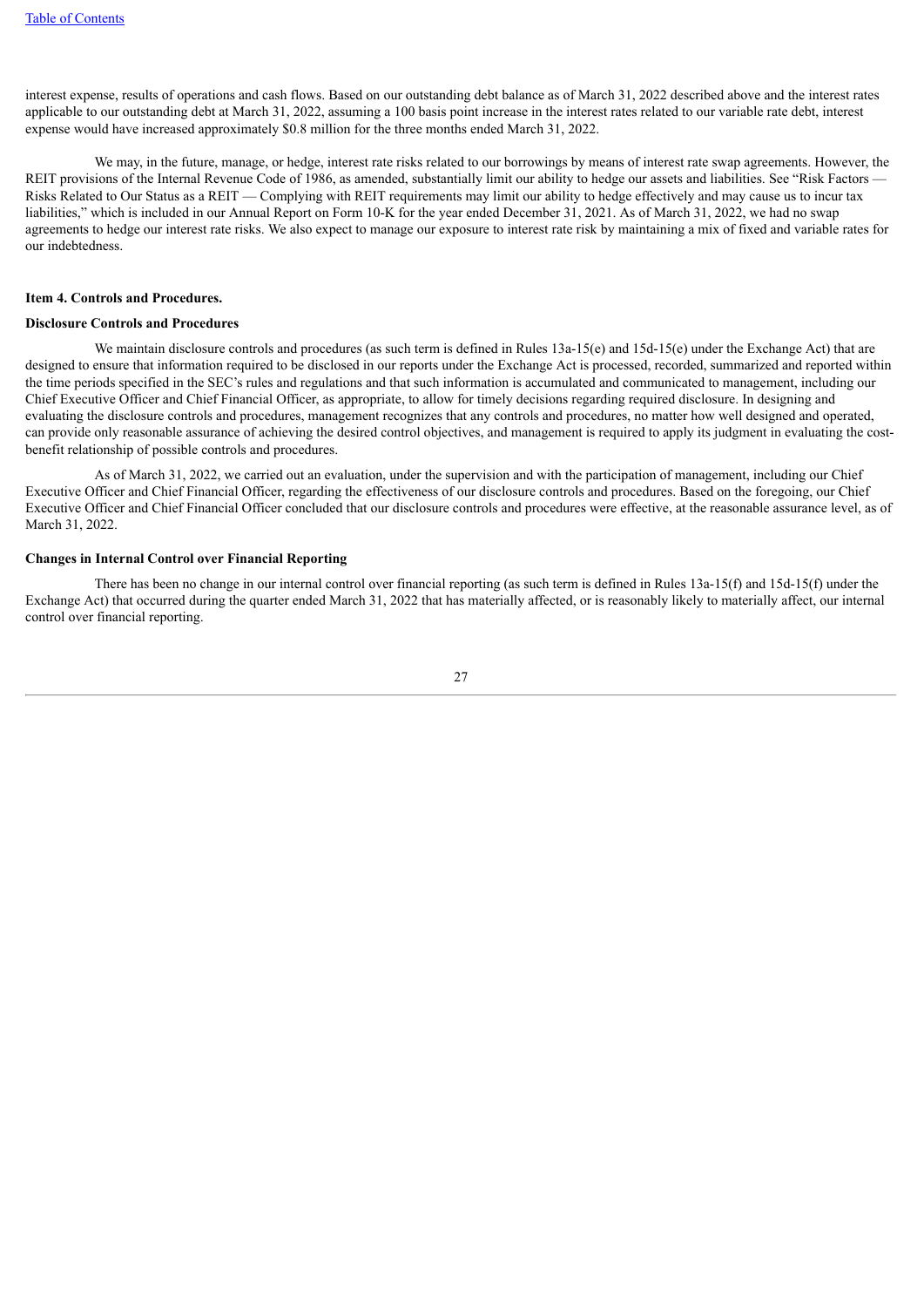## **PART II—OTHER INFORMATION**

## <span id="page-30-0"></span>**Item 1. Legal Proceedings.**

The Company and its subsidiaries are and may become from time to time a party to various claims and lawsuits arising in the ordinary course of business, but none of the Company or any of its subsidiaries is, and none of their respective properties are, the subject of any material legal proceedings. Claims and lawsuits may include matters involving general or professional liability asserted against its tenants, which are the responsibility of its tenants and for which the Company is entitled to be indemnified by its tenants under the insurance and indemnification provisions in the applicable leases.

### <span id="page-30-1"></span>**Item 1A. Risk Factors.**

We have disclosed under the heading "Risk Factors" in our Annual Report on Form 10-K for the year ended December 31, 2021 risk factors which materially affect our business, financial condition, or results of operations. There have been no material changes from the risk factors previously disclosed.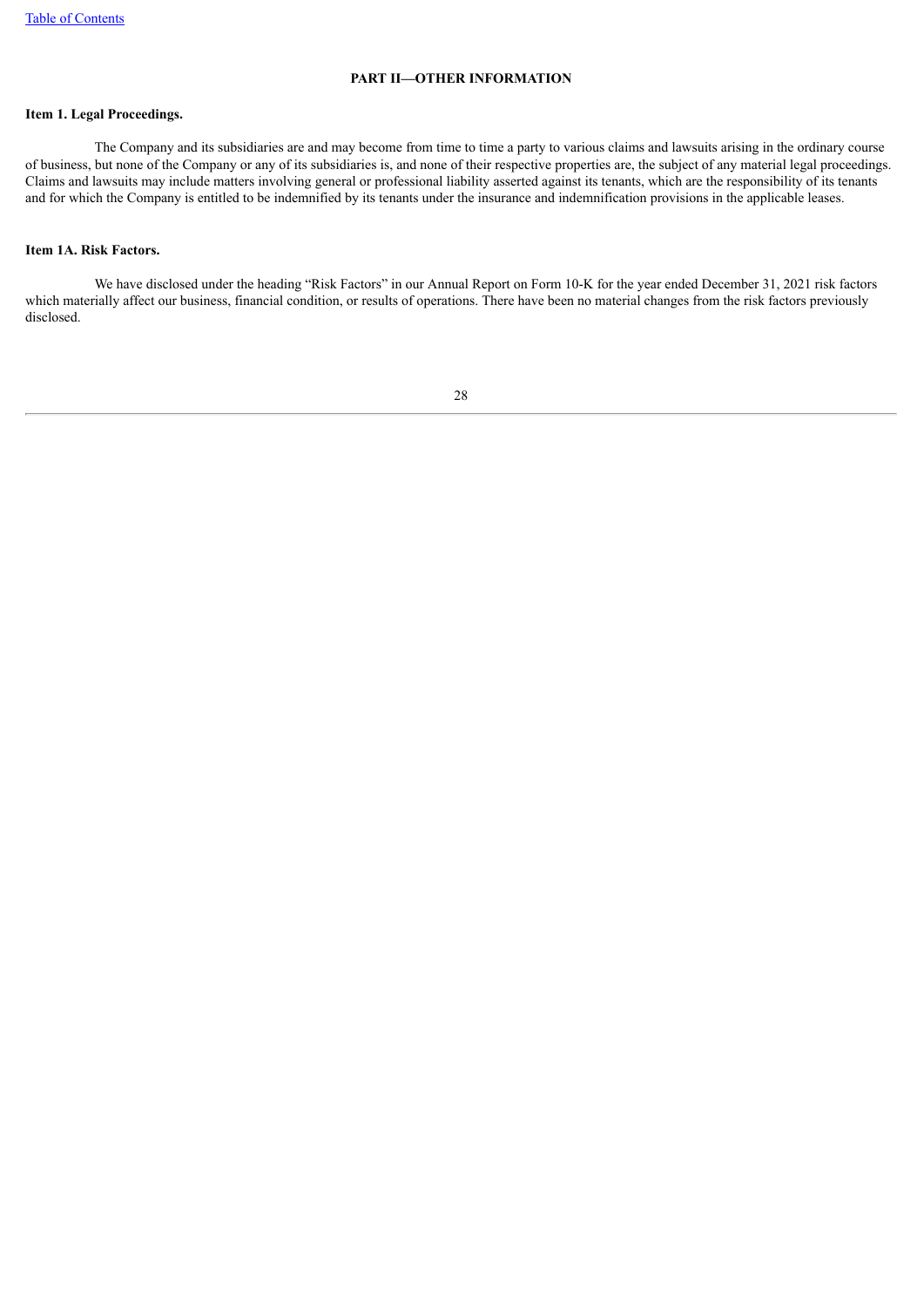## <span id="page-31-0"></span>**Item 2. Unregistered Sales of Equity Securities and Use of Proceeds.**

During the three months ended March 31, 2022, we acquired shares of our common stock held by employees who tendered shares to satisfy tax withholding obligations upon the vesting of previously issued restricted stock awards. Specifically, the number of shares of common stock acquired from employees and the average prices paid per share for each month in the first quarter ended March 31, 2022 are shown in the table below.

| Period                         | <b>Total Number of Shares</b><br>Purchased | <b>Average Price Paid per Share</b> |
|--------------------------------|--------------------------------------------|-------------------------------------|
| January 1 - January 31, 2022   | 30,556                                     | 20.84                               |
| February 1 - February 28, 2022 | 108,131                                    | 19.75                               |
| March 1 - March 31, 2022       |                                            |                                     |
| Total                          | 138.687                                    | 19.99                               |

On March 20, 2020, our Board of Directors authorized us to repurchase up to \$150.0 million of outstanding shares of our common stock. Repurchases under the Repurchase Program, which expires on March 31, 2023, may be made through open market purchases, privately negotiated transactions, structured or derivative transactions, including accelerated share repurchase transactions, or other methods of acquiring shares, in each case subject to market conditions and at such times as shall be permitted by applicable securities laws and determined by management. Repurchases under the Repurchase Program may also be made pursuant to a plan adopted under Rule 10b5-1 promulgated under the Exchange Act. Through March 31, 2022, we have not repurchased any shares of our common stock under the Repurchase Program and \$150.0 million remains available for the repurchase of shares of our common stock under the Repurchase Program as of March 31, 2022. The Repurchase Program may be modified, discontinued or suspended at any time.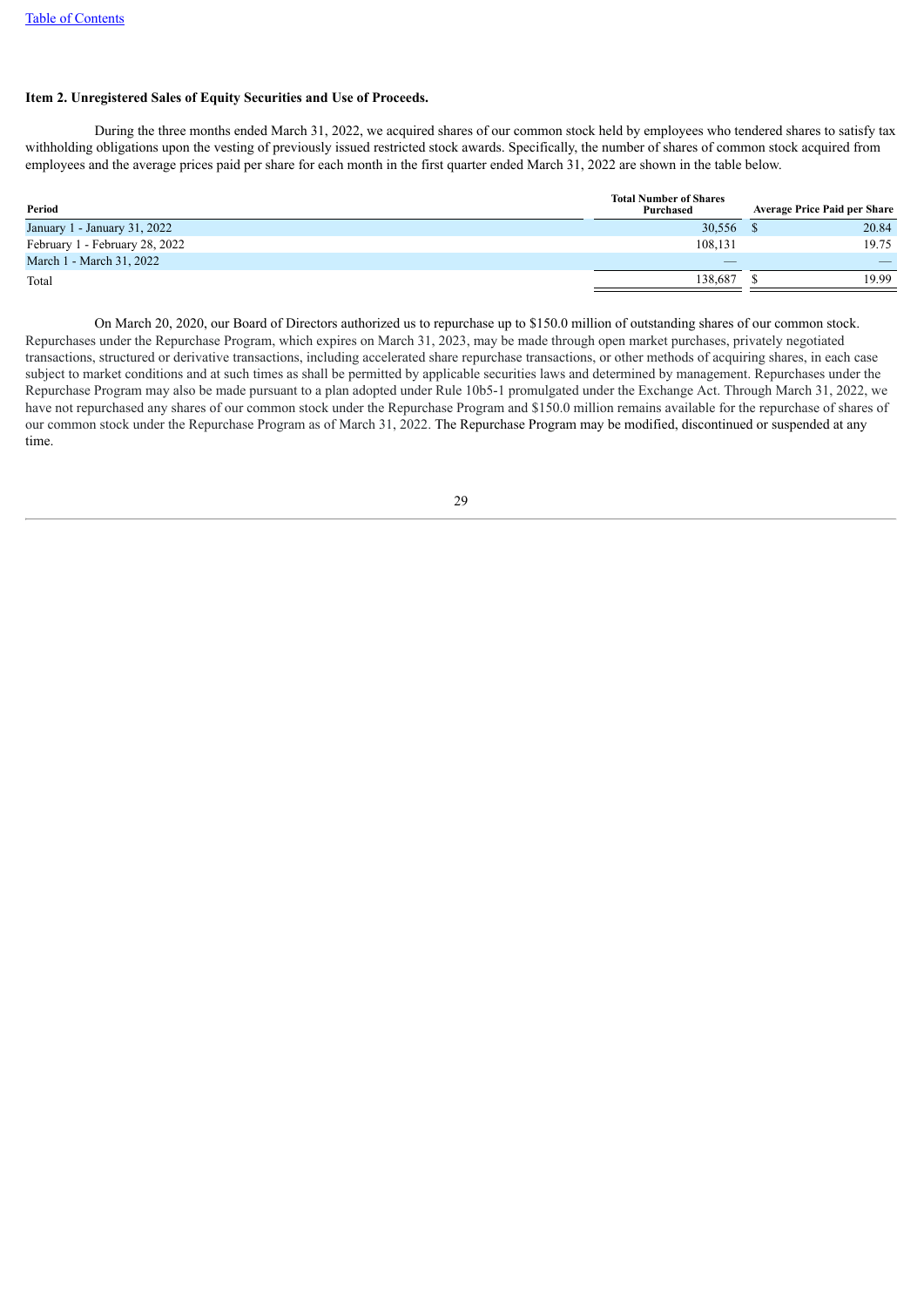<span id="page-32-1"></span><span id="page-32-0"></span>

| Item 6. Exhibits.        |                                                                                                                                                                                                                                                     |
|--------------------------|-----------------------------------------------------------------------------------------------------------------------------------------------------------------------------------------------------------------------------------------------------|
| <b>Exhibit</b><br>Number | <b>Description of the Document</b>                                                                                                                                                                                                                  |
| 3.1                      | Articles of Amendment and Restatement of CareTrust REIT, Inc. (Exhibit 3.1 to the Company's Registration Statement<br>on Form 10, filed on May 13, 2014, is incorporated herein by reference).                                                      |
| 3.2                      | Articles of Amendment, dated May 30, 2018, to the Articles of Amendment and Restatement of CareTrust REIT, Inc.<br><u>(Exhibit 3.1 to the Company's Current Report on Form 8-K, filed on May 31, 2018, is incorporated herein by</u><br>reference). |
| 3.3                      | Amended and Restated Bylaws of CareTrust REIT, Inc. (Exhibit 3.1 to the Company's Current Report on Form 8-K,<br>filed on March 7, 2019, is incorporated herein by reference).                                                                      |
| $*31.1$                  | Certification of Chief Executive Officer, as adopted pursuant to Section 302 of the Sarbanes-Oxley Act of 2002.                                                                                                                                     |
| $*31.2$                  | Certification of Chief Financial Officer, as adopted pursuant to Section 302 of the Sarbanes-Oxley Act of 2002.                                                                                                                                     |
| $*32.1$                  | Certification of Chief Executive Officer and Chief Financial Officer pursuant to 18 U.S.C. Section 1350, as adopted<br>pursuant to Section 906 of the Sarbanes-Oxley Act of 2002.                                                                   |
| $*101$ INS               | Inline XBRL Instance Document - the instance document does not appear in the Interactive Data File because its XBRL<br>tags are embedded within the Inline XBRL document                                                                            |
| $*101$ .SCH              | Inline XBRL Taxonomy Extension Schema Document                                                                                                                                                                                                      |
| $*101.CAL$               | Inline XBRL Taxonomy Extension Calculation Linkbase Document                                                                                                                                                                                        |
| $*101$ DEF               | Inline XBRL Taxonomy Extension Definition Linkbase Document                                                                                                                                                                                         |
| $*101$ LAB               | Inline XBRL Taxonomy Extension Label Linkbase Document                                                                                                                                                                                              |
| $*101.PRE$               | Inline XBRL Taxonomy Extension Presentation Linkbase Document                                                                                                                                                                                       |
| $*104$                   | Cover Page Interactive Data File (formatted as inline XBRL and contained in Exhibit 101)                                                                                                                                                            |
| * Filed herewith         |                                                                                                                                                                                                                                                     |
| ** Furnished herewith    |                                                                                                                                                                                                                                                     |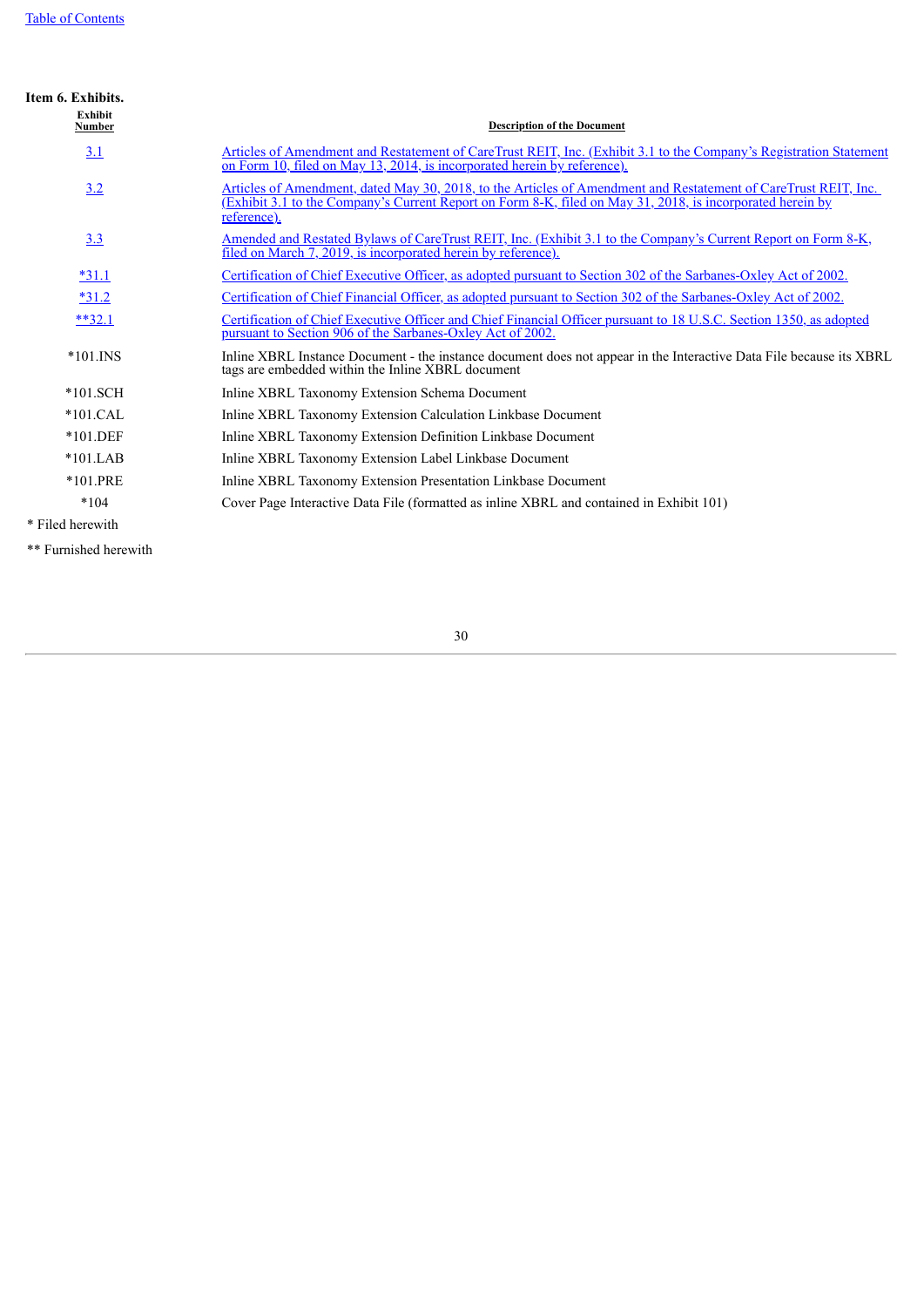## **SIGNATURES**

Pursuant to the requirements of the Securities Exchange Act of 1934, the registrant has duly caused this report to be signed on its behalf by the undersigned thereunto duly authorized.

**CareTrust REIT, Inc.** May 5, 2022 <br>By: /s/ David M. Sedgwick David M. Sedgwick President and Chief Executive Officer *(duly authorized of icer)*

May 5, 2022 *By: /s/ William M. Wagner* 

William M. Wagner Chief Financial Officer and Treasurer *(principal financial of icer and principal accounting of icer)*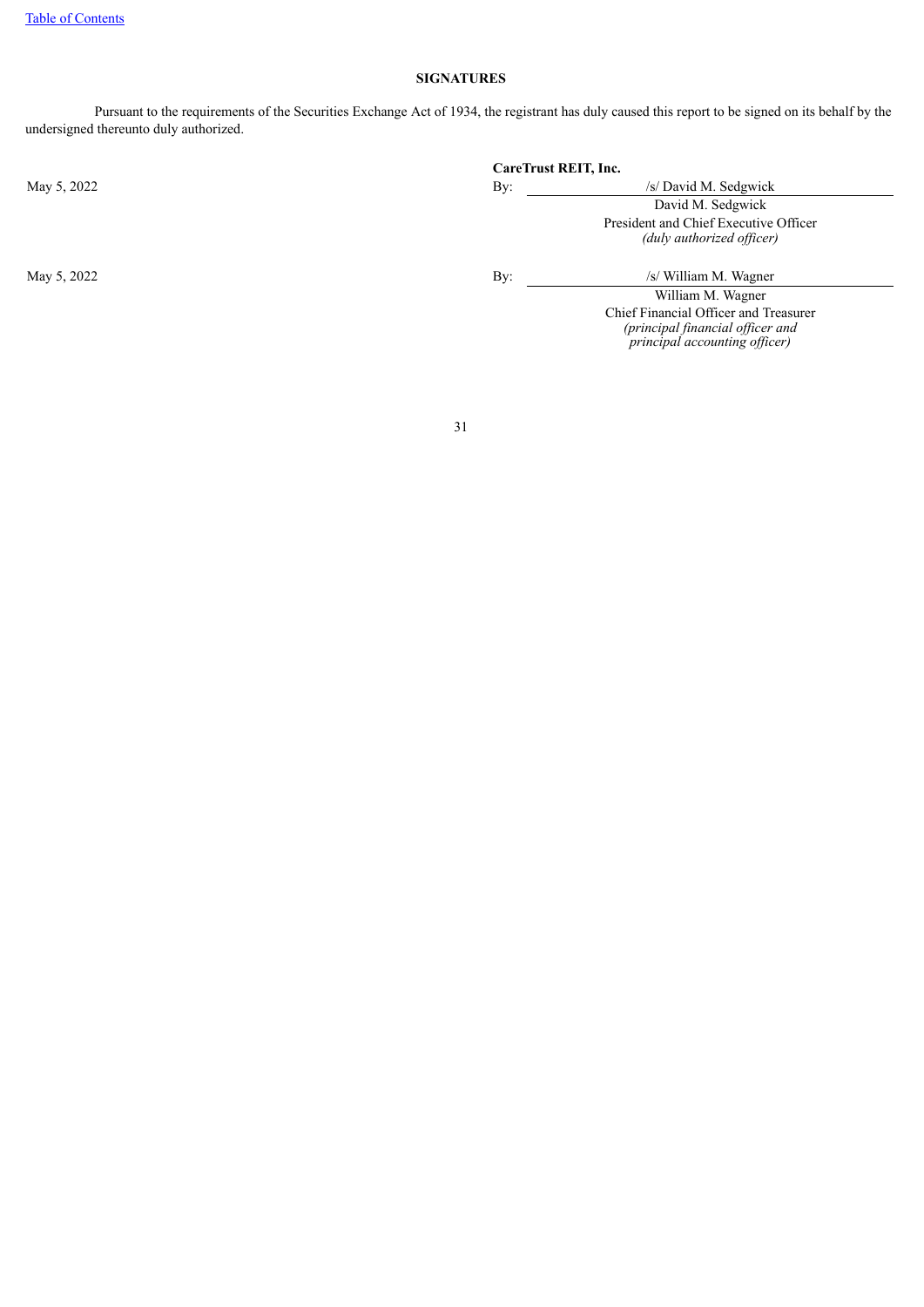#### **CERTIFICATION**

<span id="page-34-0"></span>I, David M. Sedgwick, certify that:

1. I have reviewed this Quarterly Report on Form 10-Q of CareTrust REIT, Inc.;

2. Based on my knowledge, this report does not contain any untrue statement of a material fact or omit to state a material fact necessary to make the statements made, in light of the circumstances under which such statements were made, not misleading with respect to the period covered by this report;

3. Based on my knowledge, the financial statements, and other financial information included in this report, fairly present in all material respects the financial condition, results of operations and cash flows of the registrant as of, and for, the periods presented in this report;

4. The registrant's other certifying officer(s) and I are responsible for establishing and maintaining disclosure controls and procedures (as defined in Exchange Act Rules 13a-15(e) and 15d-15(e)) and internal control over financial reporting (as defined in Exchange Act Rules 13a-15(f) and 15d-15(f)) for the registrant and have:

(a) Designed such disclosure controls and procedures, or caused such disclosure controls and procedures to be designed under our supervision, to ensure that material information relating to the registrant, including its consolidated subsidiaries, is made known to us by others within those entities, particularly during the period in which this report is being prepared;

(b) Designed such internal control over financial reporting, or caused such internal control over financial reporting to be designed under our supervision, to provide reasonable assurance regarding the reliability of financial reporting and the preparation of financial statements for external purposes in accordance with generally accepted accounting principles;

(c) Evaluated the effectiveness of the registrant's disclosure controls and procedures and presented in this report our conclusions about the effectiveness of the disclosure controls and procedures, as of the end of the period covered by this report based on such evaluation; and

(d) Disclosed in this report any change in the registrant's internal control over financial reporting that occurred during the registrant's most recent fiscal quarter (the registrant's fourth fiscal quarter in the case of an annual report) that has materially affected, or is reasonably likely to materially affect, the registrant's internal control over financial reporting; and

5. The registrant's other certifying officer(s) and I have disclosed, based on our most recent evaluation of internal control over financial reporting, to the registrant's auditors and the audit committee of the registrant's board of directors (or persons performing the equivalent functions):

(a) All significant deficiencies and material weaknesses in the design or operation of internal control over financial reporting which are reasonably likely to adversely affect the registrant's ability to record, process, summarize and report financial information; and

(b) Any fraud, whether or not material, that involves management or other employees who have a significant role in the registrant's internal control over financial reporting.

By: /s/ David M. Sedgwick

David M. Sedgwick President and Chief Executive Officer

Date: May 5, 2022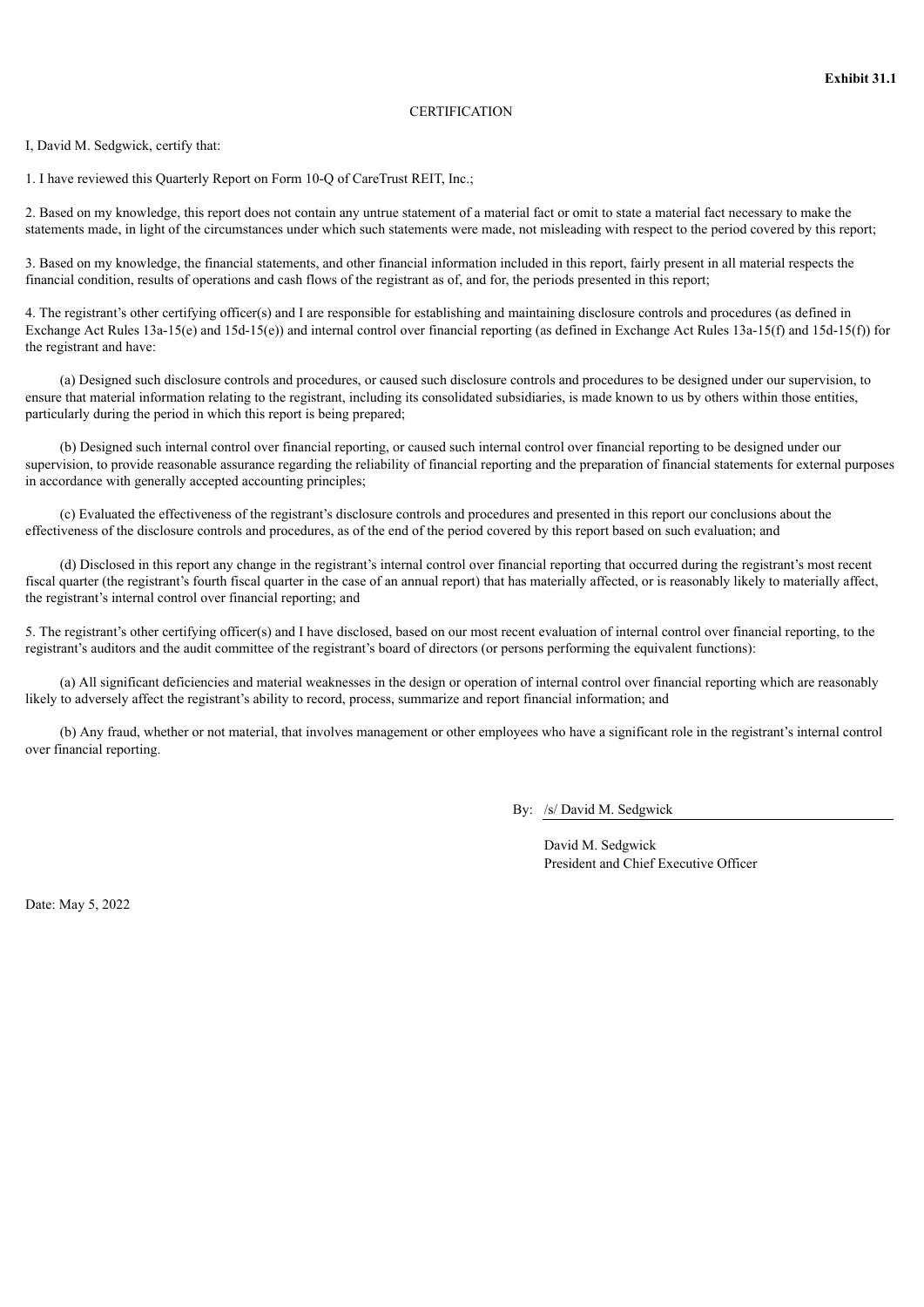#### **CERTIFICATION**

<span id="page-35-0"></span>I, William M. Wagner, certify that:

1. I have reviewed this Quarterly Report on Form 10-Q of CareTrust REIT, Inc.;

2. Based on my knowledge, this report does not contain any untrue statement of a material fact or omit to state a material fact necessary to make the statements made, in light of the circumstances under which such statements were made, not misleading with respect to the period covered by this report;

3. Based on my knowledge, the financial statements, and other financial information included in this report, fairly present in all material respects the financial condition, results of operations and cash flows of the registrant as of, and for, the periods presented in this report;

4. The registrant's other certifying officer(s) and I are responsible for establishing and maintaining disclosure controls and procedures (as defined in Exchange Act Rules 13a-15(e) and 15d-15(e)) and internal control over financial reporting (as defined in Exchange Act Rules 13a-15(f) and 15d-15(f)) for the registrant and have:

(a) Designed such disclosure controls and procedures, or caused such disclosure controls and procedures to be designed under our supervision, to ensure that material information relating to the registrant, including its consolidated subsidiaries, is made known to us by others within those entities, particularly during the period in which this report is being prepared;

(b) Designed such internal control over financial reporting, or caused such internal control over financial reporting to be designed under our supervision, to provide reasonable assurance regarding the reliability of financial reporting and the preparation of financial statements for external purposes in accordance with generally accepted accounting principles;

(c) Evaluated the effectiveness of the registrant's disclosure controls and procedures and presented in this report our conclusions about the effectiveness of the disclosure controls and procedures, as of the end of the period covered by this report based on such evaluation; and

(d) Disclosed in this report any change in the registrant's internal control over financial reporting that occurred during the registrant's most recent fiscal quarter (the registrant's fourth fiscal quarter in the case of an annual report) that has materially affected, or is reasonably likely to materially affect, the registrant's internal control over financial reporting; and

5. The registrant's other certifying officer(s) and I have disclosed, based on our most recent evaluation of internal control over financial reporting, to the registrant's auditors and the audit committee of the registrant's board of directors (or persons performing the equivalent functions):

(a) All significant deficiencies and material weaknesses in the design or operation of internal control over financial reporting which are reasonably likely to adversely affect the registrant's ability to record, process, summarize and report financial information; and

(b) Any fraud, whether or not material, that involves management or other employees who have a significant role in the registrant's internal control over financial reporting.

By: /s/ William M. Wagner

William M. Wagner Chief Financial Officer and Treasurer

Date: May 5, 2022